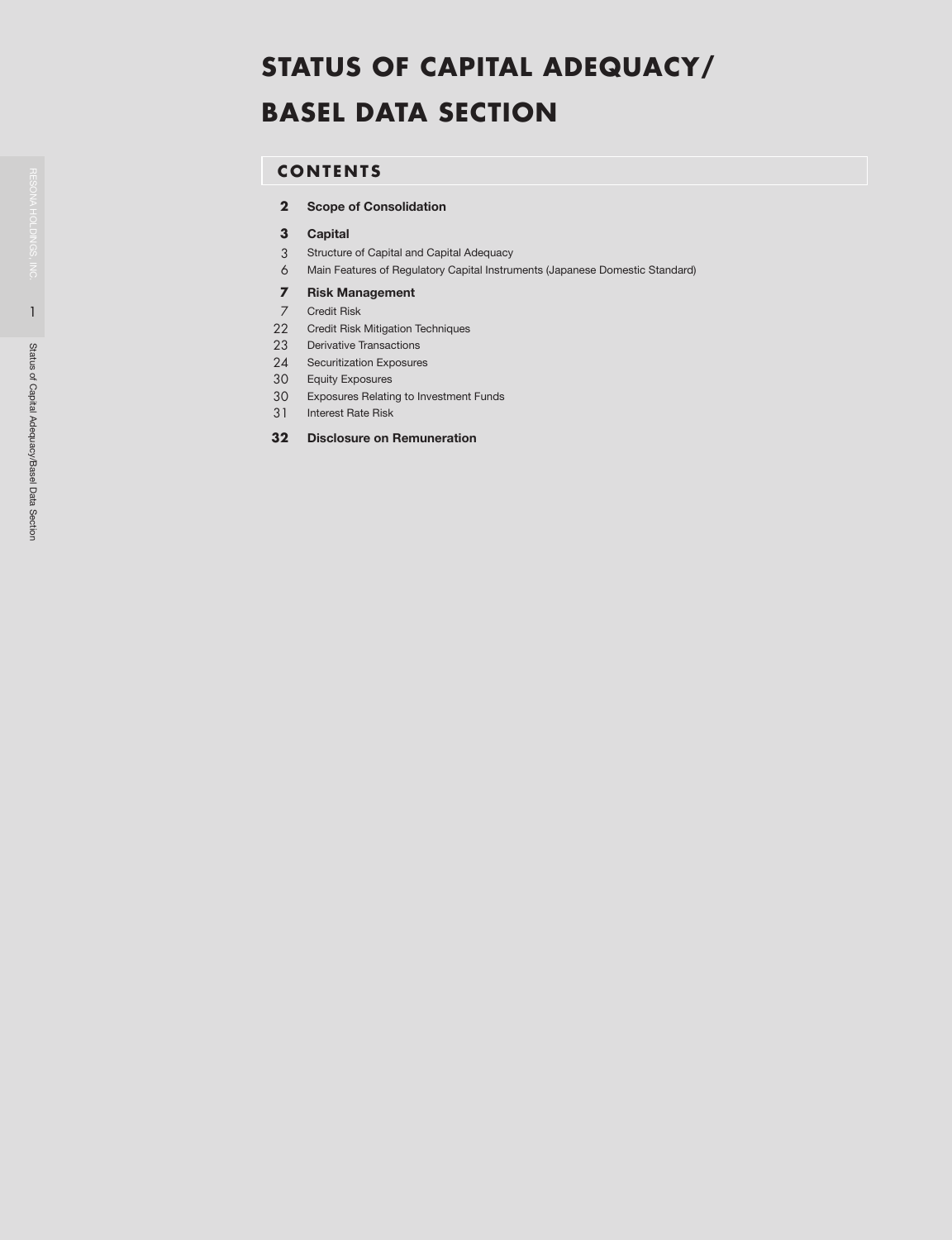# 2 Status of Capital Adequacy/Basel Data Section Status of Capital Adequacy/Basel Data Section

# SCOPE OF CONSOLIDATION

■ Differences and reasons for such differences between those companies belonging to the Corporate Group (hereinafter, the Holding Company Group) that calculate their capital adequacy ratio according to Article 15 of Notification 20, 2006, issued by the Financial Services Agency (hereinafter, Notification on Consolidated Capital Adequacy), which is based on the method stipulated in "Standards for Bank Holding Companies to Examine the Adequacy of its Capital Based on Assets, Etc. held by it and its Subsidiaries" pursuant to Article 52-25 of the Banking Act and those companies included within the scope of consolidation (hereinafter, Scope of Consolidation) based on Article 5 of the Regulations for Preparation of Consolidated Financial Statements.

Asahi Servicos e Representacoes Ltda. is not included in the scope of consolidation under the provisions of Article 5-2 of the Regulations for Preparation of Consolidated Financial Statements, but, based on Article 15 of the Notification on Consolidated Capital Adequacy, this company is included in the Holding Company Group for calculation of the consolidated capital adequacy ratio.

### Number, names, and principal business activities of the major consolidated subsidiaries in the Holding Company Group

Number of consolidated subsidiaries: 30

Names and principal business activities of consolidated subsidiaries: As shown below

| Company Name                                                   | <b>Principal Business Activities</b>                                         |
|----------------------------------------------------------------|------------------------------------------------------------------------------|
| Resona Bank, Ltd.                                              | Banking and trust banking business                                           |
| Saitama Resona Bank. Ltd.                                      | Banking business                                                             |
| Kansai Mirai Bank, Ltd.                                        | <b>Banking business</b>                                                      |
| The Minato Bank, Ltd.                                          | <b>Banking business</b>                                                      |
| Kansai Mirai Financial Group, Inc.                             | Supervision of subsidiaries'<br>operations and other ancillary<br>businesses |
| Resona Guarantee Co., Ltd.                                     | Credit quarantee                                                             |
| Kansai Mirai Guarantee Co., Ltd.                               | Credit quarantee                                                             |
| Resona Kessai Service Co., Ltd.                                | Collection of bills and receivables.<br>and factoring                        |
| Resona Card Co., Ltd.                                          | Credit card administration and<br>credit quarantee                           |
| Resona Capital Co., Ltd.                                       | Private equity business                                                      |
| Resona Asset Management Co., Ltd.                              | Investment management business                                               |
| Resona Research Institute Co., Ltd.                            | Business consulting services                                                 |
| Resona Business Service Co., Ltd.                              | <b>Business Process Outsourcing</b><br>Services and Placement Services       |
| Resona Corporate Investment Co., Ltd. Management of investment | business partnership assets                                                  |
| P.T. Bank Resona Perdania                                      | <b>Banking business</b>                                                      |
| P.T. Resona Indonesia Finance                                  | Finance leasing                                                              |
| Resona Merchant Bank Asia, Ltd.                                | Financing business and consulting<br>services                                |
| 13 other companies                                             |                                                                              |
|                                                                |                                                                              |

■ Names, total assets, and net assets as shown on the balance sheets, and principal business activities of affiliated companies engaging in financial businesses as specified in Article 21 of the Notification on Consolidated Capital Adequacy None

■ Names, total assets, and net assets as shown on the balance sheets and principal business activities of companies that belong to the Holding Company Group but are not included within the Scope of Consolidation for accounting purposes and companies that do not belong to the Holding Company Group but are included within the Scope of Consolidation for accounting purposes.

Companies that belong to the Holding Company Group but are not included within the Scope of Consolidation for accounting purposes (Billions of yen)

|                                             |              | .                                           |
|---------------------------------------------|--------------|---------------------------------------------|
| Company Name                                | Total Assets | Net Assets Principal Business<br>Activities |
| Asahi Servicos<br>e Representacoes<br>Ltda. | 0.0          | 0.0 Research, provision<br>of information   |

Companies that do not belong to the Holding Company Group but are included within the Scope of Consolidation for accounting purposes None

Restrictions on transfer of funds or capital within the Holding Company Group None

■ Names of other financial institutions, etc. (other financial institutions as specified in Article 18, Paragraph 6, Item 1 of the Notification on Consolidated Capital Adequacy), that are included among bank subsidiaries, etc., with capital below the amount stipulated in capital adequacy regulations, and the total amounts by which the capital of these financial institutions are below the stipulated amount None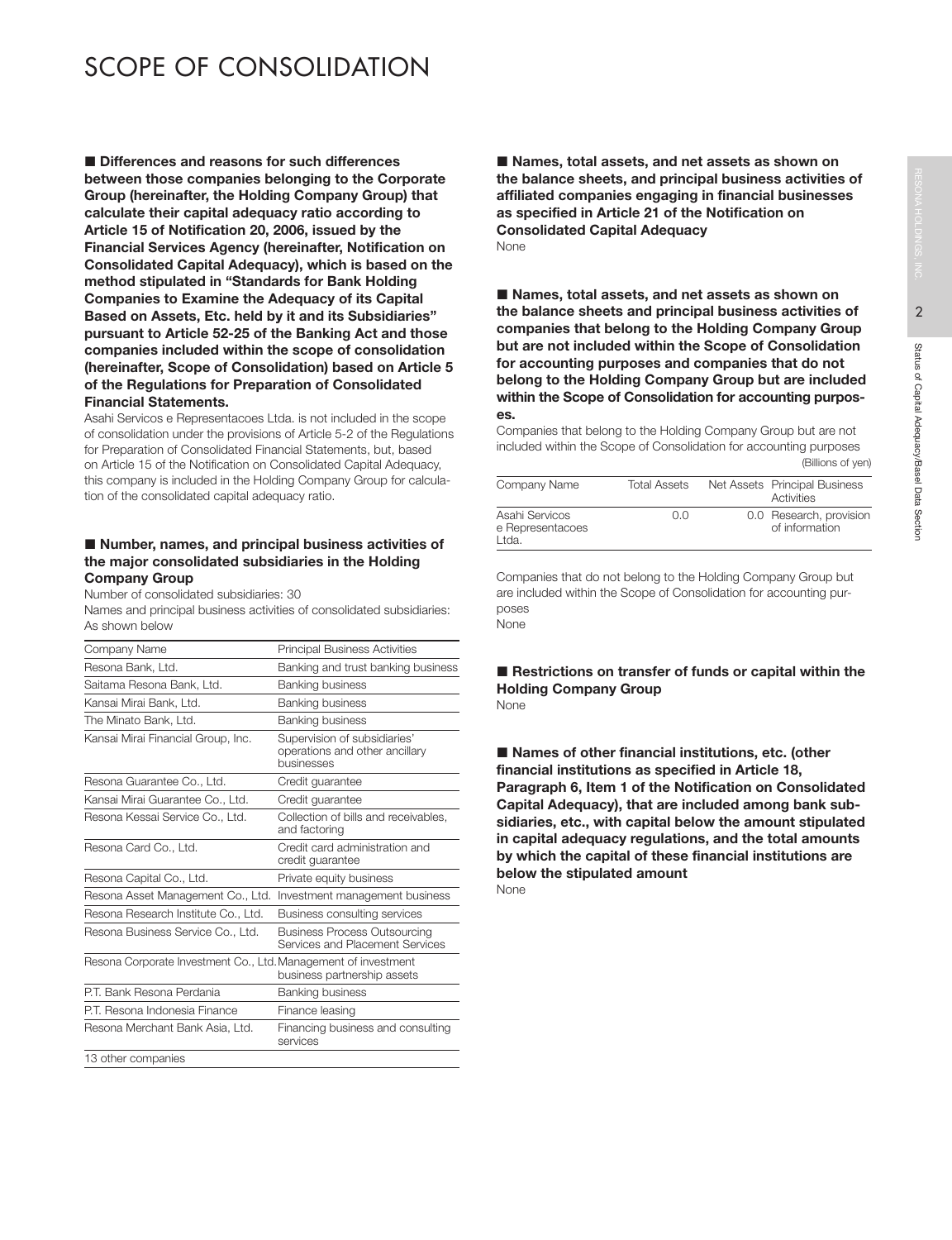# Structure of Capital and Capital Adequacy

The capital structure of Resona Holdings is as shown below. Please note that the capital ratio is calculated based on the "Notification on Consolidated Capital Adequacy," and is computed on a consolidated basis. The amounts of credit risk-weighted assets are calculated by the Advanced Internal Ratings-Based (hereinafter, A-IRB) approach. In addition, the amount equivalent to operational risk is calculated by The Standardized Approach, and the amount equivalent to market risk by the Standardized approach.

# ■ Consolidated Capital Adequacy Ratio (Japanese Domestic Standard) and the Consolidated Capital Adequacy Ratio (Japanese Domestic Standard)

| Items                                                                                                                                         | As of March 31, 2021     | As of March 31, 2020          |
|-----------------------------------------------------------------------------------------------------------------------------------------------|--------------------------|-------------------------------|
| Core Capital: instruments and reserves                                                                                                        |                          |                               |
| Directly issued qualifying common stock or preferred stock mandatorily convertible into common stock capital plus                             |                          |                               |
| related capital surplus and retained earnings                                                                                                 | 1,836,150                | 1,733,490                     |
| of which: capital and capital surplus                                                                                                         | 66,321                   | 50,472                        |
| of which: retained earnings                                                                                                                   | 1,796,476                | 1,720,062                     |
| of which: treasury stock (-)                                                                                                                  | 2,478                    | 12,880                        |
| of which: earnings to be distributed (-)                                                                                                      | 24,169                   | 24,164                        |
| of which: other than the above                                                                                                                |                          |                               |
| Accumulated other comprehensive income included in Core Capital                                                                               | (36, 329)                | (42, 345)                     |
| of which: foreign currency translation adjustments                                                                                            | (5,851)                  | (1, 942)                      |
| of which: remeasurements of defined benefit plans                                                                                             | (30, 478)                | (40, 402)                     |
| Subscription rights to acquire common stock or preferred stock mandatorily convertible into common stock                                      |                          |                               |
| Adjusted non-controlling interests (amount allowed to be included in Core Capital)                                                            | 79,785                   | 100,350<br>29.023             |
| Reserves included in Core Capital: instruments and reserves                                                                                   | 54,191                   |                               |
| of which: general reserve for possible loan losses                                                                                            | 4,039                    | 3,664                         |
| of which: eligible provisions                                                                                                                 | 50,152                   | 25,358                        |
| Eligible Non-cumulative perpetual preferred stock subject to transitional arrangement included in Core Capital: instru-<br>ments and reserves |                          |                               |
| Eligible capital instrument subject to transitional arrangement included in Core Capital: instruments and reserves                            | 43,538                   | 60,488                        |
| Capital instrument issued through the measures for strengthening capital by public institutions included in Core                              |                          |                               |
| Capital: instruments and reserves                                                                                                             |                          |                               |
| 45% of revaluation reserve for land included in Core Capital: instruments and reserves                                                        | 7,819                    | 10,556                        |
| Non-controlling interests included in Core Capital subject to transitional arrangements                                                       | 91,183                   | 120,841                       |
| Core Capital: instruments and reserves<br>(A)                                                                                                 | 2,076,337                | 2,012,406                     |
| Core Capital: regulatory adjustments                                                                                                          |                          |                               |
| Total intangible fixed assets (net of related tax liability, excluding those relating to mortgage servicing rights)                           | 37.023                   | 34,545                        |
| of which: goodwill (including those equivalent)                                                                                               |                          |                               |
| of which: other intangible fixed assets other than goodwill and mortgage servicing rights                                                     | 37,023                   | 34,545                        |
| Deferred tax assets that rely on future profitability excluding those arising from temporary differences (net of related tax                  |                          |                               |
| liability)                                                                                                                                    | 2,978                    | 4,411                         |
| Shortfall of eligible provisions to expected losses                                                                                           |                          |                               |
| Gain on sale related to securitization transactions                                                                                           | 2,362                    | 3,638                         |
| Gains and losses due to changes in own credit risk on fair valued liabilities                                                                 |                          |                               |
| Net defined benefit asset                                                                                                                     | 30,505                   | 22,565                        |
| Investments in own shares (excluding those reported in the Net Assets)                                                                        | 29                       | 236                           |
| Reciprocal cross-holdings in relevant capital instruments issued by Other Financial Institutions                                              | $\overline{\phantom{0}}$ |                               |
| Investments in the capital of banking, financial and insurance entities that are outside the scope of regulatory consolida-                   |                          |                               |
| tion ('Other Financial Institutions'), net of eligible short positions, where the bank does not own more than 10% of the                      |                          |                               |
| issued share capital (amount above the 10% threshold)<br>Amount exceeding the 10% threshold on specified items                                | $\overline{\phantom{0}}$ | $\overline{\phantom{0}}$      |
| of which: significant investments in the common stock of Other Financial Institutions, net of eligible short positions                        |                          |                               |
| of which: mortgage servicing rights                                                                                                           | -                        | $\qquad \qquad -$             |
| of which: deferred tax assets arising from temporary differences (net of related tax liability)                                               | -                        | —                             |
| Amount exceeding the 15% threshold on specified items                                                                                         | $\overline{\phantom{0}}$ | —<br>$\overline{\phantom{0}}$ |
| of which: significant investments in the common stock of Other Financial Institutions, net of eligible short positions                        | $\equiv$                 | $=$                           |
| of which: mortgage servicing rights                                                                                                           |                          |                               |
| of which: deferred tax assets arising from temporary differences (net of related tax liability)                                               |                          |                               |
| Core Capital: regulatory adjustments<br>(B)                                                                                                   | 72,897                   | 65,396                        |
| <b>Total capital</b>                                                                                                                          |                          |                               |
| $((A)-(B))$ (C)<br><b>Total capital</b>                                                                                                       | 2,003,440                | 1,947,009                     |
| <b>Risk weighted assets</b>                                                                                                                   |                          |                               |
| Credit risk weighted assets                                                                                                                   | 15,856,984               | 16.136.646                    |
| Total of items included in risk weighted assets subject to transitional arrangements                                                          |                          |                               |
| of which: Other Financial Institutions Exposures                                                                                              | 57,918                   | 58,649                        |
| of which: other than the above                                                                                                                | 57,918                   | 58,649                        |
| Amount equivalent to market risk x 12.5                                                                                                       | 59,718                   | 52,322                        |
| Amount equivalent to operational risk x 12.5                                                                                                  | 1,083,119                | 1,102,733                     |
| Credit risk weighted assets adjustments                                                                                                       | 352,171                  | 136,072                       |
| Amount equivalent to operational risk adjustments                                                                                             |                          |                               |
| Total amount of risk weighted assets<br>(D)                                                                                                   | 17,351,993               | 17,427,775                    |
| Capital adequacy ratio (consolidated)                                                                                                         |                          |                               |
| ((C)/(D))<br>Capital adequacy ratio (consolidated)                                                                                            | 11.54                    | 11.17                         |
|                                                                                                                                               |                          |                               |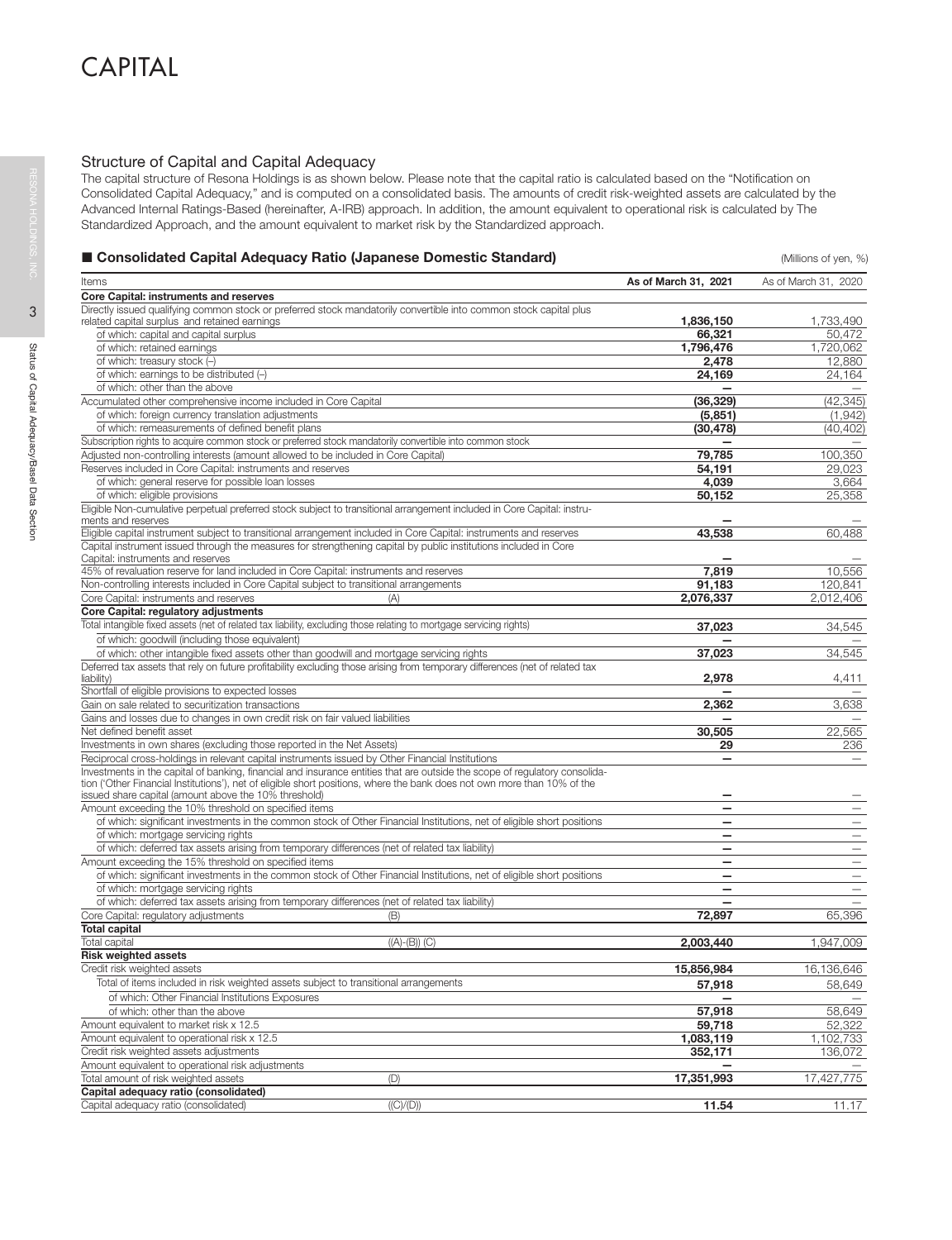Note: The Company receives agreed procedure services from Ernst & Young ShinNihon LLC as an external audit on calculating the consolidated capital adequacy ratio, in accor-<br>dance with the Japanese Institute of Certified Pu internal control over financial reporting. This service is not to express an opinion or conclusion about the capital adequacy ratio itself or internal control system related to calculating the capital adequacy ratio. It involves Ernst & Young ShinNihon LLC conducting procedures within the scope agreed with the Company and reporting the results to the Company.

| ■ Capital Requirements for Credit Risk                                                           |           | (Millions of yen) |
|--------------------------------------------------------------------------------------------------|-----------|-------------------|
| As of March 31                                                                                   | 2021      | 2020              |
| Capital requirements for credit risk                                                             | 1,113,187 | 1,123,346         |
| Standardized Approach                                                                            | 41,870    | 45,087            |
| <b>IRB Approach</b>                                                                              | 1,068,091 | 1,073,941         |
| Corporate exposures (excluding specialized lending)                                              | 743,559   | 735,184           |
| Specialized lending                                                                              | 22,468    | 21,758            |
| Sovereign exposures                                                                              | 9.349     | 9,055             |
| Bank exposures                                                                                   | 11,434    | 16,913            |
| Residential mortgage exposures                                                                   | 169,896   | 173,890           |
| Qualifying revolving retail exposures                                                            | 5,589     | 6,536             |
| Other retail exposures                                                                           | 62,165    | 67,768            |
| Purchased receivables exposures                                                                  | 19,689    | 18,279            |
| Other IRB exposures                                                                              | 23,939    | 24,553            |
| Securitization exposures                                                                         | 3,225     | 4,318             |
| Capital requirements for credit risk of equity exposures in the IRB Approach                     | 61,356    | 60,297            |
| Market-Based Approach (Simple Risk Weight Method)                                                | 7.930     | 7,138             |
| PD/LGD Approach                                                                                  | 42,505    | 44,340            |
| Exposure related to the fund-raising methods of other financial institutions other than equity   |           |                   |
| exposure                                                                                         | 10,920    | 8,818             |
| Other                                                                                            | 0         | $\circ$           |
| Capital requirements for exposures relating to equity investments in funds                       | 45,557    | 58,608            |
| Look-through approach                                                                            | 42,975    | 57,404            |
| Mandate-based approach                                                                           |           |                   |
| Simple approach 250%                                                                             | 1,133     | 83                |
| Simple approach 400%                                                                             | 920       | 890               |
| Fall-back approach 1,250%                                                                        | 527       | 230               |
| Capital requirements for CVA risk                                                                | 6,668     | 7,571             |
| Capital requirements for exposure to the Central Counterparty                                    | 296       | 428               |
| Exposure related to portions of specified items that cannot be included in requlatory adjustment | 36,857    | 35,987            |
| Amount of items included in risk weighted assets subject to transitional arrangements            | 4,633     | 4,691             |
| Floor adjustment                                                                                 | 28,173    | 10,885            |
| Total                                                                                            | 1,296,732 | 1,301,817         |
|                                                                                                  |           |                   |

Note: Capital requirements are calculated by multiplying credit risk-weighted assets by 8%.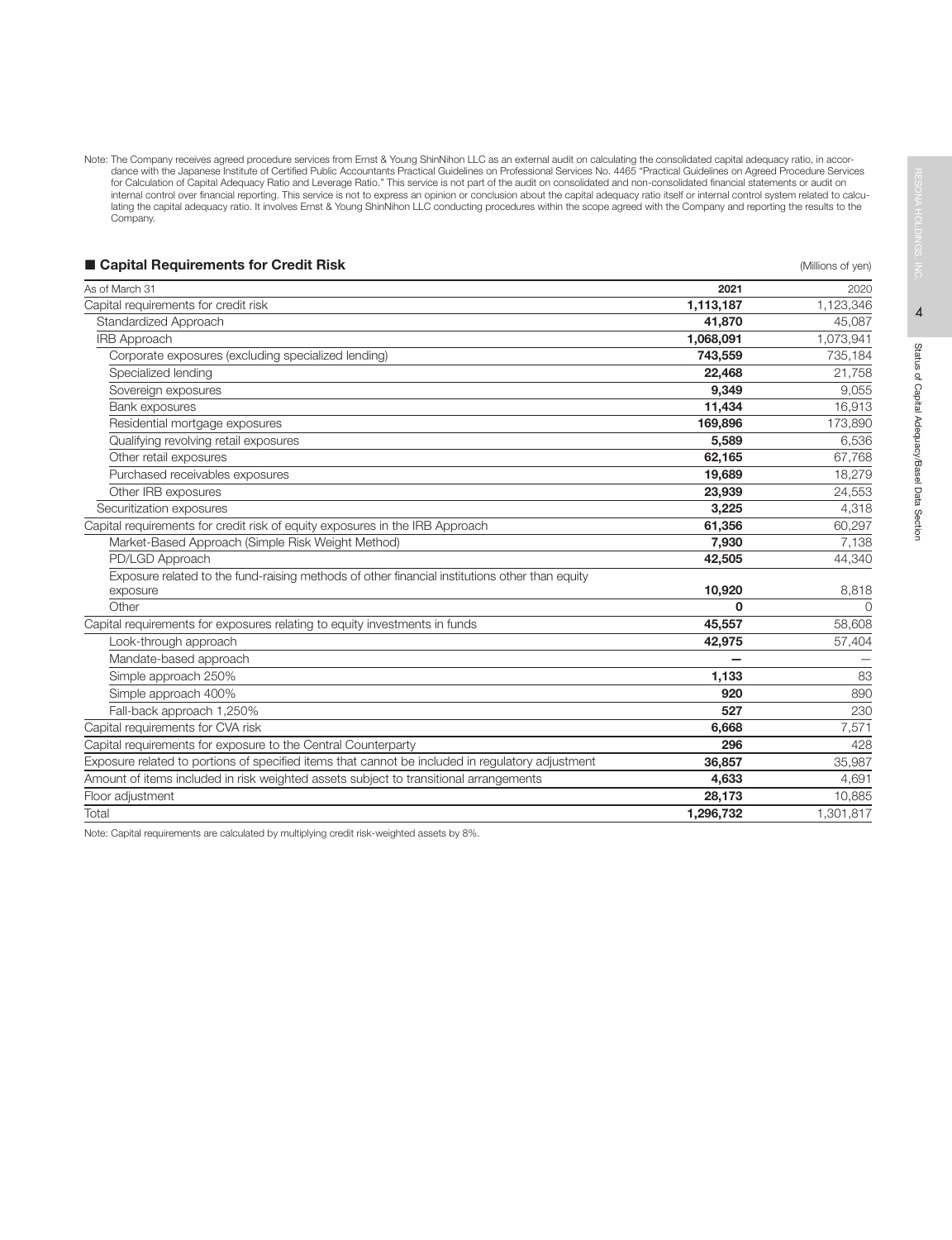| ■ Capital Requirements for Market Risk                                                                                                                   |       | (Millions of yen) |
|----------------------------------------------------------------------------------------------------------------------------------------------------------|-------|-------------------|
| As of March 31                                                                                                                                           | 2021  | 2020              |
| Standardized approach                                                                                                                                    | 4,777 | 4,185             |
| Interest rate risk                                                                                                                                       | 2,759 | 2,665             |
| Equity risk                                                                                                                                              |       |                   |
| Foreign exchange risk                                                                                                                                    | 452   | 180               |
| Commodity risk                                                                                                                                           |       |                   |
| Option transactions                                                                                                                                      | 1.565 |                   |
| Nickel Ocallel according and for accident delighted in a completency with the following formation American conductor to accident about 10 F $\alpha$ OO/ |       | .340              |

Note: Capital requirement for market risk is calculated in accordance with the following formula; Amount equivalent to market risk x 12.5 x 8%

| ■ Capital Requirements for Operational Risk                                                                                                              |        | (Millions of yen) |
|----------------------------------------------------------------------------------------------------------------------------------------------------------|--------|-------------------|
| As of March 31                                                                                                                                           | 2021   | 2020              |
| The Standardized Approach                                                                                                                                | 86,649 | 88.218            |
| Note: Capital requirement for operational risk is calculated in accordance with the following formula; Amount equivalent to operational risk x 12.5 x 8% |        |                   |
| ■ Total Consolidated Capital Requirement                                                                                                                 |        | (Millions of yen) |
| As of March 31                                                                                                                                           | 2021   | 2020              |

Total consolidated capital requirement **1,388,159** 1,394,222

Note: Total consolidated capital requirement is calculated by multiplying the Total amount of risk-weighted assets by 8%.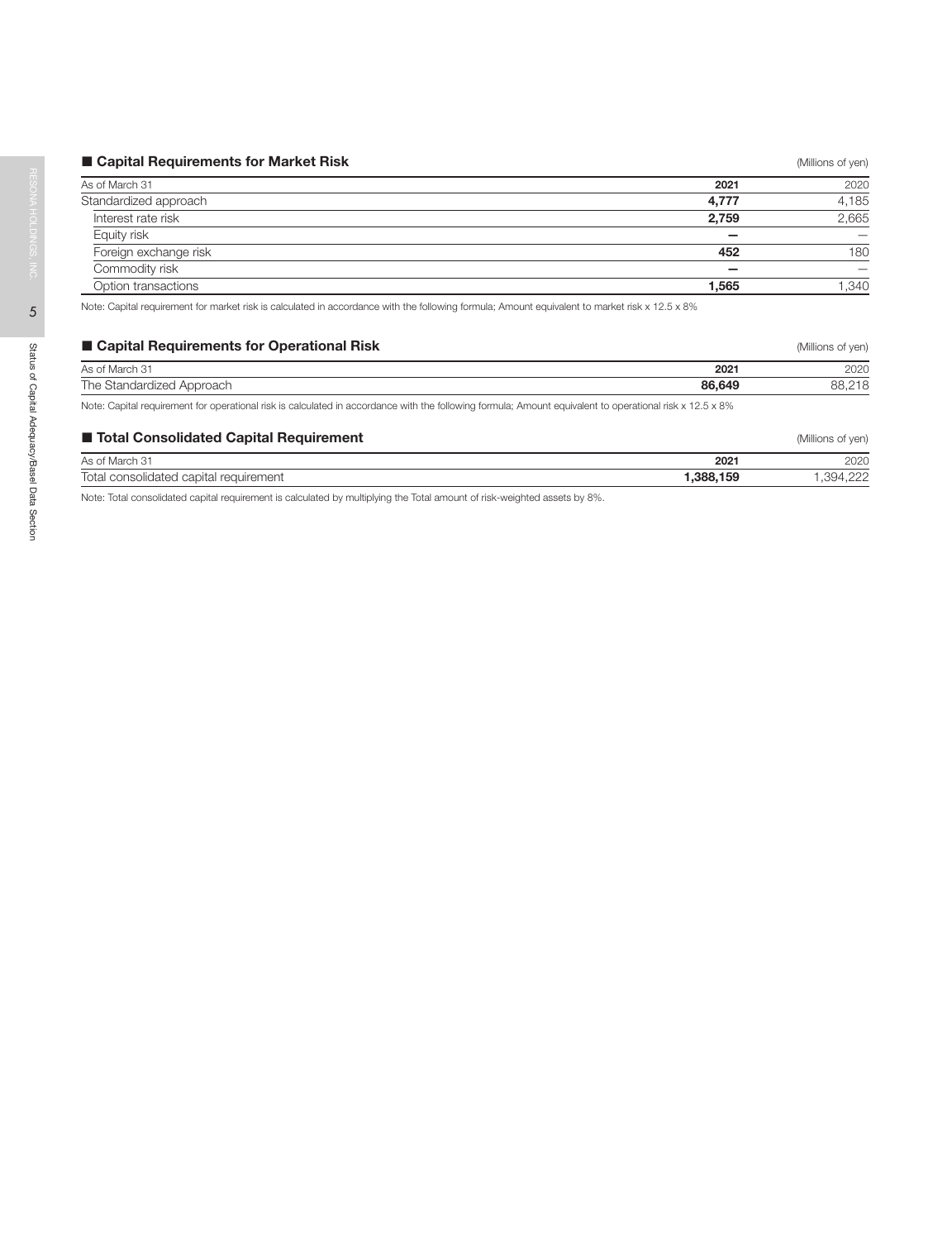# Main Features of Regulatory Capital Instruments (Japanese Domestic Standard)

The financial instruments for raising capital are as listed below:

# ■ Common Stock

| <b>Issuer</b>                                                                     | Instrument type              | Amount<br>recognized in core<br>capital<br>(Millions of yen) | Dividends/<br>coupons<br>(only officially<br>announced items) | Outline of provisions for conversion to another type of instru-<br>ment for raising capital or for repayment when certain condi-<br>tions are met |
|-----------------------------------------------------------------------------------|------------------------------|--------------------------------------------------------------|---------------------------------------------------------------|---------------------------------------------------------------------------------------------------------------------------------------------------|
| Resona Holdings,<br>Inc.                                                          | Common Stock                 | 1,836,150                                                    |                                                               |                                                                                                                                                   |
| Kansai Mirai<br>Financial Group,<br>Inc., P.T. Bank<br>Resona Perdania.<br>others | Non-controlling<br>Interests | 170,968                                                      |                                                               |                                                                                                                                                   |

# ■ Subordinated Debt

| <b>Issuer</b>        | Instrument type                        | Amount<br>recognized in<br>core capital<br>(Note 1)<br>(Millions of yen) | Dividends/coupons<br>(only officially<br>announced items) | Date of<br>repayment | Outline of any special<br>provision(s) making<br>redemption possible<br>for certain specified<br>reasons | Outline of any special<br>provision(s) for step-up<br>interest rates or any<br>other provision that<br>would increase the like-<br>lihood of redemption. |
|----------------------|----------------------------------------|--------------------------------------------------------------------------|-----------------------------------------------------------|----------------------|----------------------------------------------------------------------------------------------------------|----------------------------------------------------------------------------------------------------------------------------------------------------------|
| Resona Bank.<br>Ltd. | No. 8 Unsecured<br>Subordinated Bonds  |                                                                          | 848 Fixed 1.878%                                          | June 1.<br>2021      |                                                                                                          |                                                                                                                                                          |
| Resona Bank.<br>Ltd. | No. 9 Unsecured<br>Subordinated Bonds  |                                                                          | 20,000 Fixed 2.442%                                       | December<br>22, 2026 |                                                                                                          |                                                                                                                                                          |
| Resona Bank.<br>Ltd. | No. 11 Unsecured<br>Subordinated Bonds |                                                                          | 6.689 Fixed 1.780%                                        | March 15.<br>2022    | $\overline{\phantom{a}}$                                                                                 |                                                                                                                                                          |
| Resona Bank.<br>Ltd. | No. 12 Unsecured<br>Subordinated Bonds |                                                                          | 16,000 Fixed 2.464%                                       | March 15.<br>2027    |                                                                                                          |                                                                                                                                                          |

Note: The amounts shown are before considering deduction or caps under Transitional Rules subject to Article 3 of the Supplementary Provisions to the Notification on Consolidated<br>Capital Adequacy (2013 Notification No. 6 i

For further details please access Resona Holdings website: https://www.resona-gr.co.jp/holdings/english/investors/financial/basel3/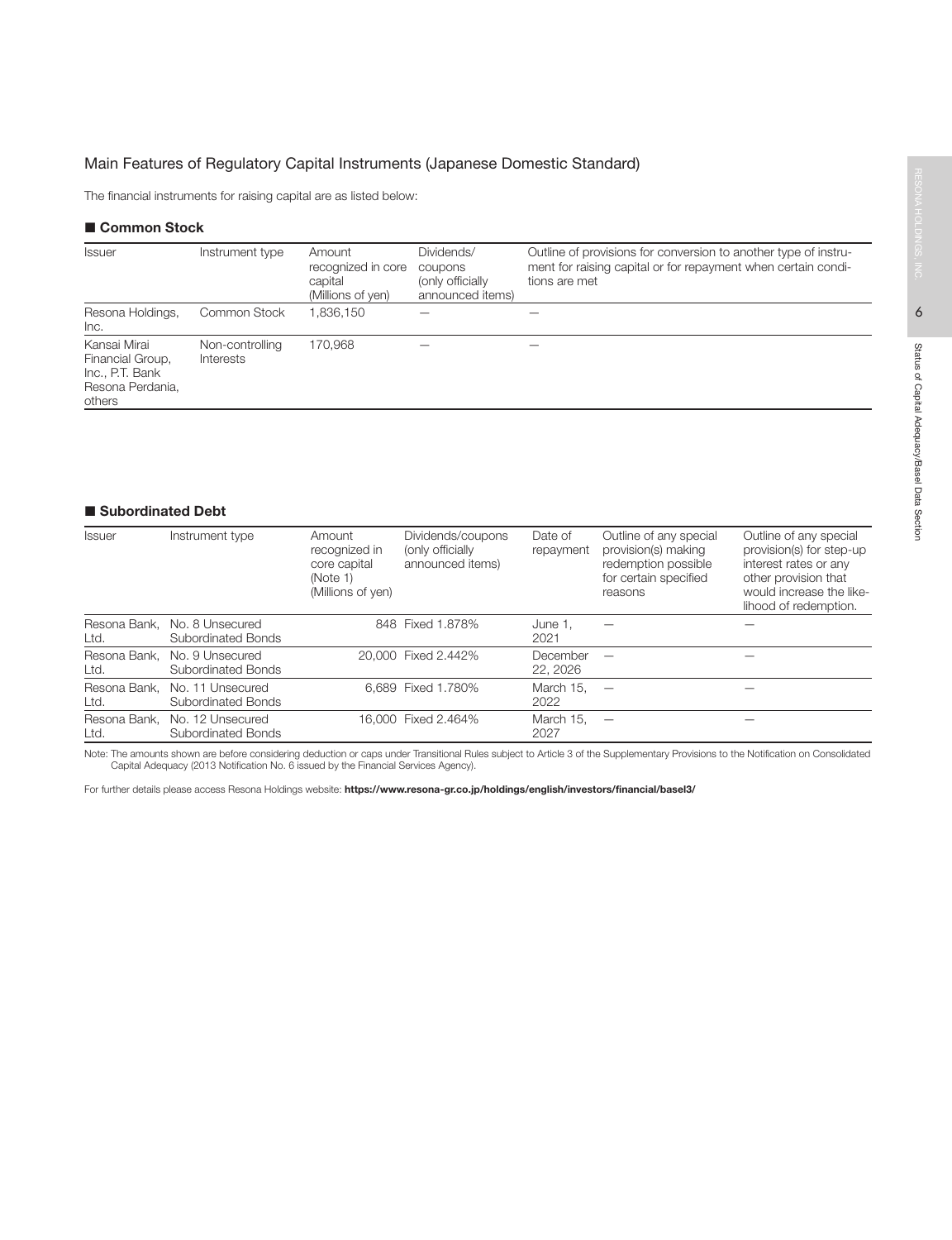# RISK MANAGEMENT

Credit Risk

# ■ Ratings Applied to Portfolio Subject to Standardized Approach

# 1. Qualified Rating Agencies Used in Making Judgments on Risk Weights

In determining the risk weights for portfolios to which the Standardized Approach is applied, the Resona Group makes use of ratings issued by the following four qualified rating agencies (Eligible External Credit Assessment Institutions (ECAI)): Rating and Investment Information, Inc. (R&I), Japan Credit Rating Agency, Ltd. (JCR), Moody's Investors Service, Inc. (Moody's), and S&P Global Ratings (S&P). These rating agencies are those designated by the Financial Services Agency, as of March 31, 2021, and are "qualified rating agencies" for the purposes of Basel 3.

Qualified rating agencies with no usage record are omitted, starting from the year ended March 31, 2021.

# 2. Types of Exposure and Qualified Rating Agencies Used

The Resona Group has specified the use of the following rating agencies for certain obligors and types of exposure as shown below. In all cases, when there are two or more ratings available from qualified rating agencies and these ratings differ, the second smallest risk weight counting from the smallest risk weight is adopted. (When one smallest risk weight is corresponding to two or more ratings, the smallest risk weight is adopted.)

| Types of Obligor and Exposure                                           | Rating Agency Used                                |
|-------------------------------------------------------------------------|---------------------------------------------------|
| Central governments and central banks                                   | Rating and Investment<br>Information, Inc. (R&I), |
| Local governments in Japan                                              | Japan Credit Rating                               |
| Foreign non-central government<br>public-sector entities                | Agency, Ltd. (JCR),<br>Moody's Investors          |
| Multilateral Development Banks                                          | Service, Inc. (Moody's),                          |
| Japan Finance Organization<br>for Municipalities                        | <b>S&amp;P Global Ratings</b><br>$(S\&P)$         |
| Government-affiliated organizations<br>in Japan                         |                                                   |
| Local public corporations                                               |                                                   |
| <b>Banks</b>                                                            |                                                   |
| Securities companies                                                    |                                                   |
| Investment funds (exposures relating<br>to equity investments in funds) | Same as the above                                 |
| Securitized products<br>Structured finance                              | Same as the above                                 |
| Other than the above                                                    | Same as the above                                 |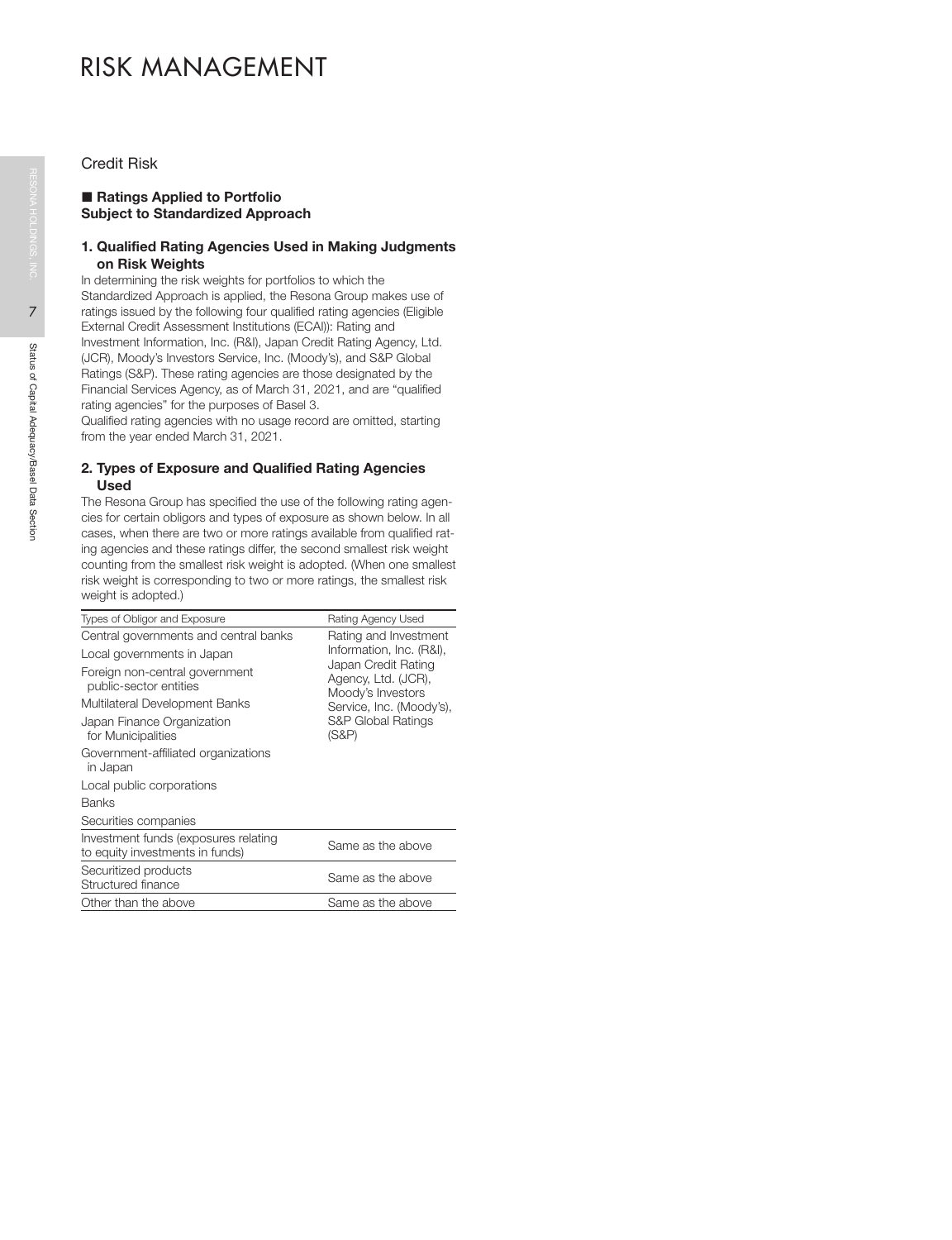# ■ Credit Risk Exposure at Fiscal Year-End: By Region, By Industry, Including Claims Past Due Three Months or More, or Default: By Residual Contractual Maturity **(Millions of yen)**

|                                                                                                                        |            |                                | As of March 31, 2021 |                       |              |                                      |
|------------------------------------------------------------------------------------------------------------------------|------------|--------------------------------|----------------------|-----------------------|--------------|--------------------------------------|
|                                                                                                                        | Total      | Loans and bills<br>discounted, |                      | Off-balance           | Derivatives  | Past due<br>three months<br>or more, |
|                                                                                                                        |            | foreign<br>exchange, etc.      | <b>Securities</b>    | sheet<br>transactions | transactions | or default                           |
| By Region                                                                                                              |            |                                |                      |                       |              |                                      |
| Japan                                                                                                                  | 83,800,306 | 64,561,907                     | 5,847,712            | 12,377,398            | 156,984      | 551,203                              |
| Overseas                                                                                                               | 143,166    | 131,968                        | 5,520                | 1,382                 | 358          | 1,352                                |
| Total                                                                                                                  | 83,943,473 | 64,693,875                     | 5,853,233            | 12,378,781            | 157,342      | 552,556                              |
| By Industry                                                                                                            |            |                                |                      |                       |              |                                      |
| Manufacturing                                                                                                          | 3,922,309  | 2,948,377                      | 367,631              | 583,579               | 22,160       | 81,728                               |
| Agriculture and forestry                                                                                               | 32,853     | 29,114                         | 1,171                | 2.457                 | 95           | 2,041                                |
| Fishery                                                                                                                | 2,030      | 2,026                          |                      | $\overline{2}$        | 1            |                                      |
| Mining, quarrying of stone, gravel extraction                                                                          | 15,671     | 12,340                         | 2,131                | 1,112                 | 87           | 910                                  |
| Construction                                                                                                           | 914,171    | 722,781                        | 79,661               | 108,568               | 3,112        | 18,133                               |
| Electricity, gas, heating, water                                                                                       | 445,680    | 380,890                        | 25,604               | 32,754                | 6,411        | 2,605                                |
| Information and communication                                                                                          | 404,115    | 319,573                        | 40,246               | 42,987                | 1,200        | 7,088                                |
| Transportation, postal services                                                                                        | 997,242    | 846,799                        | 66,175               | 80,085                | 4,041        | 33,790                               |
| Wholesale and retail trade                                                                                             | 3,106,568  | 2,658,597                      | 223,585              | 208,867               | 14,692       | 106,517                              |
| Finance and insurance                                                                                                  | 2,453,585  | 845,619                        | 173,627              | 1,199,333             | 58,788       | 2,761                                |
| Real estate                                                                                                            | 8,328,556  | 8,130,775                      | 56,450               | 110,642               | 29,877       | 103,894                              |
| Goods rental and leasing                                                                                               | 455,978    | 423,926                        | 13,366               | 18,078                | 607          | 2,080                                |
| Services                                                                                                               | 2,755,577  | 2,430,384                      | 111,913              | 197,679               | 14,772       | 98,341                               |
| Individuals                                                                                                            | 14,326,590 | 14,250,958                     |                      | 75,438                | —            | 76,564                               |
| Japanese central and local governments,<br>government-affiliated organizations,<br>and local public corporations, etc. | 43,290,712 | 29,736,659                     | 3,883,360            | 9,662,870             | 1,133        | 296                                  |
| Foreign central governments<br>and central banks, etc.                                                                 | 799,684    | 1,429                          | 798,254              |                       |              | 3                                    |
| Others                                                                                                                 | 1,692,143  | 953,618                        | 10,053               | 54,320                | 361          | 15,798                               |
| Total                                                                                                                  | 83,943,473 | 64,693,875                     | 5,853,233            | 12,378,781            | 157,342      | 552,556                              |
| By Residual Contractual Maturity                                                                                       |            |                                |                      |                       |              |                                      |
| One year or less                                                                                                       | 8,443,023  | 5,571,227                      | 392,345              | 2,431,439             | 32,465       |                                      |
| One year to less than three years                                                                                      | 3,639,937  | 2,660,566                      | 568,010              | 343,529               | 28,157       | $\prime$                             |
| Three years to less than five years                                                                                    | 6,487,956  | 3,435,893                      | 1,142,949            | 1,836,950             | 22,371       | $\prime$                             |
| Five years to less than seven years                                                                                    | 2,698,054  | 2,228,593                      | 356,650              | 53,656                | 27,481       | $\prime$                             |
| Over seven years                                                                                                       | 27,830,254 | 24,559,094                     | 2,976,684            | 215,625               | 46,506       | $\prime$                             |
| Exposures with no maturity dates                                                                                       | 34,844,247 | 26,238,499                     | 416,593              | 7,497,579             | 361          | $\prime$                             |
| Total                                                                                                                  | 83,943,473 | 64,693,875                     | 5,853,233            | 12,378,781            | 157,342      | $\prime$                             |
|                                                                                                                        |            |                                |                      |                       |              |                                      |

Notes: 1. For exposures to which the A-IRB approach is applied, the balance is presented before the subtraction of reserves, etc., and partial direct write-offs. For exposures to which the F-IRB approach is applied, the balance is presented before the subtraction of reserves, etc., before partial direct write-offs, and after taking into account the effect of credit risk mitigation techniques. In addition, for exposures to which the Standardized Approach is applied, the balance is presented after the subtraction of reserves, etc., after partial direct write-offs, and after taking into account the effect of credit risk mitigation techniques.

2. "Loans and bills discounted, foreign exchange, etc." includes transactions such as cash and due from banks, call loans, monetary claims bought, trading assets, loans and bills discounted, and foreign exchange assets.

3. "Off-balance sheet transactions" includes customers' liabilities for acceptances and guarantees, commitments, and amounts equivalent to credit risk exposure in relation to loans in the trust account (after taking into account of the Credit Conversion Factor (CCF)).

4. "Total" of types of exposures includes other assets, premises and equipment, intangible fixed assets, deferred tax assets, and exposure related to the central counterparty. Also, since the figures presented are after the set-off of internal transactions, the total may not coincide with a sum of the above shown items.

5. Credit risk exposures by region are categorized based on the locations of the holding companies, banks, and consolidated subsidiaries.

6. Out of the totals above, the credit risk exposure calculated by applying the IRB approach was ¥83,166,425 million, and the credit risk exposure calculated by applying the Standardized Approach (including exposure related to the central counterparty) was ¥777,047 million.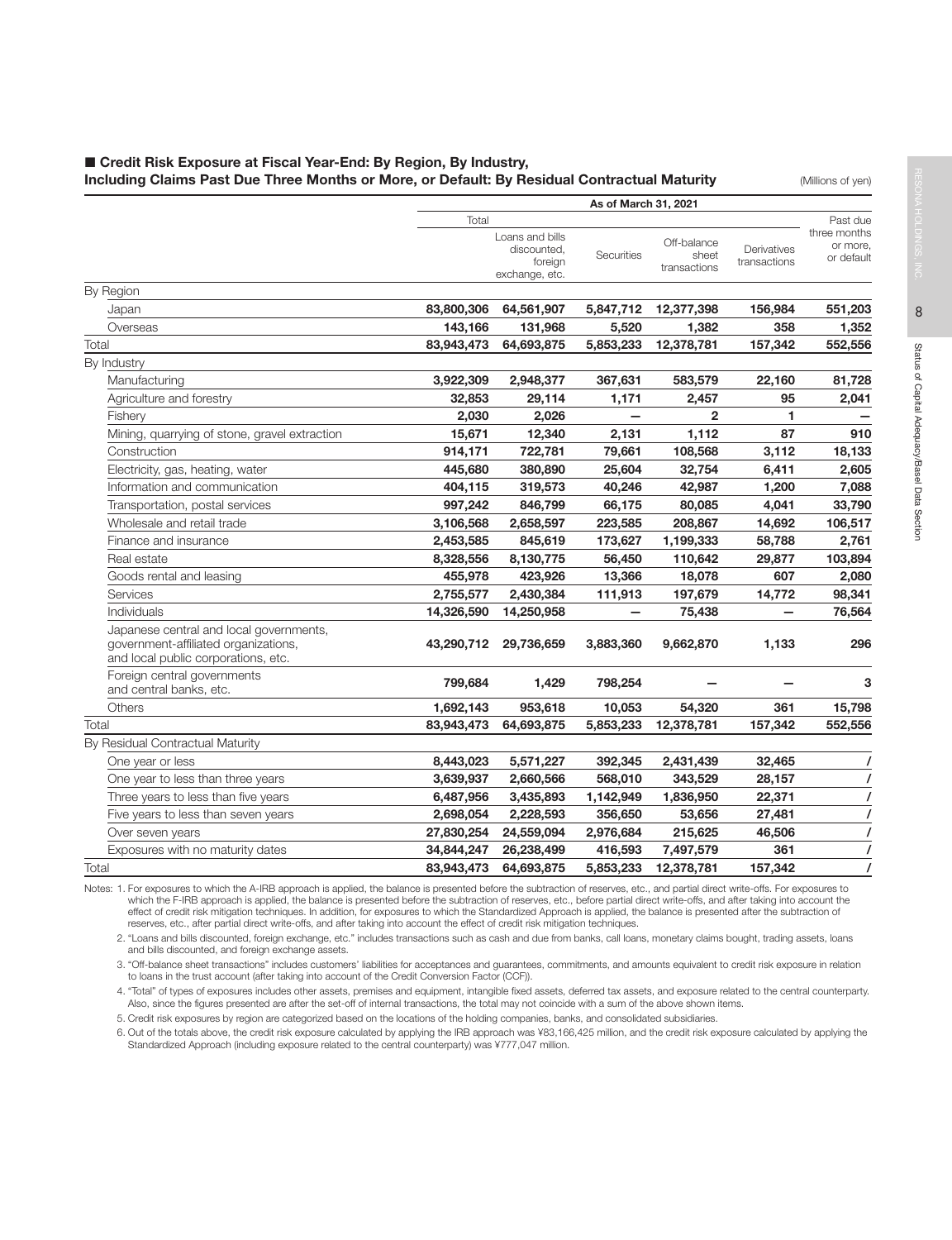|                                                                                                                        |            | As of March 31, 2020                                        |            |                                      |                             |                                        |
|------------------------------------------------------------------------------------------------------------------------|------------|-------------------------------------------------------------|------------|--------------------------------------|-----------------------------|----------------------------------------|
|                                                                                                                        | Total      |                                                             |            |                                      |                             | Past due                               |
|                                                                                                                        |            | Loans and bills<br>discounted,<br>foreign<br>exchange, etc. | Securities | Off-balance<br>sheet<br>transactions | Derivatives<br>transactions | three months<br>or more,<br>or default |
| By Region                                                                                                              |            |                                                             |            |                                      |                             |                                        |
| Japan                                                                                                                  | 62,283,497 | 52,678,928                                                  | 4,677,363  | 3,728,246                            | 223,225                     | 536,870                                |
| Overseas                                                                                                               | 169,827    | 143,379                                                     | 12,106     | 9,604                                | 231                         | 3,355                                  |
| Total                                                                                                                  | 62,453,324 | 52,822,308                                                  | 4,689,470  | 3,737,850                            | 223,456                     | 540,225                                |
| By Industry                                                                                                            |            |                                                             |            |                                      |                             |                                        |
| Manufacturing                                                                                                          | 3,789,374  | 2,995,400                                                   | 366,535    | 407,229                              | 20,135                      | 102,561                                |
| Agriculture and forestry                                                                                               | 35.109     | 31,950                                                      | 1,309      | 1,734                                | 107                         | 633                                    |
| Fisherv                                                                                                                | 2.520      | 2.500                                                       |            | 17                                   | $\overline{2}$              |                                        |
| Mining, quarrying of stone, gravel extraction                                                                          | 15,615     | 12,063                                                      | 1,500      | 1,943                                | 108                         | 1,161                                  |
| Construction                                                                                                           | 896,528    | 730,858                                                     | 69,783     | 92,662                               | 3,129                       | 20,102                                 |
| Electricity, gas, heating, water                                                                                       | 417,553    | 342,072                                                     | 24,592     | 43,162                               | 7,726                       | 445                                    |
| Information and communication                                                                                          | 404,483    | 332,005                                                     | 37,844     | 32,756                               | 1,756                       | 7,781                                  |
| Transportation, postal services                                                                                        | 918,156    | 782,457                                                     | 65,362     | 65,983                               | 3,932                       | 45,781                                 |
| Wholesale and retail trade                                                                                             | 3,120,826  | 2,744,089                                                   | 213,130    | 146,798                              | 15,940                      | 95,825                                 |
| Finance and insurance                                                                                                  | 2,509,055  | 1,240,724                                                   | 175,274    | 691,966                              | 118,894                     | 2,976                                  |
| Real estate                                                                                                            | 8,457,193  | 8,275,204                                                   | 53,793     | 93,235                               | 32,024                      | 92,161                                 |
| Goods rental and leasing                                                                                               | 480,154    | 449,662                                                     | 14,262     | 15,469                               | 759                         | 1,762                                  |
| Services                                                                                                               | 2,662,401  | 2,392,229                                                   | 99,870     | 151,883                              | 17,010                      | 61,048                                 |
| Individuals                                                                                                            | 13,973,246 | 13,892,341                                                  |            | 80,450                               |                             | 86,702                                 |
| Japanese central and local governments,<br>government-affiliated organizations,<br>and local public corporations, etc. | 22,563,125 | 17,691,768                                                  | 3,001,384  | 1,859,254                            | 1,690                       | 328                                    |
| Foreign central governments<br>and central banks, etc.                                                                 | 550,020    | 1,685                                                       | 548,335    |                                      |                             | $\overline{2}$                         |
| <b>Others</b>                                                                                                          | 1,657,959  | 905,294                                                     | 16,490     | 53,301                               | 238                         | 20,950                                 |
| Total                                                                                                                  | 62,453,324 | 52,822,308                                                  | 4,689,470  | 3,737,850                            | 223,456                     | 540,225                                |
| By Residual Contractual Maturity                                                                                       |            |                                                             |            |                                      |                             |                                        |
| One year or less                                                                                                       | 5,159,417  | 3,028,459                                                   | 747,770    | 1,298,263                            | 65,720                      |                                        |
| One year to less than three years                                                                                      | 3,704,151  | 2,615,728                                                   | 704,421    | 275,582                              | 48,335                      |                                        |
| Three years to less than five years                                                                                    | 4,559,254  | 3,307,746                                                   | 918,894    | 237,730                              | 21,781                      |                                        |
| Five years to less than seven years                                                                                    | 2,474,281  | 2,122,410                                                   | 190,944    | 68,730                               | 31,208                      |                                        |
| Over seven years                                                                                                       | 25,095,497 | 23,153,360                                                  | 1,688,800  | 139,893                              | 56,172                      |                                        |
| Exposures with no maturity dates                                                                                       | 21,460,721 | 18,594,602                                                  | 438,637    | 1,717,650                            | 238                         |                                        |
| Total                                                                                                                  | 62,453,324 | 52,822,308                                                  | 4,689,470  | 3,737,850                            | 223,456                     |                                        |

Notes: 1. For exposures to which the A-IRB approach is applied, the balance is presented before the subtraction of reserves, etc., and partial direct write-offs. For exposures to which the F-IRB approach is applied, the balance is presented before the subtraction of reserves, etc., before partial direct write-offs, and after taking into account the effect of credit risk mitigation techniques. In addition, for exposures to which the Standardized Approach is applied, the balance is presented after the subtraction of reserves, etc., after partial direct write-offs, and after taking into account the effect of credit risk mitigation techniques.

2. "Loans and bills discounted, foreign exchange, etc." includes transactions such as cash and due from banks, call loans, monetary claims bought, trading assets, loans and bills discounted, and foreign exchange assets.

3. "Off-balance sheet transactions" includes customers' liabilities for acceptances and guarantees, commitments, and amounts equivalent to credit risk exposure in relation to loans in the trust account (after taking into account of the Credit Conversion Factor (CCF)).

4. "Total" of types of exposures includes other assets, premises and equipment, intangible fixed assets, deferred tax assets, and exposure related to the central counterparty. Also, since the figures presented are after the set-off of internal transactions, the total may not coincide with a sum of the above shown items.

5. Credit risk exposures by region are categorized based on the locations of the holding companies, banks, and consolidated subsidiaries.

6. Out of the totals above, the credit risk exposure calculated by applying the IRB approach was ¥61,523,525 million, and the credit risk exposure calculated by applying the Standardized Approach (including exposure related to the central counterparty) was ¥929,799 million.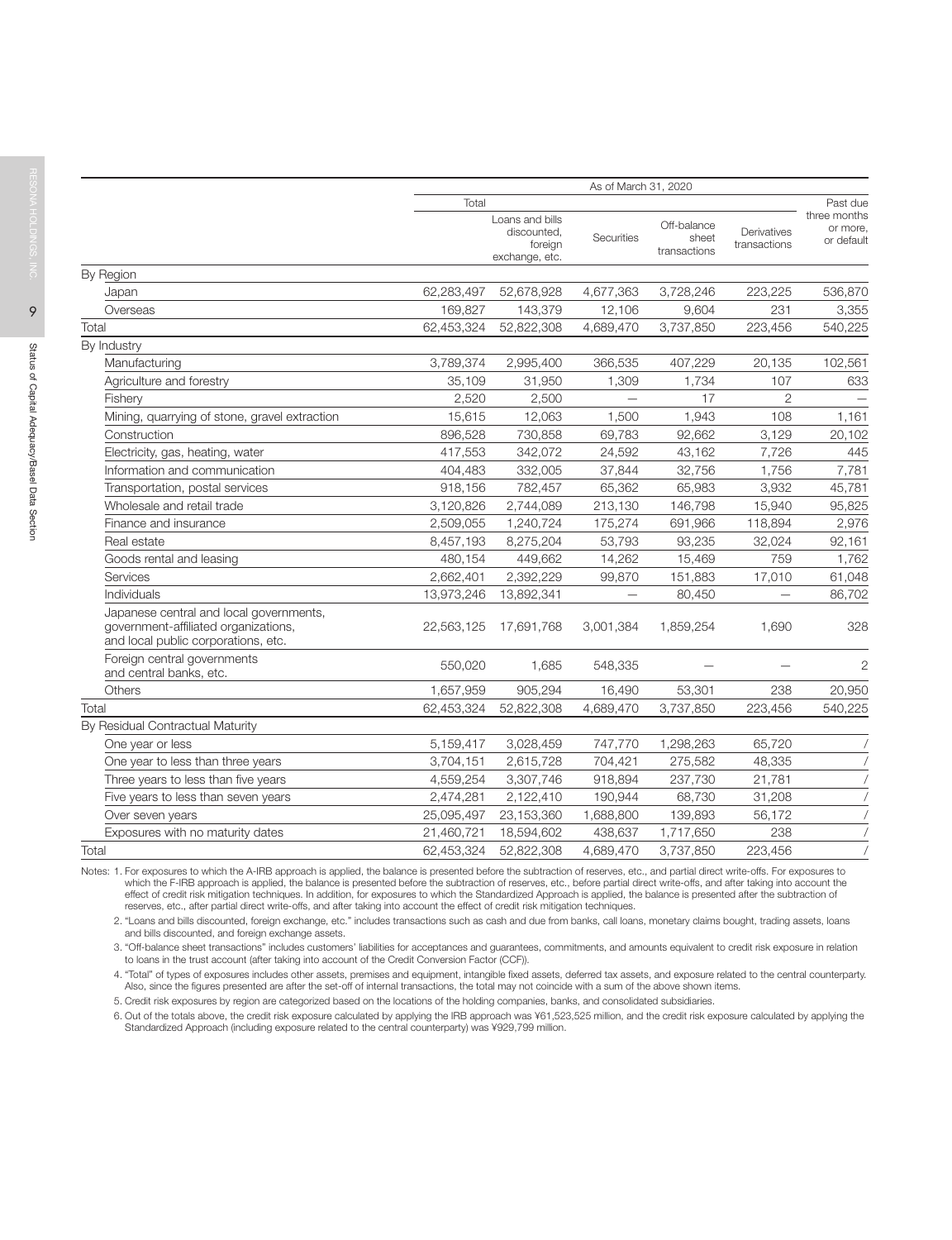# General Reserve for Possible Loan Losses and Special Reserve for Certain Overseas Loans (Millions of yen)

| Years ended March 31,                      |              | 2021              |             |              |                   |             |
|--------------------------------------------|--------------|-------------------|-------------|--------------|-------------------|-------------|
|                                            | Balance at   | Increase/         | Balance at  | Balance at   | Increase/         | Balance at  |
|                                            | beginning of | (decrease) during | end of      | beginning of | (decrease) during | end of      |
|                                            | fiscal vear  | the fiscal vear   | fiscal vear | fiscal vear  | the fiscal vear   | fiscal year |
| General reserve for possible loan losses   | 97.774       | 17.214            | 114.989     | 95.063       |                   | 97.774      |
| Special reserve for certain overseas loans |              |                   |             |              |                   |             |

Note: General Reserve for Possible Loan Losses and Special Reserve for Certain Overseas Loans are not categoraized by region, industry.

# **Specific Reserve for Possible Loan Losses: By Region and Industry Specific Reserve for Possible Loan Losses: By Region and Industry Conductions** (Millions of yen)

| Year ended March 31,                                                                                                |                                           | 2021                                  |                |
|---------------------------------------------------------------------------------------------------------------------|-------------------------------------------|---------------------------------------|----------------|
|                                                                                                                     | Balance at beginning  Increase/(decrease) |                                       | Balance at end |
|                                                                                                                     |                                           | of fiscal year during the fiscal year | of fiscal year |
| By Region                                                                                                           |                                           |                                       |                |
| Japan                                                                                                               | 62,444                                    | 12,653                                | 75,097         |
| Overseas                                                                                                            |                                           |                                       |                |
| Total                                                                                                               | 62,444                                    | 12,653                                | 75,097         |
| By Industry                                                                                                         |                                           |                                       |                |
| Manufacturing                                                                                                       | 13,121                                    | 1,420                                 | 14,542         |
| Agriculture and forestry                                                                                            | 109                                       | 532                                   | 642            |
| Fishery                                                                                                             | $\overline{\phantom{0}}$                  | $\overline{\phantom{0}}$              |                |
| Mining, quarrying of stone, gravel extraction                                                                       | 783                                       | (84)                                  | 699            |
| Construction                                                                                                        | 2,507                                     | 125                                   | 2,632          |
| Electricity, gas, heating, water                                                                                    | 176                                       | (176)                                 |                |
| Information and communication                                                                                       | 1,342                                     | (659)                                 | 682            |
| Transportation, postal services                                                                                     | 2,632                                     | (336)                                 | 2,296          |
| Wholesale and retail trade                                                                                          | 14,293                                    | 3,262                                 | 17,555         |
| Finance and insurance                                                                                               | 69                                        | 106                                   | 176            |
| Real estate                                                                                                         | 5,450                                     | 297                                   | 5,748          |
| Goods rental and leasing                                                                                            | 220                                       | (96)                                  | 123            |
| Services                                                                                                            | 13,734                                    | 9,488                                 | 23,223         |
| <b>Individuals</b>                                                                                                  | 1,894                                     | (130)                                 | 1,764          |
| Japanese central and local governments, government-affiliated organizations,<br>and local public corporations, etc. |                                           |                                       |                |
| Foreign central governments and central banks, etc.                                                                 |                                           |                                       |                |
| <b>Others</b>                                                                                                       | 6,107                                     | (1,097)                               | 5,010          |
| Total                                                                                                               | 62,444                                    | 12,653                                | 75,097         |
|                                                                                                                     |                                           |                                       |                |
|                                                                                                                     |                                           |                                       |                |
| Year ended March 31.                                                                                                |                                           | 2020                                  |                |
|                                                                                                                     | Balance at beginning  Increase/(decrease) |                                       | Balance at end |
|                                                                                                                     |                                           | of fiscal year during the fiscal year | of fiscal year |
| By Region                                                                                                           |                                           |                                       |                |
| Japan                                                                                                               | 62,994                                    | (550)                                 | 62,444         |
| Overseas                                                                                                            |                                           |                                       |                |
| Total                                                                                                               | 62,994                                    | (550)                                 | 62,444         |
| By Industry                                                                                                         |                                           |                                       |                |
| Manufacturing                                                                                                       | 14,674                                    | (1, 552)                              | 13,121         |
| Agriculture and forestry                                                                                            | 34                                        | 75                                    | 109            |
| Fishery                                                                                                             |                                           | $\qquad \qquad -$                     |                |
| Mining, quarrying of stone, gravel extraction                                                                       | 679                                       | 104                                   | 783            |
| Construction                                                                                                        | 2,710                                     | (203)                                 | 2,507          |
| Electricity, gas, heating, water                                                                                    | 107                                       | 68                                    | 176            |
| Information and communication                                                                                       | 2,255                                     | (912)                                 | 1,342          |
| Transportation, postal services                                                                                     | 2,842                                     | (209)                                 | 2,632          |
| Wholesale and retail trade                                                                                          | 12,347                                    | 1,945                                 | 14,293         |
| Finance and insurance                                                                                               | 122                                       | (52)                                  | 69             |
| Real estate                                                                                                         | 4,740                                     | 710                                   | 5,450          |
| Goods rental and leasing                                                                                            | 82                                        | 137                                   | 220            |
| Services                                                                                                            | 13,682                                    | 52                                    | 13,734         |
| <b>Individuals</b>                                                                                                  | 1,900                                     | (6)                                   | 1.894          |
| Japanese central and local governments, government-affiliated organizations,<br>and local public corporations, etc. |                                           |                                       |                |
| Foreign central governments and central banks, etc.                                                                 |                                           |                                       |                |

Total 62,994 (550) 62,444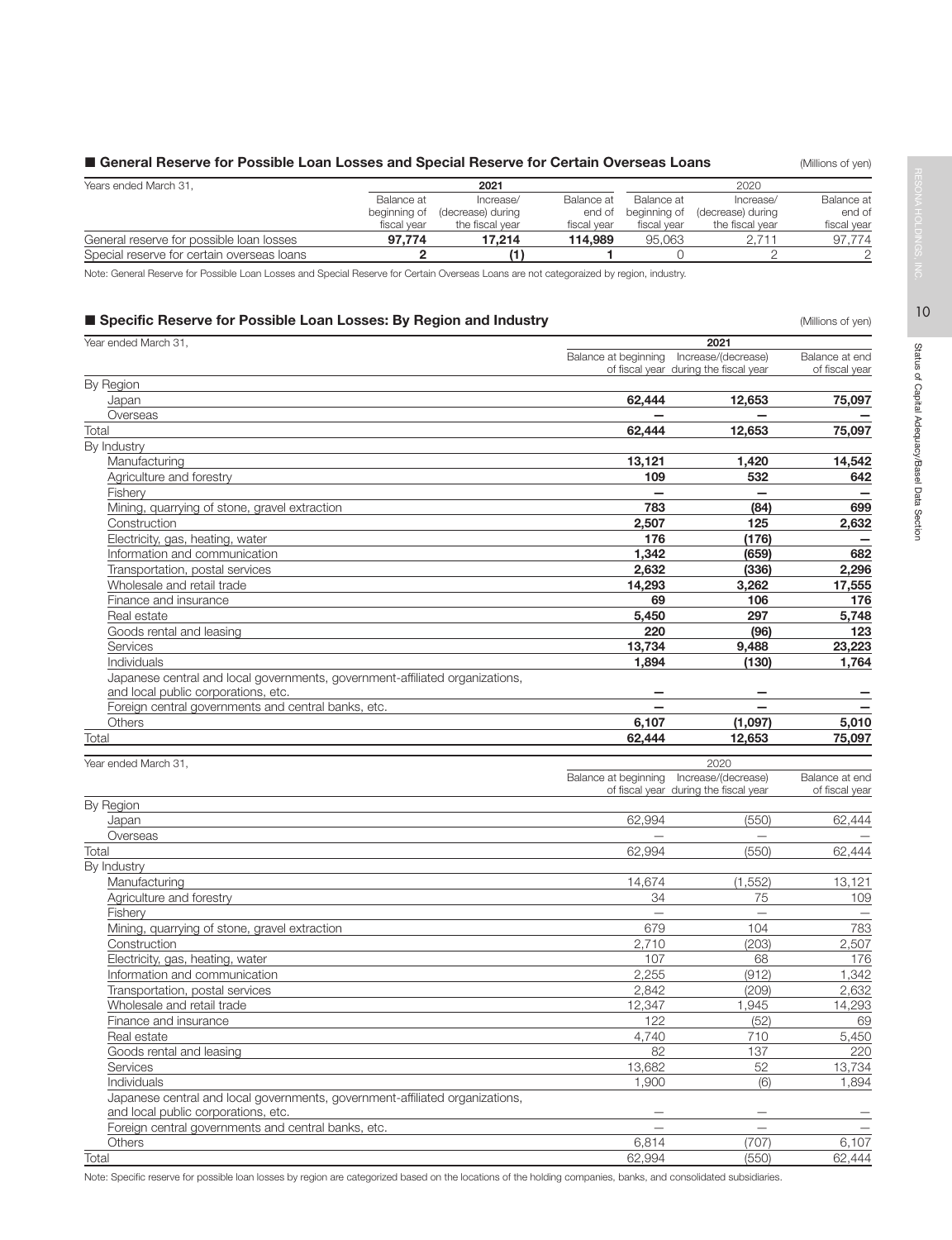| ■ Write-Offs of Claims: By Industry | (Millions of yen) |
|-------------------------------------|-------------------|
|-------------------------------------|-------------------|

| Year ended March 31,                                                                                                | 2021   | 2020   |
|---------------------------------------------------------------------------------------------------------------------|--------|--------|
| Manufacturing                                                                                                       | 2,391  | 2,206  |
| Agriculture and forestry                                                                                            | 132    | 94     |
| Fishery                                                                                                             |        |        |
| Mining, quarrying of stone, gravel extraction                                                                       |        | 14     |
| Construction                                                                                                        | 436    | 375    |
| Electricity, gas, heating, water                                                                                    | 2,360  |        |
| Information and communication                                                                                       | 760    | 323    |
| Transportation, postal services                                                                                     | 124    | 562    |
| Wholesale and retail trade                                                                                          | 5,599  | 6,571  |
| Finance and insurance                                                                                               | 107    | 5      |
| Real estate                                                                                                         | 2,601  | 912    |
| Goods rental and leasing                                                                                            | (9)    | 205    |
| Services                                                                                                            | 5,501  | 3,117  |
| Individuals                                                                                                         | 265    | 423    |
| Japanese central and local governments, government-affiliated organizations,<br>and local public corporations, etc. |        |        |
| Foreign central governments and central banks, etc.                                                                 |        |        |
| Others                                                                                                              | 4,017  | 4,943  |
| Total                                                                                                               | 24,289 | 19,758 |

# [Exposure Subject to the Standardized Approach]

# **Exposure by Risk Weight Category Exposure by Risk Weight Category CALL 2008 CALL 2009 (Millions of yen)**

| As of March 31, | 2021                 | 2020                    |                      |                          |
|-----------------|----------------------|-------------------------|----------------------|--------------------------|
|                 | With external rating | Without external rating | With external rating | Without external rating  |
| 0%              | 1,352                | 20,536                  | 3,353                | 27,140                   |
| 10%             |                      | 17,990                  |                      | 22,158                   |
| 20%             | 30,276               | 532                     | 26,977               | 2,834                    |
| 35%             |                      | 167                     |                      | 176                      |
| 50%             | 44,932               |                         | 40,375               | 77                       |
| 75%             |                      | 162                     |                      | 657                      |
| 100%            | 2,995                | 466,084                 | 16,876               | 487,141                  |
| 150%            |                      | 15,796                  |                      | 20,406                   |
| 250%            |                      | 11                      |                      | 11                       |
| 350%            |                      |                         |                      | $\overline{\phantom{m}}$ |
| 1,250%          |                      |                         |                      |                          |
| Others          | 4                    | 13                      |                      | 10                       |
| Total           | 79,560               | 521,295                 | 87,583               | 560,614                  |

Notes: 1. Ratings are limited to those provided by qualified rating agencies.

2. Exposures by risk weight categories are reported as the balance after taking into account the effect of credit risk mitigation techniques.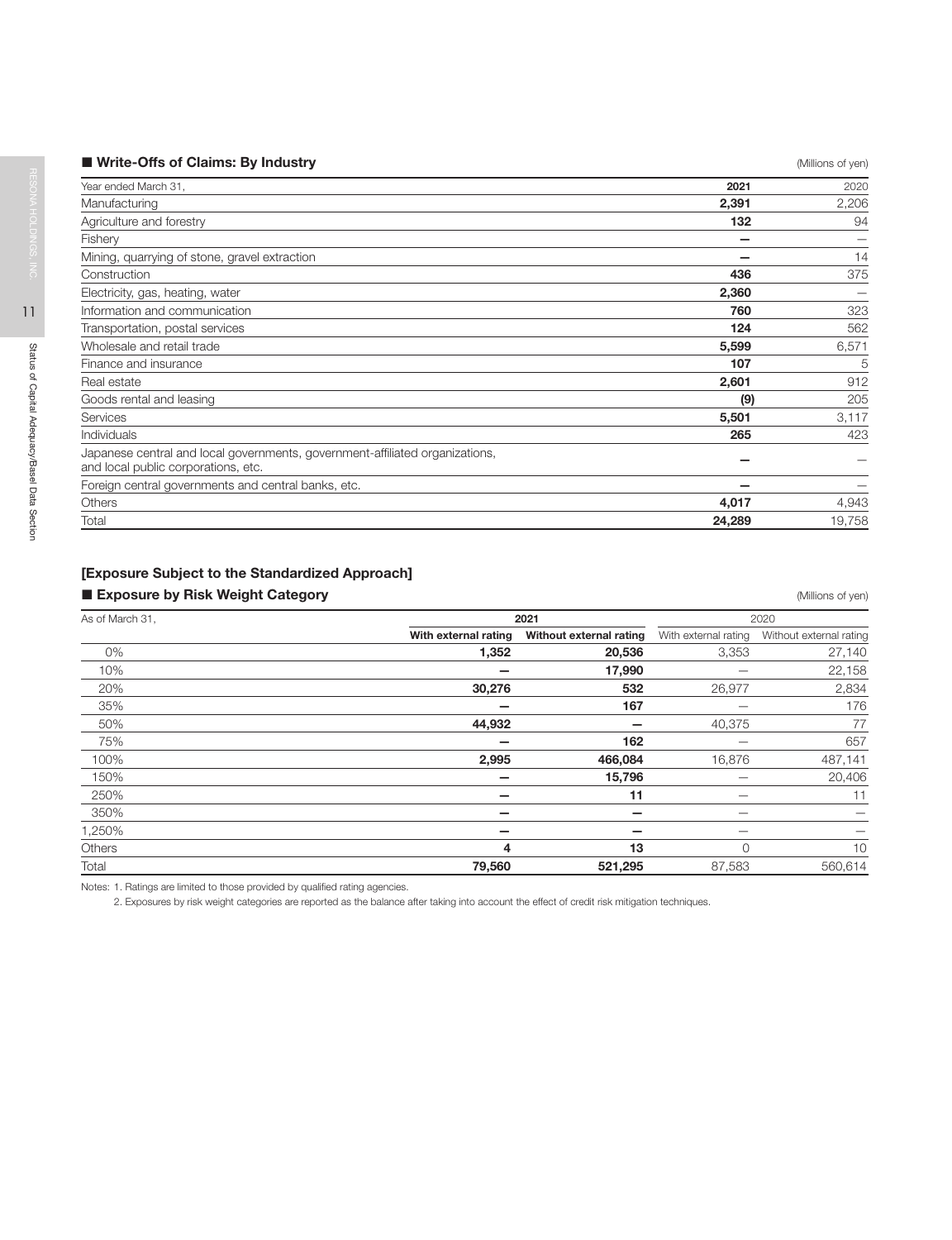# [Exposure Subject to the IRB Approach]

# ■ Specialized Lending Exposure subject to Slotting Criteria by Risk Weight Category

|                             | (1) Specialized Lending Exposure Excluding High Volatility Commercial Real Estate Lending |                    |                           | (Millions of yen)    |
|-----------------------------|-------------------------------------------------------------------------------------------|--------------------|---------------------------|----------------------|
| Slotting criteria           | Residual contractual maturity                                                             | Risk weight        | As of March 31, 2021      | As of March 31, 2020 |
| Strong                      | Under 2 and half years                                                                    | 50%                | 13,800                    | 7,225                |
|                             | Over 2 and half years                                                                     | 70%                | 59,601                    | 45,822               |
| Good                        | Under 2 and half years                                                                    | 70%                | 60,890                    | 47,844               |
|                             | Over 2 and half years                                                                     | 90%                | 144,401                   | 164,889              |
| Satisfactory                | No term                                                                                   | 115%               | 19,037                    | 27,045               |
| Weak                        | No term                                                                                   | 250%               | 10,344                    | 8,532                |
| Default                     | No term                                                                                   | $0\%$              |                           |                      |
| Total                       |                                                                                           |                    | 308.075                   | 301,360              |
| Slotting criteria<br>Strong | Residual contractual maturity<br>Under 2 and half years                                   | Risk weight<br>70% | As of March 31, 2021<br>- | As of March 31, 2020 |
|                             |                                                                                           |                    |                           |                      |
|                             |                                                                                           | 95%                |                           |                      |
|                             | Over 2 and half years                                                                     |                    |                           |                      |
| Good                        | Under 2 and half years                                                                    | 95%                | 8,844                     | 1,875                |
|                             | Over 2 and half years                                                                     | 120%               | 1,198                     | 3,250                |
| Satisfactory                | No term                                                                                   | 140%               | 2,960                     | 107                  |
| Weak                        | No term                                                                                   | 250%               | -                         |                      |
| Default                     | No term                                                                                   | 0%                 |                           |                      |
| Total                       |                                                                                           |                    | 13,003                    | 5,232                |
|                             | ■ Equity Exposure under Simple Risk Weight Method by Risk Weight Category                 |                    |                           | (Millions of yen)    |
|                             |                                                                                           |                    |                           |                      |
| As of March 31,             |                                                                                           |                    | 2021                      | 2020                 |
| Risk weight                 |                                                                                           |                    |                           |                      |

| As of March 31, | 2021   | 2020   |
|-----------------|--------|--------|
| Risk weight     |        |        |
| 300%            | 21.608 | 15,572 |
| 400%            | 7.173  | 9,365  |
| Total           | 28,782 | 24,938 |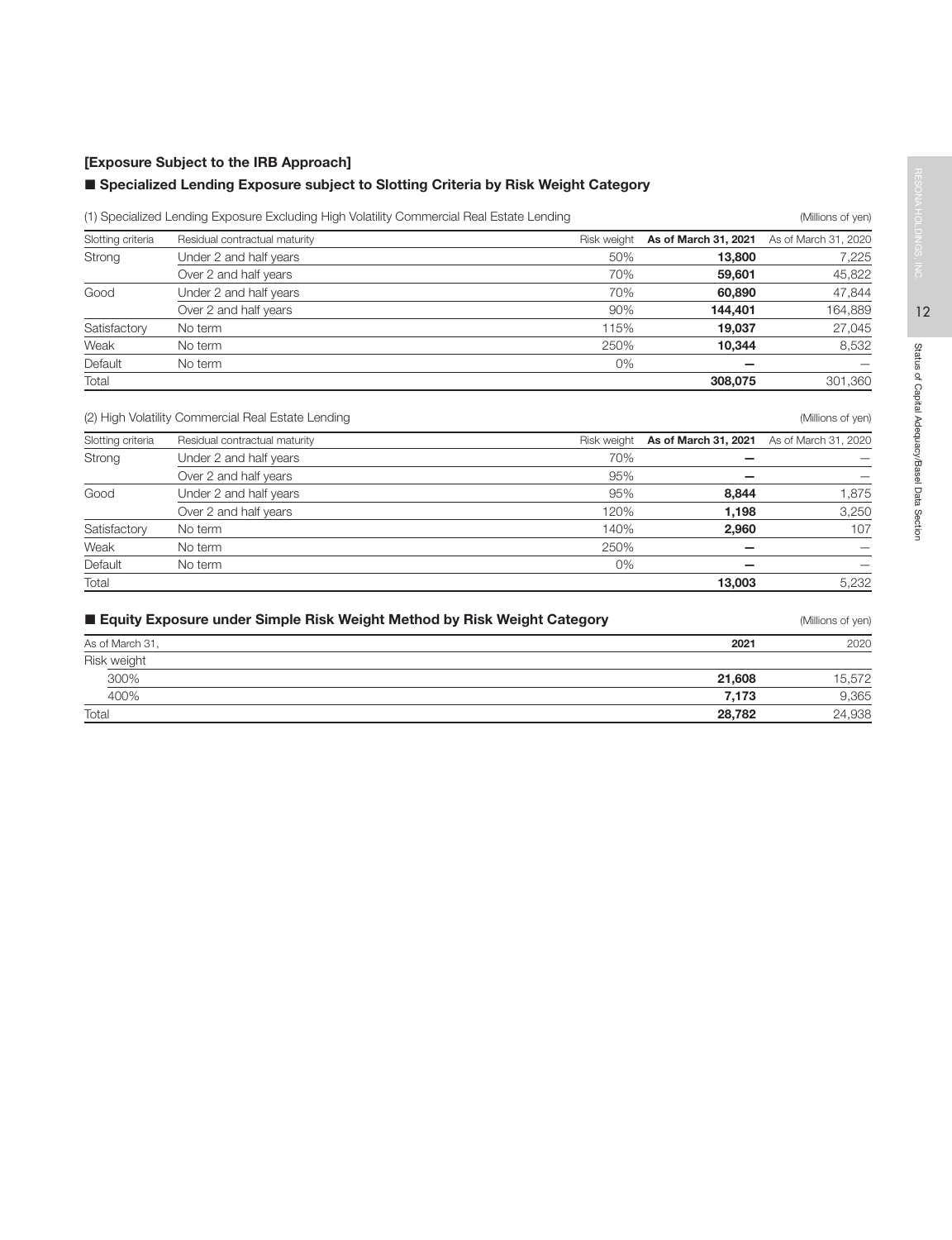# ■ Corporate Exposures and Equity Exposures subject to PD/LGD Approach (Millions of yen)

|                                                        |                            |          |                                                                                      | As of March 31, 2021 |            |                          |                                      |                                                      |
|--------------------------------------------------------|----------------------------|----------|--------------------------------------------------------------------------------------|----------------------|------------|--------------------------|--------------------------------------|------------------------------------------------------|
| Credit rating                                          | PD (Estimated)<br>(Note 1) | (Note 1) | LGD (Estimated) EL default (Estimated) Weighted average On balance sheet<br>(Note 1) | <b>RW</b>            | EAD        | Off balance sheet<br>EAD | Amounts of<br>undrawn<br>commitments | Weighted<br>average CCF<br>on undrawn<br>commitments |
| Corporate<br>exposures<br>(Note 2)                     | $\prime$                   | I        | $\prime$                                                                             | $\prime$             | 17,982,857 | 1,830,054                | 1,545,559                            | 75.00%                                               |
| SA, A                                                  | 0.12%                      | 29.54%   | $\prime$                                                                             | 21.64%               | 5,247,514  | 1,032,361                | 798,580                              | 75.00%                                               |
| $B-E$                                                  | 0.91%                      | 27.99%   |                                                                                      | 50.45%               | 11,089,656 | 745,009                  | 712,331                              | 75.00%                                               |
| F, G                                                   | 9.06%                      | 27.75%   |                                                                                      | 106.43%              | 1,241,848  | 46,791                   | 32,150                               | 75.00%                                               |
| Default                                                | 100.00%                    | 33.62%   | 38.60%                                                                               | 16.54%               | 403,837    | 5,891                    | 2,496                                | 75.00%                                               |
| Sovereign<br>exposures                                 |                            | I        | $\prime$                                                                             | $\prime$             | 34,328,594 | 9,664,004                |                                      |                                                      |
| SA, A                                                  | 0.00%                      | 34.84%   |                                                                                      | 0.22%                | 34,309,683 | 9,663,647                |                                      |                                                      |
| $B-E$                                                  | 0.90%                      | 33.42%   |                                                                                      | 72.71%               | 18,611     | 357                      | $\qquad \qquad$                      |                                                      |
| F, G                                                   | 14.05%                     | 32.68%   |                                                                                      | 145.59%              | 0          | -                        | $\qquad \qquad$                      |                                                      |
| Default                                                | 100.00%                    | 17.94%   | 17.47%                                                                               | 5.83%                | 299        | —                        |                                      |                                                      |
| <b>Bank</b><br>exposures                               |                            | 7        | $\prime$                                                                             | 7                    | 480,341    | 825,534                  | 25,700                               | 75.00%                                               |
| SA, A                                                  | 0.09%                      | 14.21%   |                                                                                      | 9.03%                | 445,977    | 804,627                  |                                      |                                                      |
| $B - E$                                                | 0.58%                      | 32.27%   | $\prime$                                                                             | 39.57%               | 34,363     | 20,907                   | 25,700                               | 75.00%                                               |
| F, G                                                   | -                          | -        | $\prime$                                                                             | —                    |            | -                        |                                      |                                                      |
| Default                                                |                            |          |                                                                                      |                      |            |                          |                                      |                                                      |
| Equity expo-<br>sures subject<br>to PD/LGD<br>approach |                            |          | $\prime$                                                                             | T                    | 368,238    |                          |                                      |                                                      |
| SA, A                                                  | 0.09%                      | 90.00%   | $\prime$                                                                             | 108.11%              | 285,727    |                          |                                      |                                                      |
| $B-E$                                                  | 0.64%                      | 90.00%   | $\prime$                                                                             | 210.84%              | 77,862     | —                        |                                      |                                                      |
| F, G                                                   | 8.48%                      | 90.00%   | $\prime$                                                                             | 516.96%              | 3,967      | -                        |                                      |                                                      |
| Default                                                | 100.00%                    | 90.00%   | $\prime$                                                                             | 1125.00%             | 681        |                          |                                      |                                                      |
| Purchased<br>receivables<br>(Corporate)                | I                          | 7        | $\prime$                                                                             | 7                    | 379,148    | 6,160                    | 7,146                                | 75.00%                                               |
| SA, A                                                  | 0.05%                      | 39.97%   | 7                                                                                    | 18.38%               | 211,740    | 1,319                    | 1,359                                | 75.00%                                               |
| $B-E$                                                  | 2.37%                      | 36.91%   |                                                                                      | 95.33%               | 152,409    | 4,840                    | 5,787                                | 75.00%                                               |
| F, G                                                   | 8.08%                      | 32.63%   |                                                                                      | 130.55%              | 14,060     | —                        |                                      |                                                      |
| Default                                                | 100.00%                    | 32.68%   | 41.70%                                                                               |                      | 938        | —                        | $\overline{\phantom{0}}$             |                                                      |
|                                                        |                            |          |                                                                                      |                      |            |                          |                                      |                                                      |

Notes: 1. Weighted average figures based on EAD

2. Specialized lending exposure subject to supervisory slotting criteria is not included.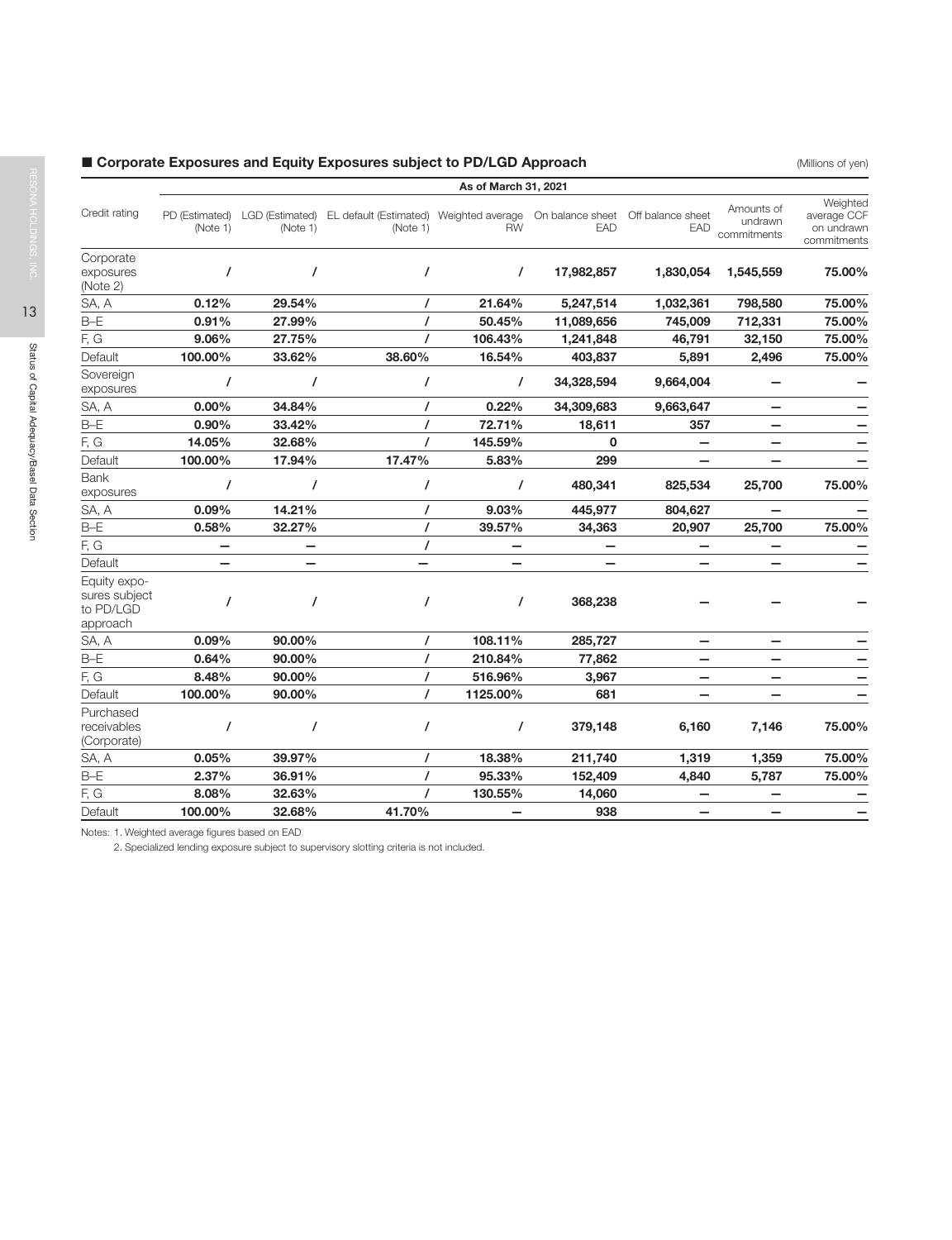(Millions of yen)

|                                                        |                          | As of March 31, 2020 |                                                                                                                       |                          |            |                                  |                                      |                                                      |  |  |  |  |  |
|--------------------------------------------------------|--------------------------|----------------------|-----------------------------------------------------------------------------------------------------------------------|--------------------------|------------|----------------------------------|--------------------------------------|------------------------------------------------------|--|--|--|--|--|
| Credit rating                                          | (Note 1)                 | (Note 1)             | PD (Estimated) LGD (Estimated) EL default (Estimated) Weighted average On balance sheet Off balance sheet<br>(Note 1) | <b>RW</b>                | EAD        | EAD                              | Amounts of<br>undrawn<br>commitments | Weighted<br>average CCF<br>on undrawn<br>commitments |  |  |  |  |  |
| Corporate<br>exposures<br>(Note 2)                     |                          |                      |                                                                                                                       | $\sqrt{2}$               | 18,055,197 | 1,190,469                        | 1,079,648                            | 75.00%                                               |  |  |  |  |  |
| SA, A                                                  | 0.12%                    | 31.24%               |                                                                                                                       | 23.51%                   | 5,249,996  | 543,925                          | 540,456                              | 75.00%                                               |  |  |  |  |  |
| $B-E$                                                  | 0.94%                    | 28.08%               |                                                                                                                       | 51.29%                   | 11,401,229 | 604,508                          | 519,099                              | 75.00%                                               |  |  |  |  |  |
| F, G                                                   | 9.20%                    | 26.68%               |                                                                                                                       | 100.43%                  | 1,033,430  | 35,516                           | 15,904                               | 75.00%                                               |  |  |  |  |  |
| Default                                                | 100.00%                  | 34.25%               | 39.27%                                                                                                                | 20.23%                   | 370,540    | 6,519                            | 4,188                                | 75.00%                                               |  |  |  |  |  |
| Sovereign<br>exposures                                 | $\sqrt{2}$               | $\sqrt{2}$           |                                                                                                                       | $\sqrt{2}$               | 21,156,955 | 1,860,944                        |                                      |                                                      |  |  |  |  |  |
| SA, A                                                  | 0.00%                    | 34.23%               |                                                                                                                       | 0.43%                    | 21,145,018 | 1,860,489                        |                                      |                                                      |  |  |  |  |  |
| $B-E$                                                  | 0.91%                    | 34.25%               |                                                                                                                       | 72.30%                   | 11,605     | 455                              | —                                    |                                                      |  |  |  |  |  |
| F, G                                                   | $\overline{\phantom{0}}$ |                      |                                                                                                                       |                          |            |                                  | $\overline{\phantom{0}}$             |                                                      |  |  |  |  |  |
| Default                                                | 100.00%                  | 19.25%               | 18.79%                                                                                                                | 5.73%                    | 330        |                                  |                                      |                                                      |  |  |  |  |  |
| <b>Bank</b><br>exposures                               | $\sqrt{2}$               |                      |                                                                                                                       | $\sqrt{2}$               | 805,978    | 635,162                          | 25,755                               | 75.00%                                               |  |  |  |  |  |
| SA, A                                                  | 0.11%                    | 22.73%               |                                                                                                                       | 13.57%                   | 778,020    | 532,499                          |                                      |                                                      |  |  |  |  |  |
| $B-E$                                                  | 0.50%                    | 13.70%               |                                                                                                                       | 16.53%                   | 27,957     | 102,662                          | 25,755                               | 75.00%                                               |  |  |  |  |  |
| F, G                                                   |                          |                      |                                                                                                                       | $\overline{\phantom{0}}$ |            |                                  | —                                    |                                                      |  |  |  |  |  |
| Default                                                |                          |                      |                                                                                                                       |                          |            |                                  |                                      |                                                      |  |  |  |  |  |
| Equity expo-<br>sures subject<br>to PD/LGD<br>approach |                          |                      |                                                                                                                       | $\sqrt{2}$               | 382,799    |                                  |                                      |                                                      |  |  |  |  |  |
| SA, A                                                  | 0.09%                    | 90.00%               |                                                                                                                       | 110.19%                  | 298,235    | $\overbrace{\phantom{12322111}}$ | $\overline{\phantom{0}}$             |                                                      |  |  |  |  |  |
| $B-E$                                                  | 0.61%                    | 90.00%               |                                                                                                                       | 208.08%                  | 80,484     |                                  | -                                    |                                                      |  |  |  |  |  |
| F, G                                                   | 7.97%                    | 90.00%               |                                                                                                                       | 506.54%                  | 3,088      | $\qquad \qquad -$                | -                                    |                                                      |  |  |  |  |  |
| Default                                                | 100.00%                  | 90.00%               |                                                                                                                       | 1125.00%                 | 991        | $\overline{\phantom{0}}$         | $\overline{\phantom{0}}$             |                                                      |  |  |  |  |  |
| Purchased<br>receivables<br>(Corporate)                |                          |                      |                                                                                                                       | $\sqrt{2}$               | 375,334    | 5,864                            | 7,152                                | 75.00%                                               |  |  |  |  |  |
| SA, A                                                  | 0.06%                    | 40.13%               |                                                                                                                       | 19.68%                   | 227,062    | 1,785                            | 2,381                                | 75.00%                                               |  |  |  |  |  |
| $B-E$                                                  | 1.86%                    | 38.38%               |                                                                                                                       | 91.97%                   | 141,817    | 4,078                            | 4,771                                | 75.00%                                               |  |  |  |  |  |
| F, G                                                   | 8.29%                    | 33.02%               |                                                                                                                       | 143.30%                  | 5,953      |                                  |                                      |                                                      |  |  |  |  |  |
| Default                                                | 48.67%                   | 73.27%               | 45.00%                                                                                                                | 66.14%                   | 500        |                                  | $\overline{\phantom{0}}$             |                                                      |  |  |  |  |  |

Notes: 1. Weighted average figures based on EAD

2. Specialized lending exposure subject to supervisory slotting criteria is not included.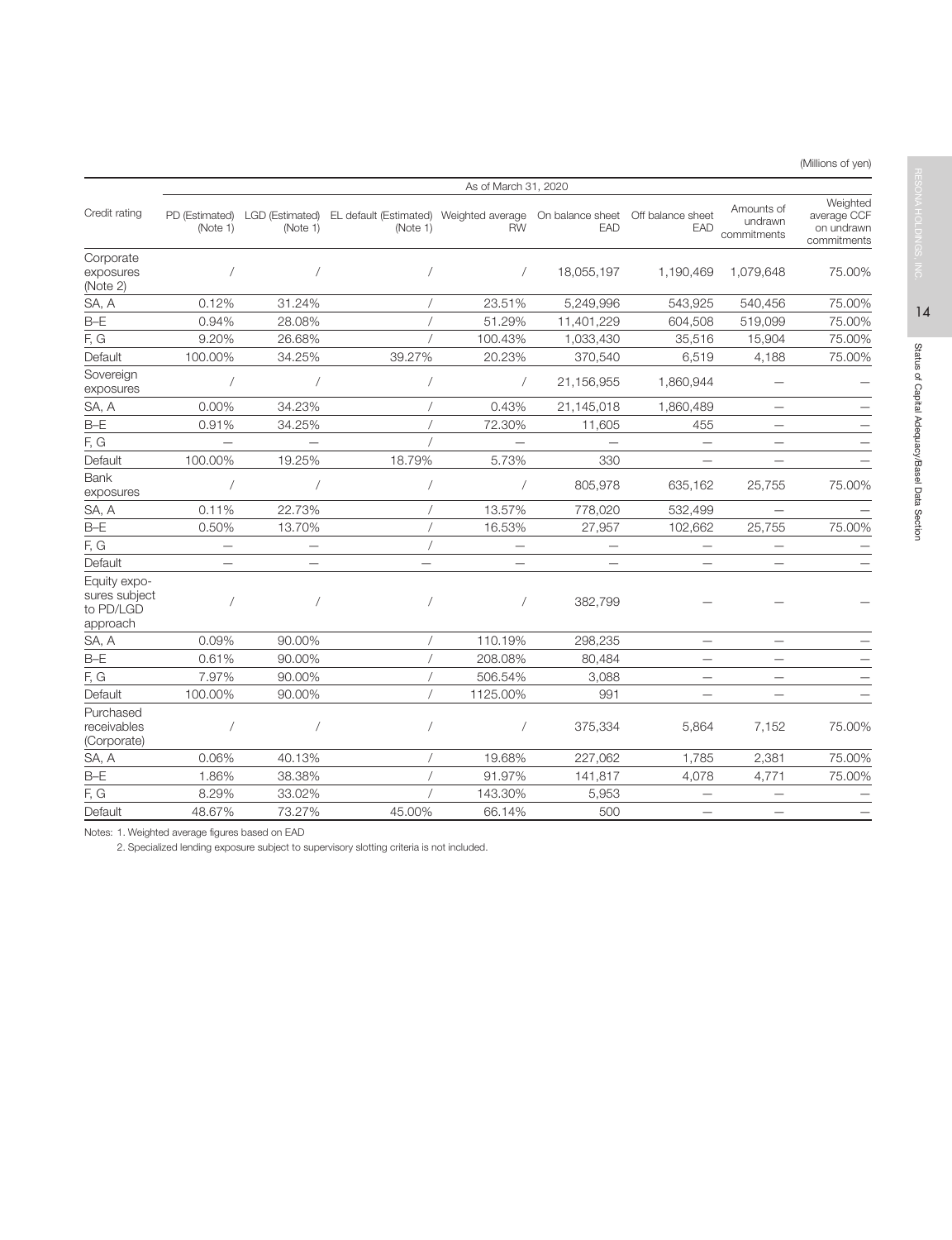# ■ Retail Exposures (Millions of yen)

| As of March 31, 2021        |                              |                                     |                        |                         |                          |                                      |                                                      |
|-----------------------------|------------------------------|-------------------------------------|------------------------|-------------------------|--------------------------|--------------------------------------|------------------------------------------------------|
| PD<br>(Estimated)<br>(Note) | LGD<br>(Estimated)<br>(Note) | EL default<br>(Estimated)<br>(Note) | Weighted<br>average RW | On balance<br>sheet EAD | Off balance<br>sheet EAD | Amounts of<br>undrawn<br>commitments | Weighted<br>average CCF<br>on undrawn<br>commitments |
|                             |                              |                                     |                        | 12,876,554              | 12,134                   |                                      |                                                      |
| 0.62%                       | 24.96%                       |                                     | 15.51%                 | 12,814,027              | 12,069                   |                                      |                                                      |
| 100.00%                     | 25.65%                       | 23.77%                              | 23.45%                 | 62,526                  | 64                       |                                      |                                                      |
|                             |                              |                                     |                        | 94,175                  | 46,302                   | 497,864                              | 9.30%                                                |
| 2.70%                       | 65.33%                       |                                     | 46.96%                 | 93,846                  | 46,262                   | 497,588                              | 9.30%                                                |
| 100.00%                     | 68.40%                       | 66.07%                              | 29.07%                 | 329                     | 39                       | 276                                  | 14.41%                                               |
|                             |                              |                                     |                        | 2,666,449               | 26,483                   | 54,189                               | 35.43%                                               |
| 1.24%                       | 32.84%                       |                                     | 27.10%                 | 2,604,915               | 26,304                   | 54,051                               | 35.42%                                               |
| 100.00%                     | 38.99%                       | 36.41%                              | 32.24%                 | 61,533                  | 179                      | 138                                  | 37.30%                                               |
|                             |                              |                                     |                        | 36,542                  |                          |                                      |                                                      |
| 0.72%                       | 21.14%                       |                                     | 17.10%                 | 36,103                  |                          |                                      |                                                      |
| 100.00%                     | 26.33%                       | 24.34%                              | 24.85%                 | 439                     |                          |                                      |                                                      |
|                             |                              |                                     |                        |                         |                          |                                      |                                                      |

|                                       |                             |                              |                                     |                        | As of March 31, 2020    |                          |                                      |                                                      |
|---------------------------------------|-----------------------------|------------------------------|-------------------------------------|------------------------|-------------------------|--------------------------|--------------------------------------|------------------------------------------------------|
|                                       | PD<br>(Estimated)<br>(Note) | LGD<br>(Estimated)<br>(Note) | EL default<br>(Estimated)<br>(Note) | Weighted<br>average RW | On balance<br>sheet EAD | Off balance<br>sheet EAD | Amounts of<br>undrawn<br>commitments | Weighted<br>average CCF<br>on undrawn<br>commitments |
| Residential mortgage exposures        |                             |                              |                                     |                        | 12,429,282              | 14,723                   |                                      |                                                      |
| Non-default                           | 0.69%                       | 25.24%                       |                                     | 16.45%                 | 12,355,598              | 14,544                   |                                      |                                                      |
| Default                               | 100.00%                     | 25.96%                       | 24.28%                              | 20.97%                 | 73,683                  | 179                      |                                      |                                                      |
| Qualifying revolving retail exposures |                             |                              |                                     |                        | 109.067                 | 48,060                   | 496,790                              | 9.67%                                                |
| Non-default                           | 2.89%                       | 65.31%                       |                                     | 49.12%                 | 108.707                 | 48,002                   | 496,368                              | 9.67%                                                |
| Default                               | 100.00%                     | 70.32%                       | 68.30%                              | 25.31%                 | 359                     | 58                       | 422                                  | 13.80%                                               |
| Other retail exposures                |                             |                              |                                     |                        | 2,881,576               | 27,558                   | 53,048                               | 36.89%                                               |
| Non-default                           | .26%                        | 33.44%                       |                                     | 27.48%                 | 2,816,211               | 27,346                   | 52,849                               | 36.92%                                               |
| Default                               | 100.00%                     | 38.86%                       | 36.68%                              | 27.26%                 | 65,364                  | 211                      | 199                                  | 28.12%                                               |
| Purchased receivables (Retail)        |                             |                              |                                     |                        | 48,222                  | 64                       | 64                                   | 100.00%                                              |
| Non-default                           | 0.75%                       | 20.72%                       |                                     | 16.97%                 | 47,686                  | 64                       | 64                                   | 100.00%                                              |
| Default                               | 100.00%                     | 32.08%                       | 30.29%                              | 22.42%                 | 536                     |                          |                                      |                                                      |

Note: Weighted average figures based on EAD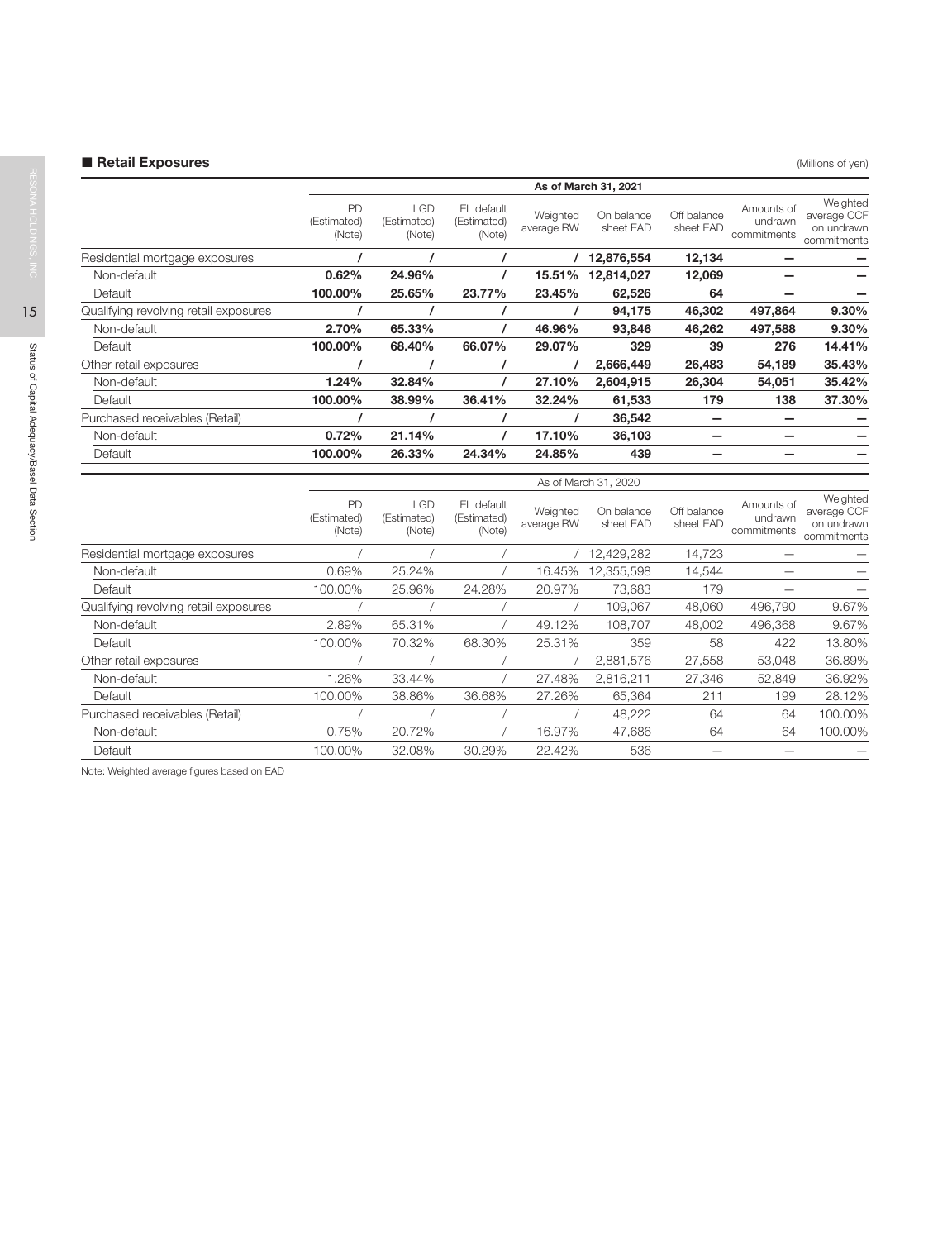### ■ Actual Losses by Types of Exposures and Comparison **to the Result of the Year Before** (Millions of yen) **to the Result of the Year Before**

| Years ended March 31,                                                                 | 2021   | 2020   |
|---------------------------------------------------------------------------------------|--------|--------|
| Resona Holdings, Inc. (Consolidated) (Note 4)                                         | 57,435 | 22,972 |
|                                                                                       |        |        |
| Resona Bank, Ltd. (Non-Consolidated) + Saitama Resona Bank, Ltd. (Non-Consolidated) + | 53,649 |        |
| Kansai Mirai Financial Group, Inc. (Note 4)                                           |        | 20,282 |
| Corporate exposures                                                                   | 24,216 | 9,703  |
| Sovereign exposures                                                                   | (1)    | 1      |
| Bank exposures                                                                        |        |        |
| Residential mortgage exposures                                                        | 7,707  | 54     |
| Qualifying revolving retail exposures                                                 | 9      | 10     |
| Other retail exposures                                                                | 3,420  | 4,016  |
| Resona Bank, Ltd. (Consolidated) (Note 4)                                             | 34,908 | 9,292  |
| Resona Bank, Ltd. (Non-Consolidated) (Note 4)                                         | 32,390 | 9,591  |
| Corporate exposures                                                                   | 12,028 | 1,851  |
| Sovereign exposures                                                                   | (1)    | -1     |
| Bank exposures                                                                        |        |        |
| Residential mortgage exposures                                                        | 7,674  | (122)  |
| Qualifying revolving retail exposures (Note 3)                                        |        |        |
| Other retail exposures                                                                | 1,976  | 1,797  |
|                                                                                       |        |        |
| Saitama Resona Bank, Ltd. (Non-Consolidated) (Note 4)                                 | 9,039  | 4,465  |
| Corporate exposures                                                                   | 4,396  | 2,857  |
| Sovereign exposures                                                                   |        |        |
| Bank exposures                                                                        |        |        |
| Residential mortgage exposures                                                        | (68)   | (10)   |
| Qualifying revolving retail exposures (Note 3)                                        |        |        |
| Other retail exposures                                                                | 465    | 129    |
|                                                                                       |        |        |
| Kansai Mirai Financial Group, Inc. (Note 4)                                           | 12,219 | 6,224  |
| Corporate exposures                                                                   | 7,791  | 4,994  |
| Sovereign risk exposures                                                              |        |        |
| Bank exposures                                                                        |        |        |
| Residential mortgage exposures                                                        | 100    | 186    |
| Qualifying revolving retail exposures                                                 | 9      | 10     |
| Other retail exposures                                                                | 978    | 2,088  |

Notes: 1. Actual losses refer to total credit-related expenses incurred during the fiscal year. They consist of disposal of non-performing loans, net addition to general loan loss reserves, disposal of non-performing loans in the trust accounts, and gain from recoveries of written-off claims.

Disposal of non-performing loans refers to write-off of loans, net addition to specific loan loss reserves, net addition to special reserves for certain overseas loans, gains or losses from sale of loans, and other net additions to reserves. Also, actual losses by types of exposures do not include net addition to general loan loss reserves for<br>Normal and Watch borrowers and net addition to rese a profit due to the reversal of the reserve.

2. Actual losses for equity exposures which apply the PD/LGD approach are not included in credit-related expense, since they are difficult to determine whether the losses are due to credit risks or not.

3. Since the losses are limited to exposures guaranteed by the consolidated subsidiaries of Resona Holdings, Inc., actual losses have been omitted from the above exposure classification.

4. Credit-related expenses for assets and subsidiaries exempt from IRB calculation are included in actual losses.

### Analysis

The credit-related expenses of Resona Holdings for the year ended March 31, 2021 amounted to ¥57.4 billion, ¥34.4 billion higher than in the previous fiscal year.

The principal reason is a ¥17.7 billion year-on-year increase in the net addition to specific loan loss reserves.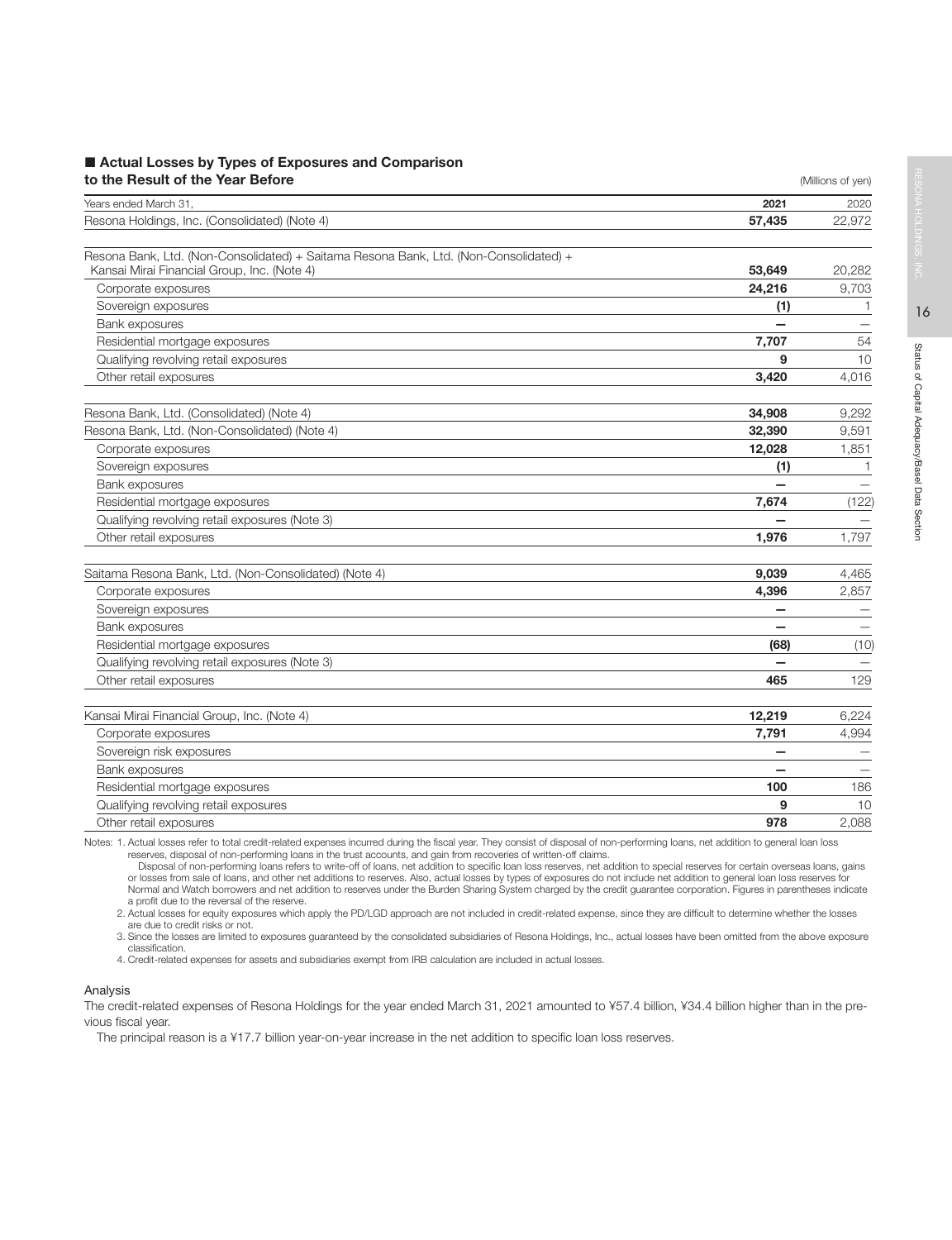### **Extending Comparison of Estimated and Actual Losses by Types of Exposures Comparison of Estimated and Actual Losses by Types of Exposures**

|                                                                                       | As of March 31, 2020<br>(Note 4) | Year ended<br>March 31, 2021                                       |                           |
|---------------------------------------------------------------------------------------|----------------------------------|--------------------------------------------------------------------|---------------------------|
|                                                                                       | <b>Estimated losses</b>          | <b>Estimated losses</b><br>after deduction of<br>reserves (Note 5) | Actual losses<br>(Note 6) |
| Resona Holdings, Inc. (Consolidated) (Notes 1, 2 and 7)                               | $\prime$                         |                                                                    | 57,435                    |
| Resona Bank, Ltd. (Non-Consolidated) + Saitama Resona Bank, Ltd. (Non-Consolidated) + |                                  |                                                                    |                           |
| The Kinki Osaka Bank, Ltd. (Non-Consolidated) (Note 7)                                | 254,718                          | 20,188                                                             | 53,649                    |
| Corporate exposures                                                                   | 212,163<br>166                   | 9,927<br>166                                                       | 24,216                    |
| Sovereign exposures                                                                   | 639                              | 639                                                                | (1)                       |
| <b>Bank exposures</b><br>Residential mortgage exposures                               | 3,892                            | 348                                                                | 7,707                     |
| Qualifying revolving retail exposures                                                 | 618                              | 582                                                                | 9                         |
| Other retail exposures                                                                | 35,345                           | 6,636                                                              | 3,420                     |
|                                                                                       |                                  |                                                                    |                           |
| Resona Bank, Ltd. (Consolidated) (Note 7)                                             | $\prime$                         | $\prime$                                                           | 34,908                    |
| Resona Bank, Ltd. (Non-Consolidated) (Note 7)                                         | 121,292                          | 17,893                                                             | 32,390                    |
| Corporate exposures                                                                   | 103,262                          | 13,431                                                             | 12,028                    |
| Sovereign exposures                                                                   | 59                               | 59                                                                 | (1)                       |
| Bank exposures                                                                        | 541                              | 541                                                                |                           |
| Residential mortgage exposures                                                        | 1.529                            | 642                                                                | 7,674                     |
| Qualifying revolving retail exposures (Note 3)                                        |                                  |                                                                    |                           |
| Other retail exposures                                                                | 14,624                           | 1,946                                                              | 1,976                     |
|                                                                                       |                                  |                                                                    |                           |
| Saitama Resona Bank, Ltd. (Non-Consolidated) (Note 7)                                 | 30,639                           | 3,872                                                              | 9,039                     |
| Corporate exposures                                                                   | 23,989                           | 3,472                                                              | 4,396                     |
| Sovereign exposures                                                                   | 21                               | 21                                                                 |                           |
| Bank exposures                                                                        | 22                               | 22                                                                 |                           |
| Residential mortgage exposures                                                        | 710                              | 84                                                                 | (68)                      |
| Qualifying revolving retail exposures (Note 3)                                        |                                  |                                                                    |                           |
| Other retail exposures                                                                | 5.859                            | 237                                                                | 465                       |
|                                                                                       |                                  |                                                                    |                           |
| Kansai Mirai Financial Group, Inc. (Note 7)                                           | 102,786                          | (1, 577)                                                           | 12,219                    |
| Corporate exposures                                                                   | 84,911                           | (6,976)                                                            | 7,791                     |
| Sovereign exposures                                                                   | 84                               | 84                                                                 |                           |
| Bank exposures                                                                        | 74                               | 74                                                                 |                           |
| Residential mortgage exposures                                                        | 1,652                            | (378)                                                              | 100                       |
| Qualifying revolving retail exposures                                                 | 618                              | 582                                                                | 9                         |
| Other retail exposures                                                                | 14,861                           | 4,453                                                              | 978                       |
|                                                                                       |                                  |                                                                    |                           |

Notes: 1. Estimated losses and actual losses on equity exposures for which the PD/LGD approach is applied are not included in credit-related expense, since they are difficult to determine whether the losses are due to credit risks or not.

2. Losses incurred from the exposures guaranteed by the consolidated subsidiaries of Resona Holdings are not included in estimated losses.

3. Since losses are limited to exposures guaranteed by the consolidated subsidiaries of Resona Holdings, estimated losses and actual losses have been omitted from the above exposure classification.

4. Estimated losses are the Expected Loss (EL) as of March 31, 2020.

5. Estimated losses after deduction of reserves are represented by deducting reserves (specific loan loss reserves, general loan loss reserves, and partial direct write-offs) of obligors of Special Attention or below, from EL.

6. Actual losses refers to total credit-related expenses incurred during the fiscal year. They consist of disposal of non-performing loans, net addition to general loan loss<br>reserves, disposal of non-performing loans in th

Disposal of non-performing loans refers to write-off of loans, net addition to specific loan loss reserves, net addition to special reserves for certain overseas loans, gains or losses from sale of loans, and other net additions to reserves. Also, actual losses by types of exposures do not include net addition to general loan loss reserves for Normal and Watch borrowers and net addition to reserves under the Burden Sharing System charged by the Credit Guarantee Corporation. Figures in parentheses indicate a profit due to the reversal of the reserve. 7. Credit-related expenses for assets and subsidiaries exempt from IRB calculation are included in actual losses.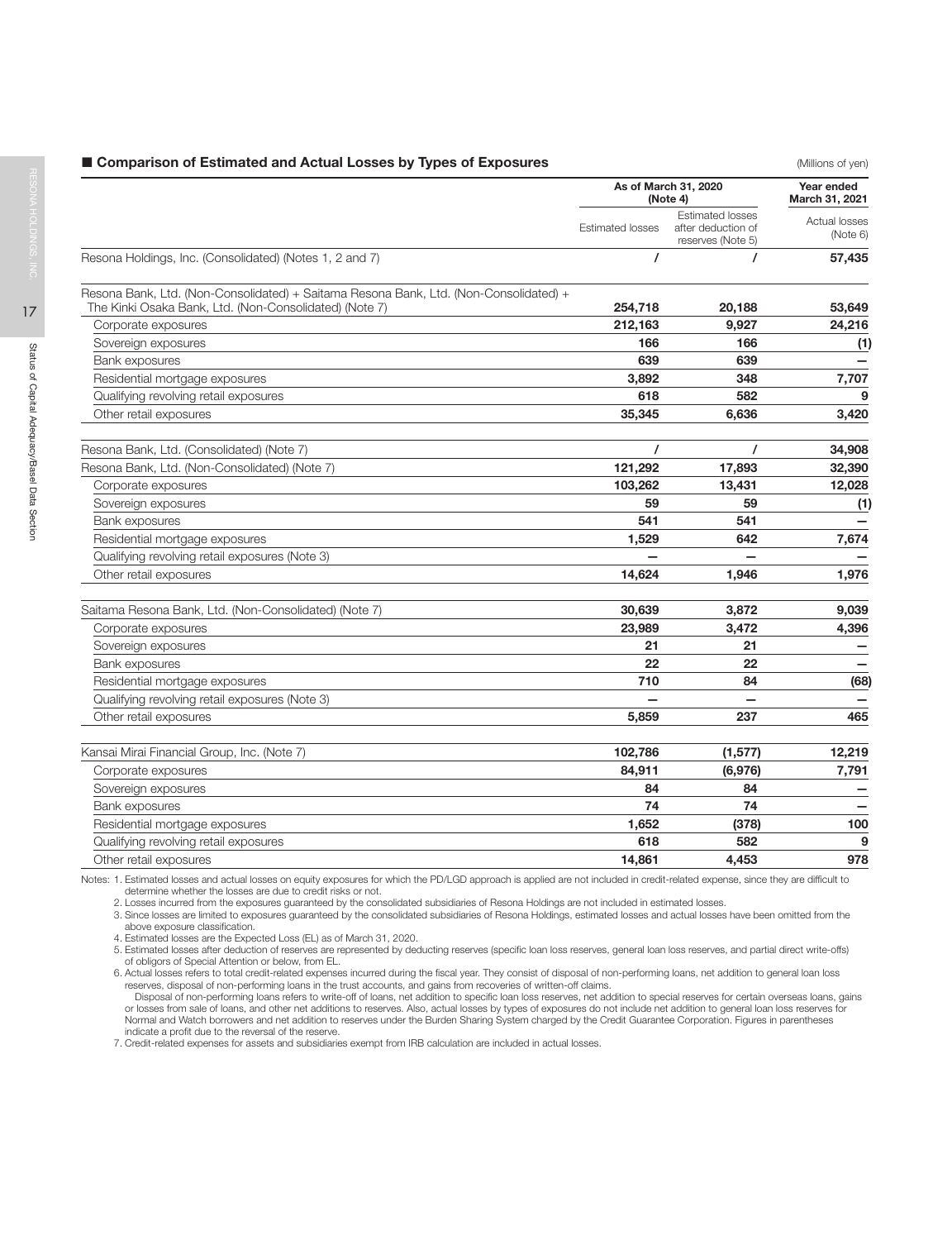|                                                                                                                                      |                         | As of March 31, 2019<br>(Note 4)                                   |                                                    |  |
|--------------------------------------------------------------------------------------------------------------------------------------|-------------------------|--------------------------------------------------------------------|----------------------------------------------------|--|
|                                                                                                                                      | <b>Estimated losses</b> | <b>Estimated losses</b><br>after deduction of<br>reserves (Note 5) | March 31, 2020<br><b>Actual losses</b><br>(Note 6) |  |
| Resona Holdings, Inc. (Consolidated) (Notes 1, 2 and 7)                                                                              |                         |                                                                    | 22,972                                             |  |
| Resona Bank, Ltd. (Non-Consolidated) + Saitama Resona Bank, Ltd. (Non-Consolidated) +<br>Kansai Mirai Financial Group, Inc. (Note 7) | 232,008                 | 747                                                                | 20,282                                             |  |
| Corporate exposures                                                                                                                  | 194,781                 | (6, 250)                                                           | 9,703                                              |  |
| Sovereign exposures                                                                                                                  | 129                     | 128                                                                | $\mathbf{1}$                                       |  |
| Bank exposures                                                                                                                       | 484                     | 484                                                                |                                                    |  |
| Residential mortgage exposures                                                                                                       | 3,452                   | (64)                                                               | 54                                                 |  |
| Qualifying revolving retail exposures                                                                                                | 287                     | 251                                                                | 10                                                 |  |
| Other retail exposures                                                                                                               | 31,498                  | 4,841                                                              | 4,016                                              |  |
| Resona Bank, Ltd. (Consolidated) (Note 7)                                                                                            |                         |                                                                    | 9,292                                              |  |
| Resona Bank, Ltd. (Non-Consolidated) (Note 7)                                                                                        | 122,004                 | 11,752                                                             | 9,591                                              |  |
| Corporate exposures                                                                                                                  | 103.820                 | 7,711                                                              | 1,851                                              |  |
| Sovereign exposures                                                                                                                  | 46                      | 46                                                                 | 1                                                  |  |
| Bank exposures                                                                                                                       | 432                     | 432                                                                |                                                    |  |
| Residential mortgage exposures                                                                                                       | 1,511                   | 458                                                                | (122)                                              |  |
| Qualifying revolving retail exposures (Note 3)                                                                                       |                         |                                                                    |                                                    |  |
| Other retail exposures                                                                                                               | 14,917                  | 1,831                                                              | 1,797                                              |  |
| Saitama Resona Bank, Ltd. (Non-Consolidated) (Note 7)                                                                                | 32,613                  | 1,104                                                              | 4,465                                              |  |
| Corporate exposures                                                                                                                  | 25,568                  | 1,358                                                              | 2,857                                              |  |
| Sovereign exposures                                                                                                                  | 9                       | 9                                                                  |                                                    |  |
| Bank exposures                                                                                                                       | 8                       | 8                                                                  |                                                    |  |
| Residential mortgage exposures                                                                                                       | 740                     | 34                                                                 | (10)                                               |  |
| Qualifying revolving retail exposures (Note 3)                                                                                       |                         |                                                                    |                                                    |  |
| Other retail exposures                                                                                                               | 6.217                   | (360)                                                              | 129                                                |  |
| Kansai Mirai Financial Group, Inc. (Note 7)                                                                                          | 77,391                  | (12, 110)                                                          | 6,224                                              |  |
| Corporate exposures                                                                                                                  | 65,393                  | (15, 319)                                                          | 4,994                                              |  |
| Sovereign exposures                                                                                                                  | 72                      | 72                                                                 |                                                    |  |
| Bank exposures                                                                                                                       | 43                      | 43                                                                 |                                                    |  |
| Residential mortgage exposures                                                                                                       | 1,201                   | (557)                                                              | 186                                                |  |
| Qualifying revolving retail exposures                                                                                                | 287                     | 251                                                                | 10                                                 |  |
| Other retail exposures                                                                                                               | 10,364                  | 3,371                                                              | 2,088                                              |  |

Notes: 1. Estimated losses and actual losses on equity exposures for which the PD/LGD approach is applied are not included in credit-related expense, since they are difficult to determine whether the losses are due to credit risks or not.

2. Losses incurred from the exposures guaranteed by the consolidated subsidiaries of Resona Holdings are not included in estimated losses.

3. Since losses are limited to exposures guaranteed by the consolidated subsidiaries of Resona Holdings, estimated losses and actual losses have been omitted from the above exposure classification.

4. Estimated losses are the Expected Loss (EL) of Resona Bank, Ltd. and Saitama Resona Bank, Ltd. as of March 31, 2019, and that of Kansai Mirai Financial Group, Inc. as of March 31, 2020.

5. Estimated losses after deduction of reserves are represented by deducting reserves (specific loan loss reserves, general loan loss reserves, and partial direct write-offs) of obligors of Special Attention or below, from EL.

6. Actual losses refers to total credit-related expenses incurred during the fiscal year. They consist of disposal of non-performing loans, net addition to general loan loss reserves, disposal of non-performing loans in the trust accounts, and gains from recoveries of written-off claims.

Disposal of non-performing loans refers to write-off of loans, net addition to specific loan loss reserves, net addition to special reserves for certain overseas loans, gains or losses from sale of loans, and other net additions to reserves. Also, actual losses by types of exposures do not include net addition to general loan loss reserves for Normal and Watch borrowers and net addition to reserves under the Burden Sharing System charged by the Credit Guarantee Corporation. Figures in parentheses indicate a profit due to the reversal of the reserve.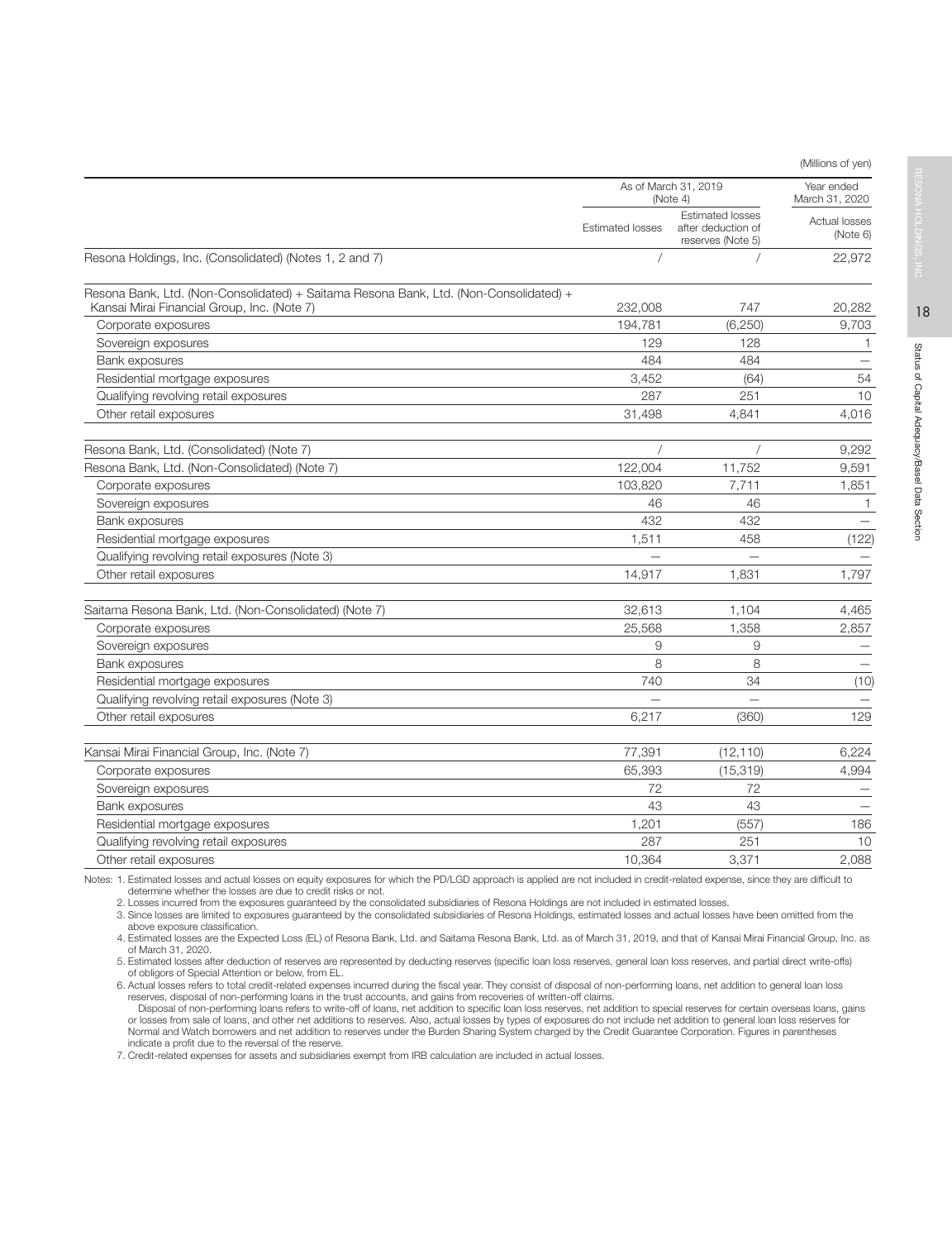(Millions of yen)

|                                                                                       |                         | As of March 31, 2018                                               | Year ended                |
|---------------------------------------------------------------------------------------|-------------------------|--------------------------------------------------------------------|---------------------------|
|                                                                                       |                         | (Note 4)                                                           | March 31, 2019            |
|                                                                                       | <b>Estimated losses</b> | <b>Estimated losses</b><br>after deduction of<br>reserves (Note 5) | Actual losses<br>(Note 6) |
| Resona Holdings, Inc. (Consolidated) (Notes 1, 2 and 7)                               |                         |                                                                    | 1,301                     |
| Resona Bank, Ltd. (Non-Consolidated) + Saitama Resona Bank, Ltd. (Non-Consolidated) + |                         |                                                                    |                           |
| The Kinki Osaka Bank, Ltd. (Non-Consolidated) (Note 7)                                | 192,003                 | 21,566                                                             | (5, 295)                  |
| Corporate exposures                                                                   | 154,873                 | 11,713                                                             | (1, 361)                  |
| Sovereign exposures                                                                   | 130                     | 129                                                                | 0                         |
| Bank exposures                                                                        | 643                     | 643                                                                |                           |
| Residential mortgage exposures                                                        | 3,595                   | 642                                                                | (110)                     |
| Qualifying revolving retail exposures                                                 | 228                     | 188                                                                | (9)                       |
| Other retail exposures                                                                | 29,452                  | 5,190                                                              | 2,203                     |
| Resona Bank, Ltd. (Consolidated) (Note 7)                                             |                         |                                                                    | (3, 423)                  |
| Resona Bank, Ltd. (Non-Consolidated) (Note 7)                                         | 134,753                 | 13.749                                                             | (5, 170)                  |
| Corporate exposures                                                                   | 112,508                 | 6,184                                                              | (370)                     |
| Sovereign exposures                                                                   | 55                      | 54                                                                 | $\Omega$                  |
| Bank exposures                                                                        | 610                     | 610                                                                | $\overline{\phantom{0}}$  |
| Residential mortgage exposures                                                        | 2,368                   | 1,053                                                              | (96)                      |
| Qualifying revolving retail exposures (Note 3)                                        |                         |                                                                    |                           |
| Other retail exposures                                                                | 16,174                  | 2.813                                                              | 1,564                     |
| Saitama Resona Bank, Ltd. (Non-Consolidated) (Note 7)                                 | 34,507                  | 949                                                                | 885                       |
| Corporate exposures                                                                   | 26,389                  | 809                                                                | 674                       |
| Sovereign exposures                                                                   | 11                      | 11                                                                 |                           |
| Bank exposures                                                                        | 5                       | 5                                                                  |                           |
| Residential mortgage exposures                                                        | 993                     | 192                                                                | (16)                      |
| Qualifying revolving retail exposures (Note 3)                                        |                         |                                                                    |                           |
| Other retail exposures                                                                | 7,067                   | (92)                                                               | 377                       |
| The Kinki Osaka Bank, Ltd. (Consolidated) (Note 7)                                    |                         |                                                                    | (2,045)                   |
| The Kinki Osaka Bank, Ltd. (Non-Consolidated) (Note 7)                                | 22,741                  | 6,866                                                              | (1,011)                   |
| Corporate exposures                                                                   | 15,975                  | 4,719                                                              | (1,665)                   |
| Sovereign exposures                                                                   | 63                      | 63                                                                 |                           |
| Bank exposures                                                                        | 28                      | 28                                                                 |                           |
| Residential mortgage exposures                                                        | 233                     | (604)                                                              | $\overline{c}$            |
| Qualifying revolving retail exposures                                                 | 228                     | 188                                                                | (9)                       |
| Other retail exposures                                                                | 6,210                   | 2,469                                                              | 261                       |
|                                                                                       |                         |                                                                    |                           |

Notes: 1. Estimated losses and actual losses on equity exposures for which the PD/LGD approach is applied are not included in credit-related expense, since they are difficult to determine whether the losses are due to credit risks or not.

2. Losses incurred from the exposures guaranteed by the consolidated subsidiaries of Resona Holdings are not included in estimated losses.

3. Since losses are limited to exposures guaranteed by the consolidated subsidiaries of Resona Holdings, estimated losses and actual losses have been omitted from the above exposure classification.

4. Estimated losses are the Expected Loss (EL) as of March 31, 2018.

5. Estimated losses after deduction of reserves are represented by deducting reserves (specific loan loss reserves, general loan loss reserves, and partial direct write-offs) of obligors of Special Attention or below, from EL.

6. Actual losses refers to total credit-related expenses incurred during the fiscal year. They consist of disposal of non-performing loans, net addition to general loan loss

reserves, disposal of non-performing loans in the trust accounts, and gains from recoveries of written-off claims.<br>Disposal of non-performing loans refers to write-off of loans, net addition to specific loan loss reserves, indicate a profit due to the reversal of the reserve.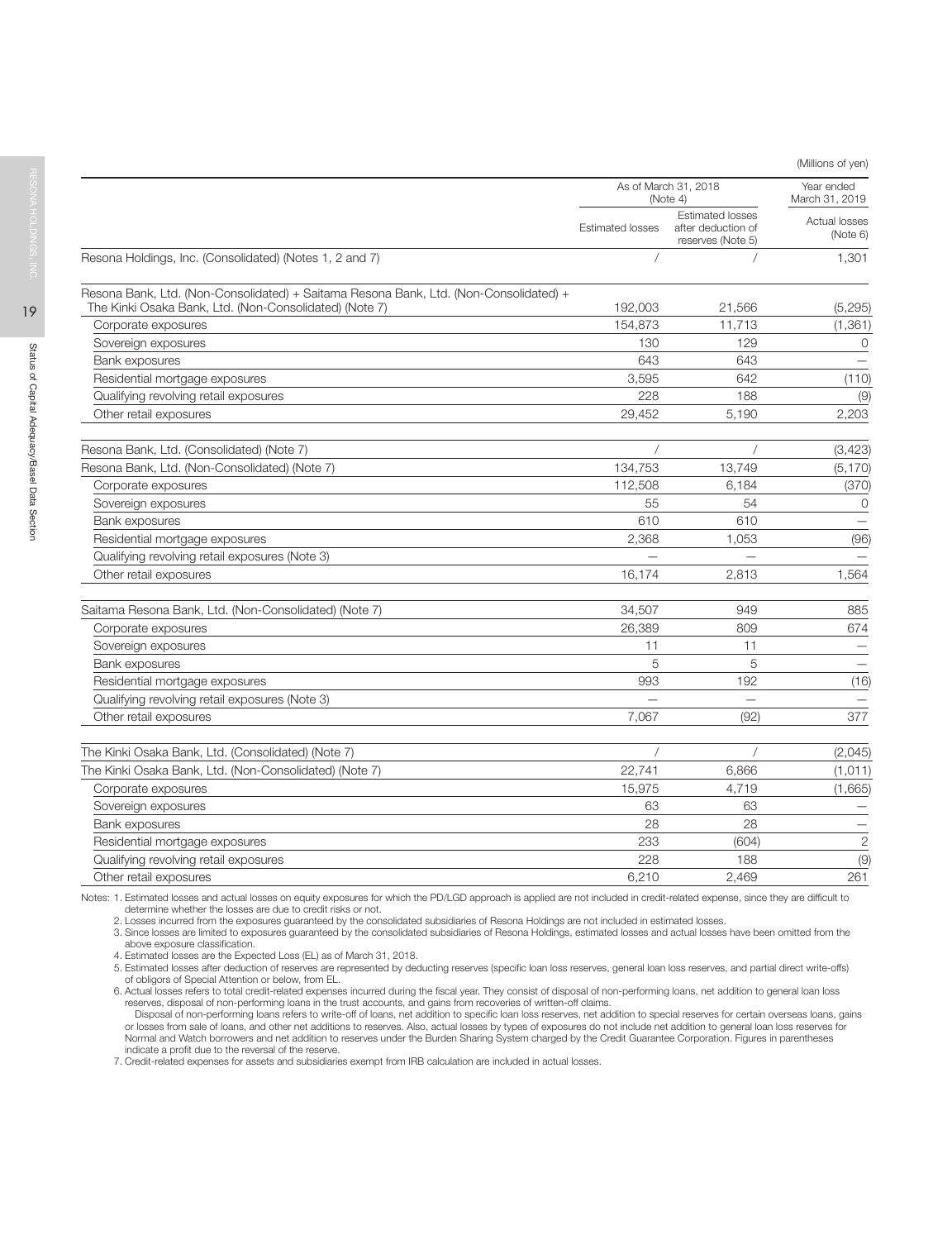|                                                                                                                                                 |                         |                                                                    | (Millions of yen)            |
|-------------------------------------------------------------------------------------------------------------------------------------------------|-------------------------|--------------------------------------------------------------------|------------------------------|
|                                                                                                                                                 |                         | As of March 31, 2017<br>(Note 4)                                   | Year ended<br>March 31, 2018 |
|                                                                                                                                                 | <b>Estimated losses</b> | <b>Estimated losses</b><br>after deduction of<br>reserves (Note 5) | Actual losses<br>(Note 6)    |
| Resona Holdings, Inc. (Consolidated) (Notes 1, 2 and 7)                                                                                         |                         |                                                                    | (14, 752)                    |
| Resona Bank, Ltd. (Non-Consolidated) + Saitama Resona Bank, Ltd. (Non-Consolidated) +<br>The Kinki Osaka Bank, Ltd. (Non-Consolidated) (Note 7) | 226.027                 | 15.757                                                             | (17,500)                     |
| Corporate exposures                                                                                                                             | 186,224                 | 5,238                                                              | (17,087)                     |
| Sovereign exposures                                                                                                                             | 190                     | 189                                                                | (0)                          |
| Bank exposures                                                                                                                                  | 574                     | 574                                                                |                              |
| Residential mortgage exposures                                                                                                                  | 4,042                   | 420                                                                | (293)                        |
| Qualifying revolving retail exposures                                                                                                           | 263                     | 259                                                                | 37                           |
| Other retail exposures                                                                                                                          | 31,125                  | 5,486                                                              | 2,590                        |
| Resona Bank, Ltd. (Consolidated) (Note 7)                                                                                                       |                         |                                                                    | (12, 193)                    |
| Resona Bank, Ltd. (Non-Consolidated) (Note 7)                                                                                                   | 161,372                 | 9,069                                                              | (13, 777)                    |
| Corporate exposures                                                                                                                             | 137,533                 | 1,533                                                              | (14, 361)                    |
| Sovereign exposures                                                                                                                             | 120                     | 119                                                                | (0)                          |
| Bank exposures                                                                                                                                  | 525                     | 525                                                                | $\overline{\phantom{m}}$     |
| Residential mortgage exposures                                                                                                                  | 2,705                   | 1,024                                                              | (184)                        |
| Qualifying revolving retail exposures (Note 3)                                                                                                  |                         |                                                                    |                              |
| Other retail exposures                                                                                                                          | 16.911                  | 2.292                                                              | 670                          |
| Saitama Resona Bank, Ltd. (Non-Consolidated) (Note 7)                                                                                           | 38,422                  | 1,846                                                              | (2, 153)                     |
| Corporate exposures                                                                                                                             | 30,238                  | 502                                                                | (1,787)                      |
| Sovereign exposures                                                                                                                             | 14                      | 14                                                                 |                              |
| <b>Bank exposures</b>                                                                                                                           | 4                       | $\overline{4}$                                                     |                              |
| Residential mortgage exposures                                                                                                                  | 1,023                   | 142                                                                | 18                           |
| Qualifying revolving retail exposures (Note 3)                                                                                                  |                         |                                                                    |                              |
| Other retail exposures                                                                                                                          | 7,112                   | 1,167                                                              | 2,191                        |
| The Kinki Osaka Bank, Ltd. (Consolidated) (Note 7)                                                                                              |                         |                                                                    | (1,707)                      |
| The Kinki Osaka Bank, Ltd. (Non-Consolidated) (Note 7)                                                                                          | 26,231                  | 4,841                                                              | (1,569)                      |
| Corporate exposures                                                                                                                             | 18,451                  | 3,202                                                              | (938)                        |
| Sovereign exposures                                                                                                                             | 55                      | 55                                                                 |                              |
| Bank exposures                                                                                                                                  | 44                      | 44                                                                 |                              |
| Residential mortgage exposures                                                                                                                  | 313                     | (746)                                                              | (127)                        |
| Qualifying revolving retail exposures                                                                                                           | 263                     | 259                                                                | 37                           |
| Other retail exposures                                                                                                                          | 7,101                   | 2.026                                                              | (271)                        |

Notes: 1. Estimated losses and actual losses on equity exposures for which the PD/LGD approach is applied are not included in credit-related expense, since they are difficult to determine whether the losses are due to credit risks or not.

2. Losses incurred from the exposures guaranteed by the consolidated subsidiaries of Resona Holdings are not included in estimated losses.

3. Since losses are limited to exposures guaranteed by the consolidated subsidiaries of Resona Holdings, estimated losses and actual losses have been omitted from the above exposure classification.

4. Estimated losses are the Expected Loss (EL) as of March 31, 2017.<br>5. Estimated losses after deduction of reserves are represented by deducting reserves (specific loan loss reserves, general loan loss reserves, and parti of obligors of Special Attention or below, from EL.

6. Actual losses refers to total credit-related expenses incurred during the fiscal year. They consist of disposal of non-performing loans, net addition to general loan loss reserves, disposal of non-performing loans in the trust accounts, and gains from recoveries of written-off claims.

Disposal of non-performing loans refers to write-off of loans, net addition to specific loan loss reserves, net addition to special reserves for certain overseas loans, gains<br>or losses from sale of loans, and other net add indicate a profit due to the reversal of the reserve.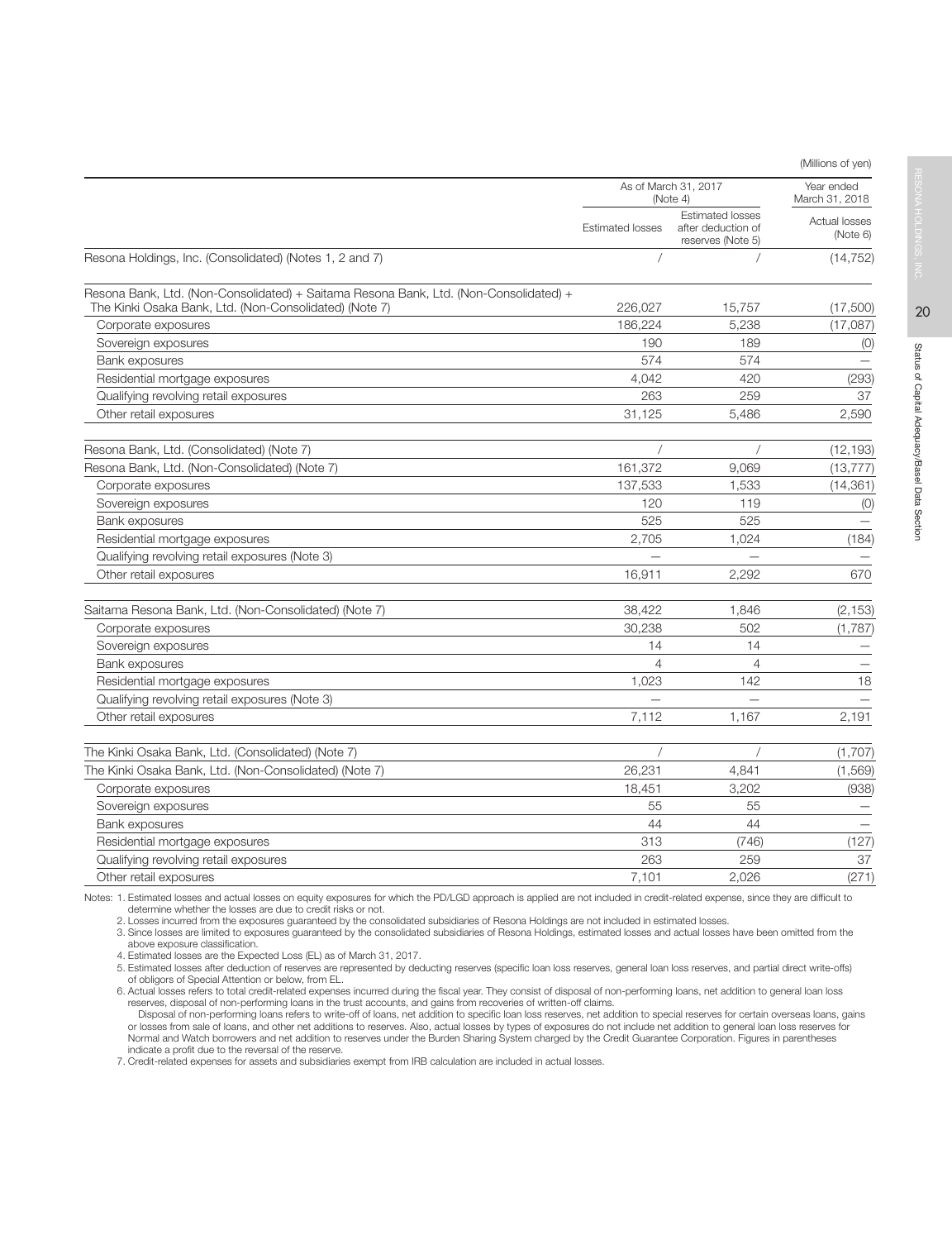(Millions of yen)

|                                                                                       |                         |                                                                    | $\frac{1}{2}$                |
|---------------------------------------------------------------------------------------|-------------------------|--------------------------------------------------------------------|------------------------------|
|                                                                                       |                         | As of March 31, 2016<br>(Note 4)                                   | Year ended<br>March 31, 2017 |
|                                                                                       | <b>Estimated losses</b> | <b>Estimated losses</b><br>after deduction of<br>reserves (Note 5) | Actual losses<br>(Note 6)    |
| Resona Holdings, Inc. (Consolidated) (Notes 1, 2 and 7)                               |                         |                                                                    | (17, 452)                    |
| Resona Bank, Ltd. (Non-Consolidated) + Saitama Resona Bank, Ltd. (Non-Consolidated) + |                         |                                                                    |                              |
| The Kinki Osaka Bank, Ltd. (Non-Consolidated) (Note 7)                                | 254,495                 | 1,178                                                              | (18, 239)                    |
| Corporate exposures                                                                   | 211,436                 | (8, 230)                                                           | (14, 214)                    |
| Sovereign exposures                                                                   | 195                     | 194                                                                | (1)                          |
| Bank exposures                                                                        | 719                     | 719                                                                |                              |
| Residential mortgage exposures                                                        | 4,323                   | 480                                                                | (122)                        |
| Qualifying revolving retail exposures                                                 | 298                     | 296                                                                | (0)                          |
| Other retail exposures                                                                | 32,768                  | 2,982                                                              | 1,373                        |
| Resona Bank, Ltd. (Consolidated) (Note 7)                                             |                         |                                                                    | (12, 924)                    |
| Resona Bank, Ltd. (Non-Consolidated) (Note 7)                                         | 182,626                 | (1,041)                                                            | (14, 728)                    |
| Corporate exposures                                                                   | 156,286                 | (8,047)                                                            | (10, 394)                    |
| Sovereign exposures                                                                   | 114                     | 112                                                                | (1)                          |
| Bank exposures                                                                        | 586                     | 586                                                                | $\overline{\phantom{0}}$     |
| Residential mortgage exposures                                                        | 3,011                   | 1,181                                                              | (121)                        |
| Qualifying revolving retail exposures (Note 3)                                        |                         |                                                                    |                              |
| Other retail exposures                                                                | 17,898                  | 398                                                                | 359                          |
| Saitama Resona Bank, Ltd. (Non-Consolidated) (Note 7)                                 | 41,979                  | 16                                                                 | (896)                        |
| Corporate exposures                                                                   | 34,080                  | (1, 141)                                                           | (1, 287)                     |
| Sovereign exposures                                                                   | 15                      | 15                                                                 |                              |
| Bank exposures                                                                        | 10                      | 10                                                                 |                              |
| Residential mortgage exposures                                                        | 943                     | 155                                                                | 121                          |
| Qualifying revolving retail exposures (Note 3)                                        |                         |                                                                    |                              |
| Other retail exposures                                                                | 6,903                   | 968                                                                | 655                          |
| The Kinki Osaka Bank, Ltd. (Consolidated) (Note 7)                                    |                         |                                                                    | (1,948)                      |
| The Kinki Osaka Bank, Ltd. (Non-Consolidated) (Note 7)                                | 29,889                  | 2,203                                                              | (2,615)                      |
| Corporate exposures                                                                   | 21,068                  | 958                                                                | (2,532)                      |
| Sovereign exposures                                                                   | 65                      | 65                                                                 |                              |
| Bank exposures                                                                        | 122                     | 122                                                                |                              |
| Residential mortgage exposures                                                        | 367                     | (855)                                                              | (122)                        |
| Qualifying revolving retail exposures                                                 | 298                     | 296                                                                | (0)                          |
| Other retail exposures                                                                | 7,966                   | 1,614                                                              | 357                          |
|                                                                                       |                         |                                                                    |                              |

Notes: 1. Estimated losses and actual losses on equity exposures for which the PD/LGD approach is applied are not included in credit-related expense, since they are difficult to determine whether the losses are due to credit risks or not.

2. Losses incurred from the exposures guaranteed by the consolidated subsidiaries of Resona Holdings are not included in estimated losses.

3. Since losses are limited to exposures guaranteed by the consolidated subsidiaries of Resona Holdings, estimated losses and actual losses have been omitted from the above exposure classification.

4. Estimated losses are the Expected Loss (EL) as of March 31, 2016.

5. Estimated losses after deduction of reserves are represented by deducting reserves (specific loan loss reserves, general loan loss reserves, and partial direct write-offs) of obligors of Special Attention or below, from EL.

6. Actual losses refers to total credit-related expenses incurred during the fiscal year. They consist of disposal of non-performing loans, net addition to general loan loss

reserves, disposal of non-performing loans in the trust accounts, and gains from recoveries of written-off claims.<br>Disposal of non-performing loans refers to write-off of loans, net addition to specific loan loss reserves, indicate a profit due to the reversal of the reserve.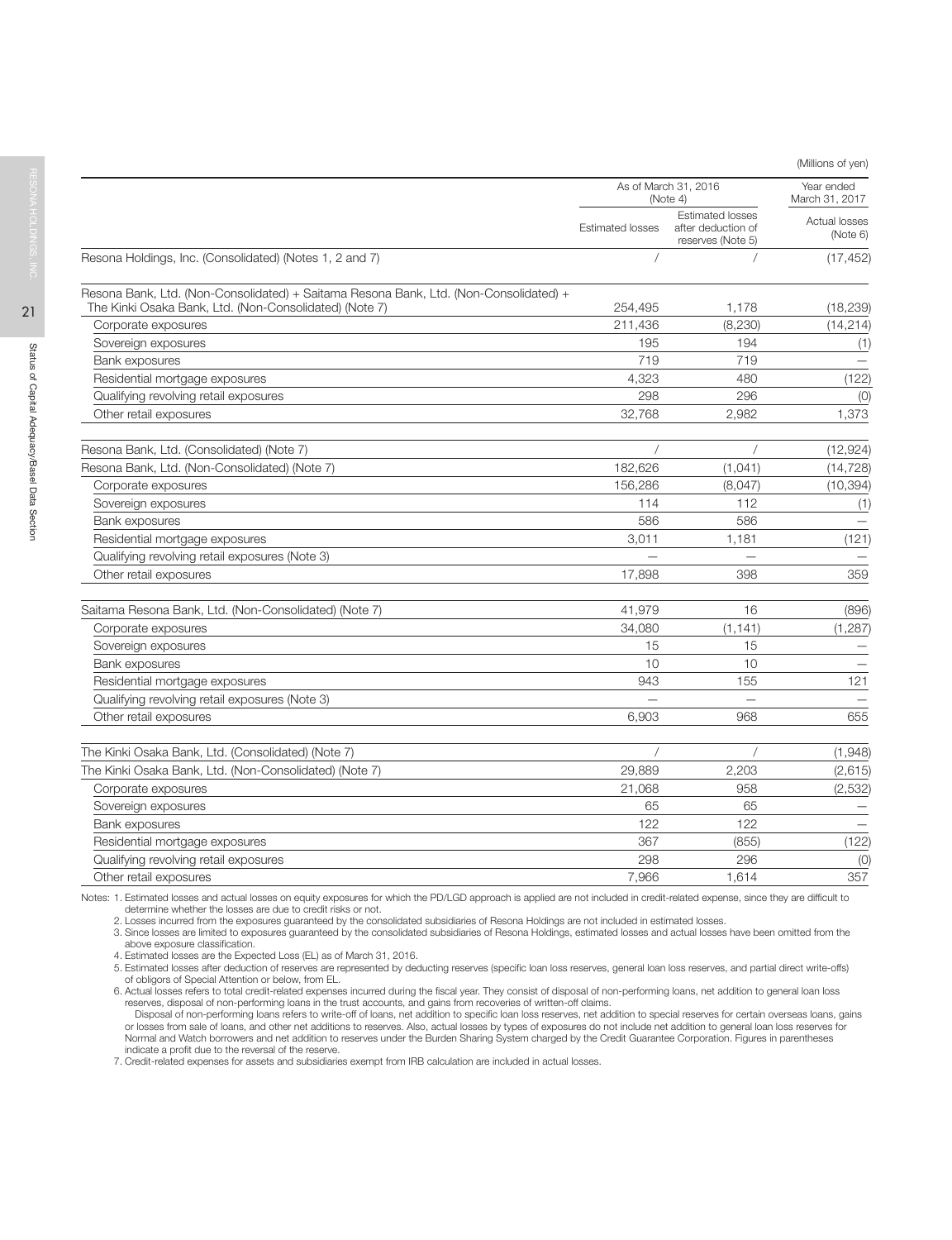# Credit Risk Mitigation Techniques

In calculating the Capital Adequacy Ratio, the Resona Group adopts the "Comprehensive Approach" as credit risks mitigation techniques which is stipulated in the Notification on Consolidated Capital Adequacy. Credit risk mitigation techniques are approaches to reduce the level of credit risk borne by the Resona Group such as the pledging of Eligible Financial Collateral, offsetting loans with deposits held with the Resona Group (On-Balance Sheet Netting), other eligible IRB collateral, guarantees, and the use of credit derivatives.

Please note that for Group banks adopting the Advanced Internal Ratings-Based Approach, the LGD estimates take account of on-balance sheet netting and credit risk mitigation through collateral.

### **Principal Types of Collateral**

- The principal type of collateral is as follows.
- 1. Cash and deposits
- 2. Listed stocks
- 3. Real estate
- 4. Discounted bills
- 5. Bonds

# ■ Outline of Procedure on Evaluation and Administration of Collateral

The pledged collateral is properly retained by acquiring the lien on the mortgage and administered under the retention policy so that timely execution of collateral rights is possible. In order to properly acknowledge the coverage status of loans to collateral held, collateral which their value fluctuates according to the financial market are re-evaluated periodically.

# ■ Outline of Policy and Procedure for

### On-Balance Sheet Netting of Loans and Deposits For Group banks adopting the Advanced Internal Ratings-Based Approach, since the LGD estimates take account of on-balance sheet netting, the above-mentioned procedures have not been

implemented. Regarding the adoption of the Foundation Internal Ratings-based Approach, based on contracts governing bank transactions in which the netting of loans and deposits is permitted, we offset the loan balance with the deposits held with us that are not pledged as collateral and define that amount as credit exposure after credit risk mitigation techniques. When there is a maturity and/or currency mismatch, we will adjust the offset amount according to the practices stipulated in the Notification on Consolidated Capital Adequacy.

# ■ Outline of Policy and Procedure on Legally Binding Netting Contracts for Derivative and Repo-Style Transactions

In applying bilateral netting contracts for derivatives and repo-style transactions, the Bank reviews its legality prior to engagement of the contract. In the case of International SWAP and Derivative Association (ISDA) Master Agreements, we review and confirm that the article on Close-out Netting is legally binding under the laws of each country.

For transactions that are entered individually, we obtain comments from the legal counsel and conduct compliance checks in order to maintain its legality.

The transaction subject to credit risk mitigation techniques in the Trading and Banking Book is as follows.

Transactions: Derivative Transactions (Interest rate swaps, Currency swaps, Interest rate options, FRA, Forward contracts, Currency options, etc.), Repo-style Transactions

### ■ Information on Credit and Market Risk Concentration Arising from Credit Risk Mitigation Techniques

There is no credit and market risk concentration as a result of the use of credit risk mitigation techniques.

### ■ Types of Guarantors and Principal Counterparties in Credit Derivative Transactions and Explanation of Their Credit Standings

Major guarantors are central and local governments, government affiliated institutions, multilateral development banks, and banks and securities companies with lower risk weight compared to the borrower and/or the claims subject to the guarantee.

There is no outstanding balance of credit derivatives.

### **Exposure to which Credit Risk Mitigation Techniques Method Is Applied Exposure to which of yen)** (Millions of yen)

|                                                                       | As of March 31, 2021             |                                         |           |
|-----------------------------------------------------------------------|----------------------------------|-----------------------------------------|-----------|
|                                                                       | Eligible financial<br>collateral | Other eligible<br><b>IRB</b> collateral | Total     |
| Exposure calculated by the Advanced Internal Ratings-Based Approach   |                                  |                                         |           |
| Exposure calculated by the Foundation Internal Ratings-Based Approach | 92,411                           | 1,425,472                               | 1,517,884 |
| Corporate exposures                                                   | 72,027                           | 1,424,964                               | 1,496,991 |
| Sovereign exposures                                                   | 50                               |                                         | 50        |
| Bank exposures                                                        | 20,334                           | 508                                     | 20,842    |
| Standardized Approach                                                 | 2,257                            |                                         | 2,257     |
| Total                                                                 | 94,669                           | 1,425,472                               | 1,520,141 |

|                                       |            | As of March 31, 2021 |           |  |  |
|---------------------------------------|------------|----------------------|-----------|--|--|
|                                       | Guarantees | Credit derivatives   | Total     |  |  |
| Internal Ratings-based Approach       | 2,711,001  |                      | 2,711,001 |  |  |
| Corporate exposures                   | 1,223,740  |                      | 1,223,740 |  |  |
| Sovereign exposures                   | 54,106     |                      | 54,106    |  |  |
| Bank exposures                        |            |                      |           |  |  |
| Residential mortgage exposures        | 442,689    |                      | 442,689   |  |  |
| Qualifying revolving retail exposures |            |                      |           |  |  |
| Other retail exposures                | 990,465    |                      | 990,465   |  |  |
| Standardized Approach                 | 29         |                      | 29        |  |  |
| Total                                 | 2,711,031  |                      | 2,711,031 |  |  |
|                                       |            |                      |           |  |  |

Note: Exposure to which credit risk mitigation techniques are applied concerning the underlying assets of exposures relating to equity investments in funds is not included.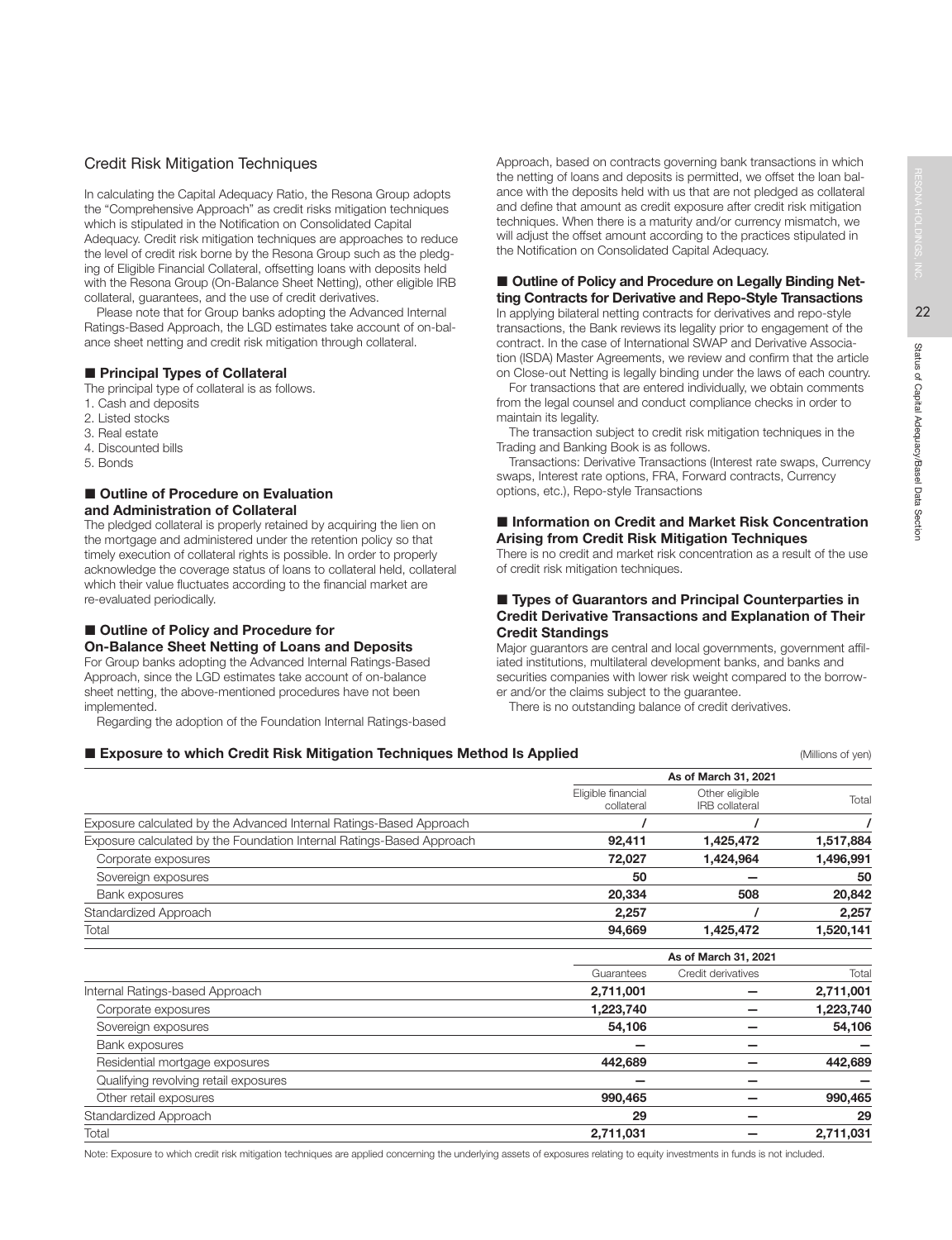|                                                                       |                                  | As of March 31, 2020                    |          |
|-----------------------------------------------------------------------|----------------------------------|-----------------------------------------|----------|
|                                                                       | Eligible financial<br>collateral | Other eligible<br><b>IRB</b> collateral | Tota     |
| Exposure calculated by the Advanced Internal Ratings-Based Approach   |                                  |                                         |          |
| Exposure calculated by the Foundation Internal Ratings-Based Approach | 77,631                           | 1,468,878                               | ,546,510 |
| Corporate exposures                                                   | 77,352                           | 1,468,162                               | .545,514 |
| Sovereign exposures                                                   | 50                               |                                         | 50       |
| Bank exposures                                                        | 228                              | 716                                     | 945      |
| Standardized Approach                                                 | 3,331                            |                                         | 3,331    |
| Total                                                                 | 80,963                           | ,468,878                                | ,549,842 |
|                                                                       |                                  | As of March 31, 2020                    |          |
|                                                                       | Guarantees                       | Credit derivatives                      | Tota     |
| Internal Ratings-based Approach                                       | 1.662.725                        |                                         | ,662,725 |
| Corporate exposures                                                   | 571,212                          |                                         | 571,212  |
| Sovereign exposures                                                   | 39,735                           |                                         | 39,735   |
| Bank exposures                                                        |                                  |                                         |          |
| Residential mortgage exposures                                        | 477,046                          |                                         | 477,046  |
| Qualifying revolving retail exposures                                 |                                  |                                         |          |
| Other retail exposures                                                | 574,730                          |                                         | 574,730  |
| Standardized Approach                                                 | 37                               |                                         | 37       |
| Total                                                                 | 1,662,763                        |                                         | ,662,763 |

Note: Exposure to which credit risk mitigation techniques are applied concerning the underlying assets of exposures relating to equity investments in funds is not included.

### Derivative Transactions

### **Status of Derivative Transactions and Long-Settlement Transactions Status Constant Constant Constant Constant** (Millions of yen)

|                                                                                                                                                                                                                                                                                                                                                                                                                                         | As of March 31, 2021   |                          |
|-----------------------------------------------------------------------------------------------------------------------------------------------------------------------------------------------------------------------------------------------------------------------------------------------------------------------------------------------------------------------------------------------------------------------------------------|------------------------|--------------------------|
| Long-settlement transactions<br>Interest rate related<br>Interest rate swaps<br>Interest rate options<br>Subtotal<br>Currency-related<br>Currency swaps<br>Currency options<br>Forward contracts<br>Subtotal<br>Credit default swaps (Note 2)<br>Subtotal<br>Credit risk mitigation under close-out netting contracts<br>Credit risk mitigation by pledged collateral (Note 3)<br>Total (after netting / adjusting collateral) (Note 4) | Gross replacement cost | Credit equivalent amount |
|                                                                                                                                                                                                                                                                                                                                                                                                                                         |                        |                          |
|                                                                                                                                                                                                                                                                                                                                                                                                                                         |                        |                          |
|                                                                                                                                                                                                                                                                                                                                                                                                                                         | 64.036                 | 94,926                   |
|                                                                                                                                                                                                                                                                                                                                                                                                                                         | 172                    | 201                      |
|                                                                                                                                                                                                                                                                                                                                                                                                                                         | 64.209                 | 95,128                   |
|                                                                                                                                                                                                                                                                                                                                                                                                                                         |                        |                          |
|                                                                                                                                                                                                                                                                                                                                                                                                                                         | 3.847                  | 19,838                   |
|                                                                                                                                                                                                                                                                                                                                                                                                                                         | 1.354                  | 3,311                    |
|                                                                                                                                                                                                                                                                                                                                                                                                                                         | 22,270                 | 38,248                   |
|                                                                                                                                                                                                                                                                                                                                                                                                                                         | 27.471                 | 61.397                   |
|                                                                                                                                                                                                                                                                                                                                                                                                                                         | 157                    | 816                      |
|                                                                                                                                                                                                                                                                                                                                                                                                                                         | 91,838                 | 157,342                  |
|                                                                                                                                                                                                                                                                                                                                                                                                                                         |                        | 17,481                   |
|                                                                                                                                                                                                                                                                                                                                                                                                                                         |                        | 8,469                    |
|                                                                                                                                                                                                                                                                                                                                                                                                                                         |                        | 131,392                  |
|                                                                                                                                                                                                                                                                                                                                                                                                                                         |                        |                          |

|                                                          | As of March 31, 2020   |                          |
|----------------------------------------------------------|------------------------|--------------------------|
|                                                          | Gross replacement cost | Credit equivalent amount |
| Long-settlement transactions                             |                        |                          |
| Interest rate related                                    |                        |                          |
| Interest rate swaps                                      | 93.738                 | 131,622                  |
| Interest rate options                                    | 233                    | 279                      |
| Subtotal                                                 | 93.972                 | 131.902                  |
| Currency-related                                         |                        |                          |
| Currency swaps                                           | 27,244                 | 48,349                   |
| Currency options                                         | 2.912                  | 5,780                    |
| Forward contracts                                        | 18.728                 | 36,094                   |
| Subtotal                                                 | 48.886                 | 90,224                   |
| Credit default swaps (Note 2)                            | 229                    | 1,330                    |
| Subtotal                                                 | 143,087                | 223,456                  |
| Credit risk mitigation under close-out netting contracts |                        | 48,911                   |
| Credit risk mitigation by pledged collateral (Note 3)    |                        | 27,958                   |
| Total (after netting / adjusting collateral) (Note 4)    |                        | 146,587                  |

Notes: 1. The credit equivalent amount is calculated according to the Notification on Consolidated Capital Adequacy as follows.

(1) Foreign exchange transactions with the original contractual period within 5 business days are omitted from calculating the credit equivalent amount.

(2) The credit equivalent amount is calculated under the Current Exposure method by adding gross add-ons (market fluctuation risk taking in consideration of residual contractual maturity), to individual derivative transactions at fair market value (Gross replacement cost is limited to figures larger than zero.). 2. Transactions of Kansai Mirai Financial Group, Inc.

3. The effect of credit risk mitigation of collateralized derivative transactions as of March 31, 2021 is as follows. Collateral is composed entirely of cash.<br>(1) Collateral placed: 1,747 millions of yen

(2) Collateral held: 10,216 millions of yen

(2)-(1): 8,469 millions of yen

4. The credit equivalent amount obtained by summing the total gross replacement cost and the total gross add-ons, taking into account credit risk mitigation under close-out<br>netting contracts and credit risk mitigation by p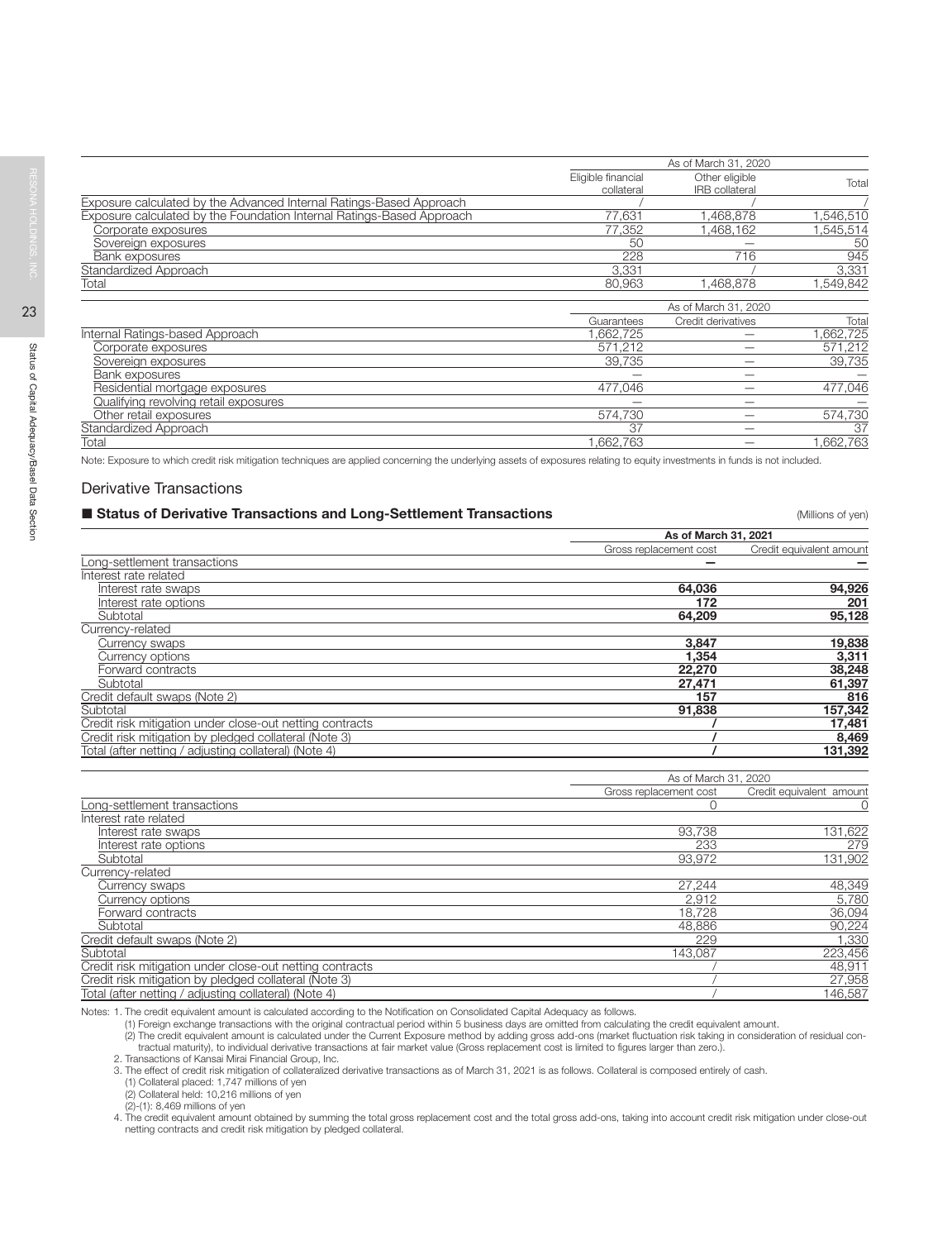### **Notional Amount of Credit Derivatives** (Millions of yen) and the state of the state of the state of the state of the state of the state of the state of the state of the state of the state of the state of the state of the

| Credit default swaps | 2021<br>As of March 31. | of March<br>2020<br>As       |
|----------------------|-------------------------|------------------------------|
| Protection bough.    | 6.588                   | $\sim$ $\sim$<br>◡<br>$\sim$ |
| Protectic<br>5UR J   | __                      | $\overline{\phantom{a}}$     |

### Securitization Exposures

### ■ Method of Calculating Credit Risk-Weighted Assets of securitization Exposures

In calculating the credit risk-weighted asset of securitization exposures, the Resona Group adopts the Internal Ratings-Based Approach, the External Ratings-Based Approach, and the Standardized Approach as stipulated in the Notification on Consolidated Capital Adequacy.

### ■ Name of Formula Used in Calculating the Amount Corresponding to Market Risk in Securitization Exposure

There were no securitization exposures subject to calculation of market risk equivalent amount.

# ■ When the Holding Company Group Securitizes Third-Party Assets through Special-Purpose Entities, Indicate the Type of Special-Purpose Entity and whether the Holding Company Group Holds Securitization Exposure from such Transaction

| Special-Purpose Entity for Securitization | <b>Type</b> |
|-------------------------------------------|-------------|
| AB Global Funding Limited, Tokyo Branch   | <b>SPC</b>  |
| March Asset Management Co., Ltd.          | <b>SPC</b>  |

With respect to the status, whether the Holding Company Group retains the securitization exposure from such transactions or not, please refer to "Securitization Exposure that Is Subject to Calculation of Credit Risk Assets, When the Holding Company Group Is the Sponsor of Securitization Programs (ABCP, etc.)".

■ Name of the Subsidiaries of the Holding Company Group (Excluding Consolidated Subsidiaries) and Affiliated Companies that Holds Securitization Exposure Conducted by the Holding Company Group (Including Securitization Transactions Conducted through Special-Purpose Entities)

None

### ■ Accounting Policy with Respect to Securitization Exposures

The Resona Group applies the Accounting Standards for Financial Instruments and the Practical Guidelines for Accounting for Financial Instruments in accounting for securitization transactions. For those securitization transactions in which the Group is an investor, such financial assets are reported at market value. However, for securitization transactions where the Group is the originator, the following accounting treatment is applied.

With respect to future cash inflows, collection costs, credit risk, risk of redemption before maturity, and others that compose the concerned financial assets, transfer and extinction of ownership and the residual financial assets are recognized, provided that the following conditions are all satisfied.

Conditions:

- 1. The contractual rights of the recipient of the financial assets that are transferred are legally secured from the transferring party and the creditors of the transferring party.
- 2. The contractual rights to the benefits of the financial assets that are transferred to the recipient can be received directly or indirectly by normal methods.
- 3. The transferring party does not have any rights or duties to repurchase the financial assets that such party has transferred prior to the date of maturity.

When these conditions for the recognition of extinction are satisfied, the book value of the portion to be extinguished and the difference between the amount to be received or paid is treated as a gain (loss) for the accounting period. The book value of the portion to be extinguished is calculated as a proportion to the book value of the financial assets.

Moreover, when new financial assets or new financial liabilities are created as a result of the extinction of financial assets, such new assets and liabilities are reported at market value.

Please note that in securitization transactions involving the use of a special-purpose company and trust, when the Group as the transferring party holds all or a portion of the securities or other financial instruments issued by the special-purpose company, that portion is treated as a residual portion and is not recognized as an extinction of the financial assets.

## ■ Qualified Credit Ratings Agency in Determining the Risk Weights for Securitization Exposures

In calculating the credit risk-weighted assets of securitization exposures, the Resona Group applies the External Ratings-Based Approach and adopts the ratings issued by the following Qualified Ratings Agencies (Eligible External Credit Assessment Institutions). These rating agencies are those designated by the Financial Services Agency, as of March 31, 2021.

Qualified rating agencies with no usage record are omitted, starting from the year ended March 31, 2021.

- Rating and Investment Information, Inc. (R&I)
- Japan Credit Rating Agency, Ltd. (JCR)
- Moody's Investors Service, Inc. (Moody's)
- S&P Global Ratings (S&P)

### ■ When using the Internal Assessment Approach, give a summary of the method

The Resona Group does not use the Internal Assessment Approach

■ When Material Changes Occur in Quantitative Information, Give a Statement of the Content None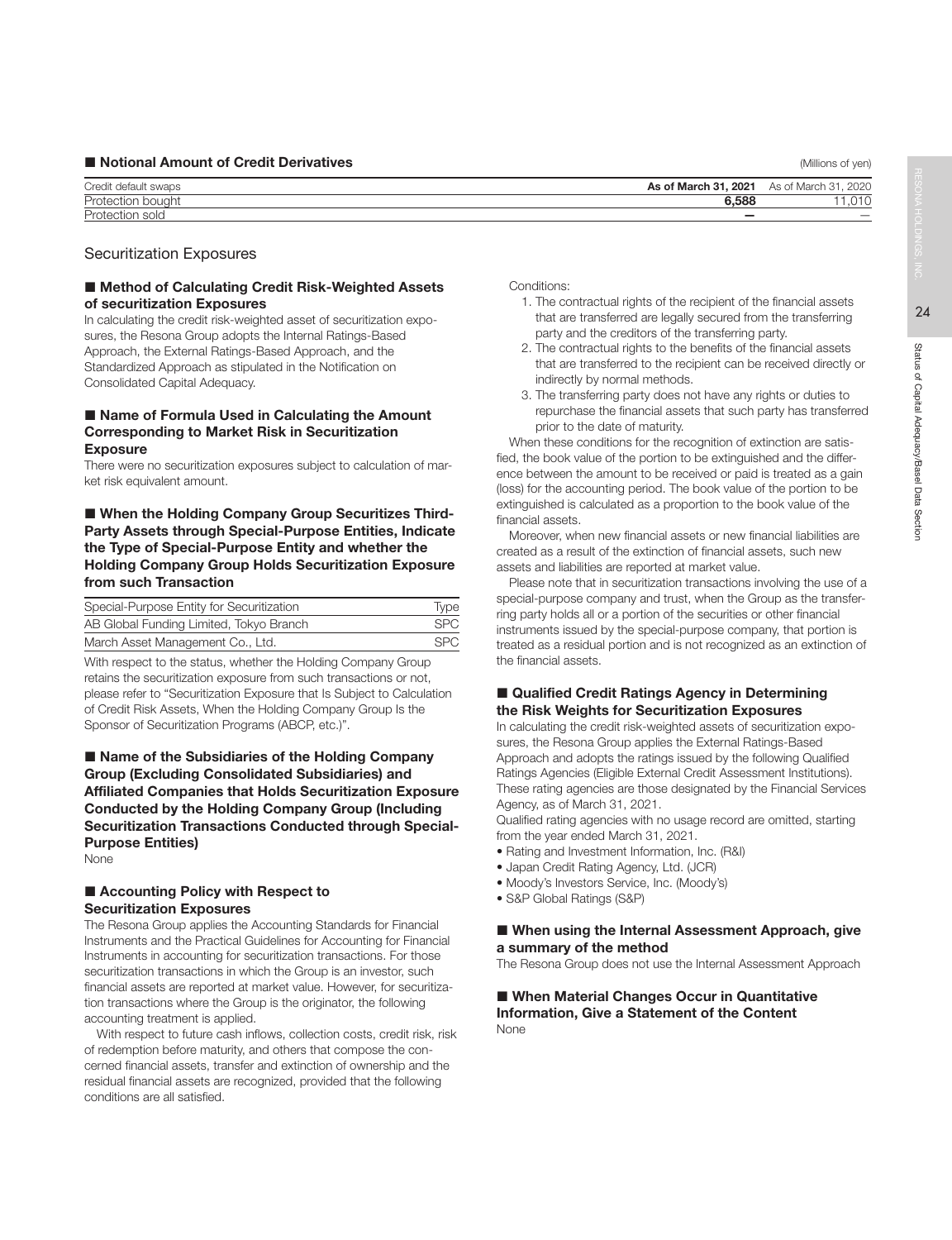# Securitization Exposure that Is Subject to Calculation of Credit Risk Assets When the Holding Company Group Is the Originator.

### 1. Breakdown of Securitization Exposure Retained

(1) Securitization exposure (excluding re-securitization exposure) (Millions of yen)

|                                                        |                |                |                                              |                      |                | As of March 31, 2021 |              |                          |                 |        |                     |       |
|--------------------------------------------------------|----------------|----------------|----------------------------------------------|----------------------|----------------|----------------------|--------------|--------------------------|-----------------|--------|---------------------|-------|
|                                                        | General        | Housing        | Apartment/                                   | Credit               |                | Consumer             | Auto         |                          | Medical         |        |                     | Total |
|                                                        | loan<br>claims | loan<br>claims | condominium<br>card<br>claims<br>loan claims | Lease<br>receivables | loan<br>claims | loan<br>claims       | <b>Bills</b> | service<br>fee<br>claims | Other<br>claims | Amount | Required<br>capital |       |
| Retained securitization<br>exposures                   |                | 17,711         | 9,234                                        |                      |                |                      |              |                          |                 |        | 26,946              | 880   |
| Risk weight:                                           |                |                |                                              |                      |                |                      |              |                          |                 |        |                     |       |
| To 20%                                                 |                |                |                                              |                      |                |                      |              |                          |                 |        |                     |       |
| Over 20% to 100%                                       |                | 17,711         | 9,234                                        |                      |                |                      |              |                          |                 |        | 26,946              | 880   |
| Over 100% to 1,250%                                    |                |                |                                              |                      |                |                      |              |                          |                 |        |                     |       |
| 1,250% (Note 1)                                        |                |                |                                              |                      |                |                      |              |                          |                 |        |                     |       |
| Capital increase due to<br>securitization transactions |                | 2,028          | 333                                          |                      |                |                      |              |                          |                 |        | 2,362               | 2,362 |

Notes: 1. Figures presented are the securitization exposures to which the 1,250% risk weight is applied pursuant to Article 226 and Article 226-4, Paragraph 1, Item 1 and 2 of the

Notification on Consolidated Capital Adequacy. 2. All securitization exposures retained are from on-balance-sheet transactions.

|                                                        |                          |                |                            |                |                      | As of March 31, 2020 |                |              |                          |                 |        |                     |
|--------------------------------------------------------|--------------------------|----------------|----------------------------|----------------|----------------------|----------------------|----------------|--------------|--------------------------|-----------------|--------|---------------------|
|                                                        | General                  | Housing        | Apartment/                 | Credit         |                      | Consumer             | Auto           |              | Medical                  |                 | Total  |                     |
|                                                        | loan<br>claims           | loan<br>claims | condominium<br>loan claims | card<br>claims | Lease<br>receivables | loan<br>claims       | loan<br>claims | <b>Bills</b> | service<br>fee<br>claims | Other<br>claims | Amount | Required<br>capital |
| Retained securitization<br>exposures                   | $\overline{\phantom{0}}$ | 17.711         | 9.234                      |                |                      |                      |                |              |                          |                 | 26,946 | 965                 |
| Risk weight:                                           |                          |                |                            |                |                      |                      |                |              |                          |                 |        |                     |
| To 20%                                                 |                          |                |                            |                |                      |                      |                |              |                          |                 |        |                     |
| Over 20% to 100%                                       | $\overline{\phantom{0}}$ | 17.711         | 9,234                      |                |                      |                      |                |              |                          |                 | 26.946 | 965                 |
| Over 100% to 1,250%                                    |                          |                |                            |                |                      |                      |                |              |                          |                 |        |                     |
| 1,250% (Note 1)                                        |                          |                |                            |                |                      |                      |                |              |                          |                 |        |                     |
| Capital increase due to<br>securitization transactions |                          | 3,087          | 551                        |                |                      |                      |                |              |                          |                 | 3,638  | 3,638               |

Notes: 1. Figures presented are the securitization exposures to which the 1,250% risk weight is applied pursuant to Article 226 and Article 226-4, Paragraph 1, Item 1 and 2 of the Notification on Consolidated Capital Adequacy.

2. All securitization exposures retained are from on-balance-sheet transactions.

(2) Re-securitization exposure **None**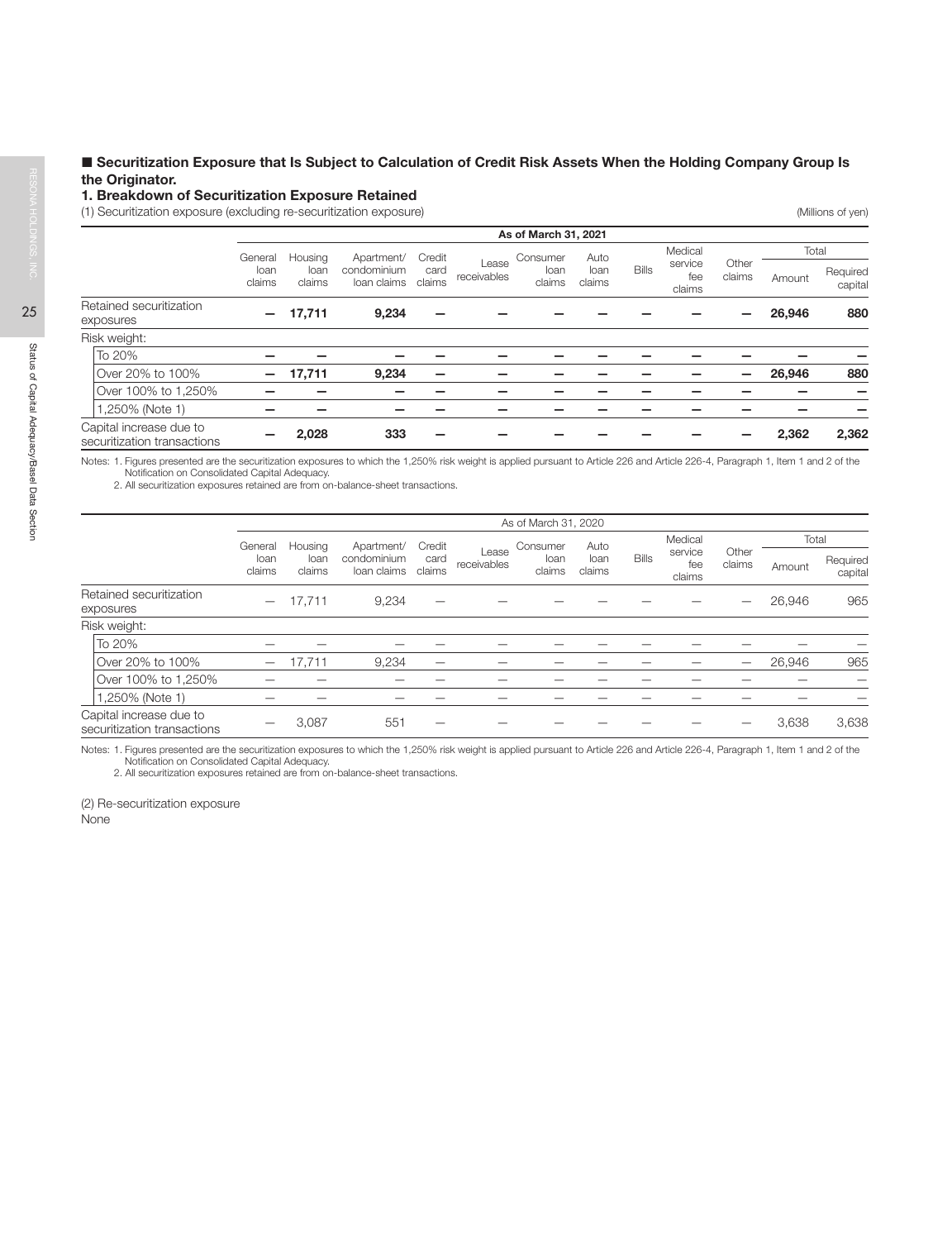# 2. Underlying Assets (Millions of yen) and the United States (Millions of yen) and the United States (Millions of yen)

|                                                                                                                  |                           |                           |                                          |                          |                      | As of March 31, 2021       |                        |              |                                  |                 |         |
|------------------------------------------------------------------------------------------------------------------|---------------------------|---------------------------|------------------------------------------|--------------------------|----------------------|----------------------------|------------------------|--------------|----------------------------------|-----------------|---------|
|                                                                                                                  | General<br>loan<br>claims | Housing<br>loan<br>claims | Apartment/<br>condominium<br>loan claims | Credit<br>card<br>claims | Lease<br>receivables | Consumer<br>loan<br>claims | Auto<br>loan<br>claims | <b>Bills</b> | Medical<br>service<br>fee claims | Other<br>claims | Total   |
| Amount of underlying assets                                                                                      |                           | 91,949                    | 21,252                                   |                          |                      |                            |                        |              |                                  |                 | 113,201 |
| Asset transfer-type<br>securitizations                                                                           |                           | 91,949                    | 21,252                                   |                          |                      |                            |                        |              |                                  |                 | 113,201 |
| Past due three months<br>or more, or default                                                                     |                           | 18                        |                                          |                          |                      |                            |                        |              |                                  |                 | 18      |
| Losses during the year<br>(Note)                                                                                 |                           |                           |                                          |                          |                      |                            |                        |              |                                  |                 |         |
| Synthetic securitizations                                                                                        |                           |                           |                                          |                          |                      |                            |                        |              |                                  |                 |         |
| Past due three months<br>or more, or default                                                                     |                           |                           |                                          |                          |                      |                            |                        |              |                                  |                 |         |
| Losses during the year<br>(Note)                                                                                 |                           |                           |                                          |                          |                      |                            |                        |              |                                  |                 |         |
| Amount of exposures<br>securitized during the year<br>(Note)                                                     |                           |                           |                                          |                          |                      |                            |                        |              |                                  |                 |         |
| Amount of gain (loss)<br>recognized for the period in<br>connection with securitiza-<br>tion transactions (Note) |                           |                           |                                          |                          |                      |                            |                        |              |                                  |                 |         |
| Securitization exposures<br>subject to early amortization<br>provisions                                          |                           |                           |                                          |                          |                      |                            |                        |              |                                  |                 |         |
| Amount of assets held for<br>the purpose of securitization<br>transactions                                       |                           |                           |                                          |                          |                      |                            |                        |              |                                  |                 |         |

Note: The amount shown is the cumulative amount from October 2020 to March 2021.

|              |                                                                                                                  |                           |                           |                                          |                          |                      | As of March 31, 2020       |                        |              |                                  |                 |         |
|--------------|------------------------------------------------------------------------------------------------------------------|---------------------------|---------------------------|------------------------------------------|--------------------------|----------------------|----------------------------|------------------------|--------------|----------------------------------|-----------------|---------|
|              |                                                                                                                  | General<br>loan<br>claims | Housing<br>loan<br>claims | Apartment/<br>condominium<br>loan claims | Credit<br>card<br>claims | Lease<br>receivables | Consumer<br>loan<br>claims | Auto<br>loan<br>claims | <b>Bills</b> | Medical<br>service<br>fee claims | Other<br>claims | Total   |
|              | Amount of underlying assets                                                                                      | —                         | 97,161                    | 24,304                                   | -                        |                      |                            |                        |              |                                  |                 | 121,466 |
|              | Asset transfer-type<br>securitizations                                                                           |                           | 97,161                    | 24,304                                   |                          |                      |                            |                        |              |                                  |                 | 121,466 |
|              | Past due three months<br>or more, or default                                                                     |                           |                           |                                          |                          |                      |                            |                        |              |                                  |                 |         |
| (Note)       | Losses during the year                                                                                           |                           |                           |                                          |                          |                      |                            |                        |              |                                  |                 |         |
|              | Synthetic securitizations                                                                                        | —                         | -                         | $\overline{\phantom{0}}$                 | -                        | -                    |                            | -                      |              |                                  |                 |         |
|              | Past due three months<br>or more, or default                                                                     |                           |                           |                                          |                          |                      |                            |                        |              |                                  |                 |         |
| (Note)       | Losses during the year                                                                                           |                           |                           |                                          |                          |                      |                            |                        |              |                                  |                 |         |
| (Note)       | Amount of exposures<br>securitized during the year                                                               |                           | 97.711                    |                                          |                          |                      |                            |                        |              |                                  |                 | 97,711  |
|              | Amount of gain (loss)<br>recognized for the period in<br>connection with securitiza-<br>tion transactions (Note) |                           | 3,087                     |                                          |                          |                      |                            |                        |              |                                  |                 | 3.087   |
| provisions   | Securitization exposures<br>subject to early amortization                                                        |                           |                           |                                          |                          |                      |                            |                        |              |                                  |                 |         |
| transactions | Amount of assets held for<br>the purpose of securitization                                                       |                           |                           |                                          |                          |                      |                            |                        |              |                                  |                 |         |

Note: The amount shown is the cumulative amount from October 2019 to March 2020.

 Securitization Exposure that Is Subject to Calculation of Market Risk When the Holding Company Group Is the Originator.

None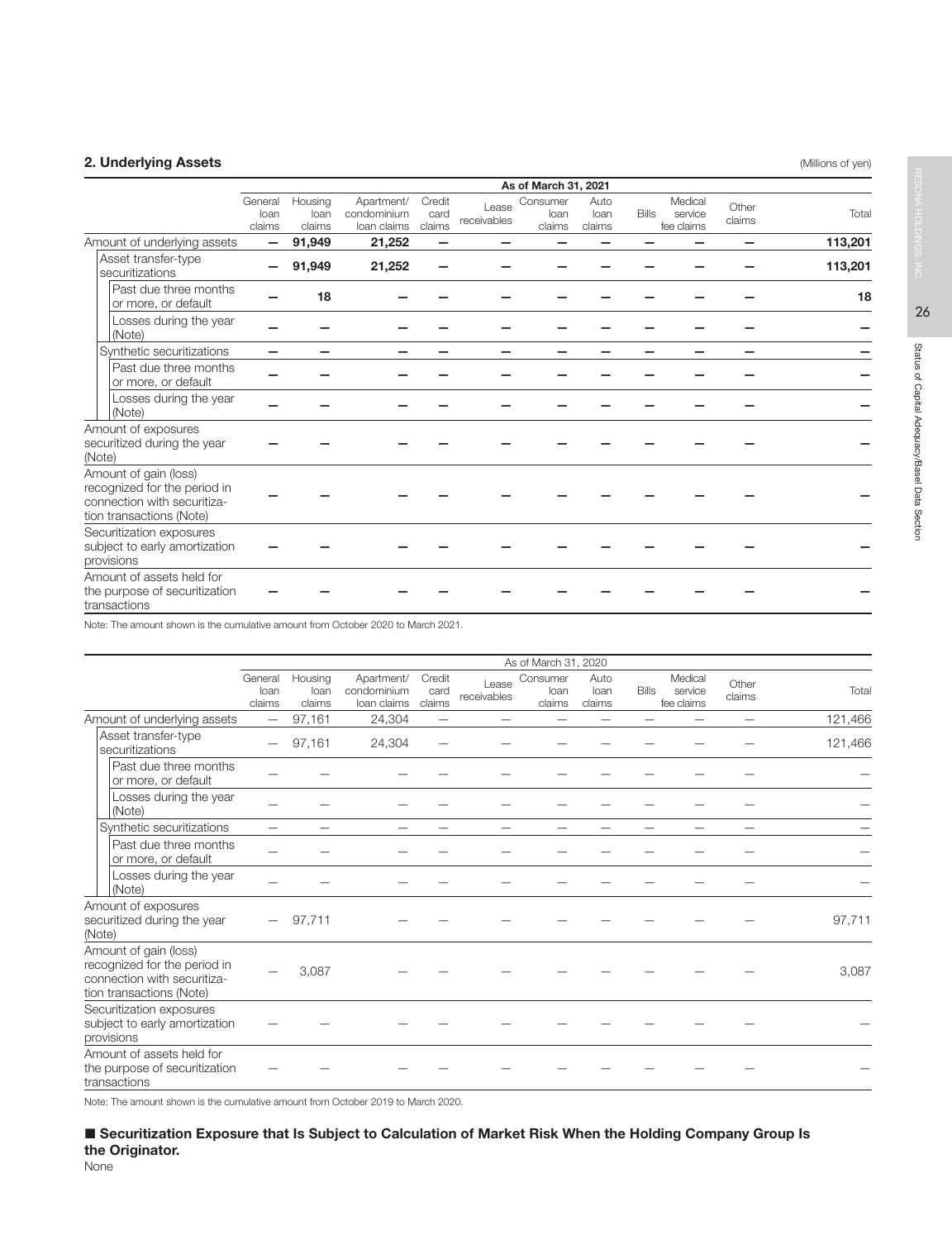# Securitization Exposure that Is Subject to Calculation of Credit Risk Assets When the Holding Company Group Is the Sponsor of Securitization Programs (ABCP, etc.).

### 1. Breakdown of Securitization Exposures Retained

(1) Securitization exposure (excluding re-securitization exposure) (Millions of yen)

|                                                        |                |                |                            |                |                      | As of March 31, 2021 |                |              |                          |                 |        |                     |
|--------------------------------------------------------|----------------|----------------|----------------------------|----------------|----------------------|----------------------|----------------|--------------|--------------------------|-----------------|--------|---------------------|
|                                                        | General        | Housing        | Apartment/                 | Credit         |                      | Consumer             | Auto           |              | Medical                  |                 | Total  |                     |
|                                                        | loan<br>claims | loan<br>claims | condominium<br>loan claims | card<br>claims | Lease<br>receivables | loan<br>claims       | loan<br>claims | <b>Bills</b> | service<br>fee<br>claims | Other<br>claims | Amount | Required<br>capital |
| Retained securitization<br>exposures                   |                |                |                            |                |                      |                      |                | 10,673       | -                        | 9,663           | 20,337 | 841                 |
| Risk weight:                                           |                |                |                            |                |                      |                      |                |              |                          |                 |        |                     |
| To 20%                                                 |                |                |                            |                |                      |                      |                | 2,234        | —                        | 6,336           | 8,570  | 113                 |
| Over 20% to 100%                                       |                |                |                            |                |                      |                      |                | 8,439        | —                        | 3,327           | 11,766 | 727                 |
| Over 100% to 1,250%                                    |                |                |                            |                |                      |                      |                |              |                          |                 |        |                     |
| 1.250% (Note 1)                                        |                |                |                            |                |                      |                      |                |              |                          |                 |        |                     |
| Capital increase due to<br>securitization transactions |                |                |                            |                |                      |                      |                |              |                          |                 |        |                     |

Notes: 1. Figures presented are the securitization exposures to which the 1,250% risk weight is applied pursuant to Article 226 and Article 226-4, Paragraph 1, Item 1 and 2 of the Notification on Consolidated Capital Adequacy. 2. All securitization exposures retained are from on-balance-sheet transactions.

|                                                        |                |                |                            |                |                      | As of March 31, 2020 |                |              |                          |                 |        |                     |
|--------------------------------------------------------|----------------|----------------|----------------------------|----------------|----------------------|----------------------|----------------|--------------|--------------------------|-----------------|--------|---------------------|
|                                                        | General        | Housing        | Apartment/                 | Credit         |                      | Consumer             | Auto           |              | Medical                  |                 |        | Total               |
|                                                        | loan<br>claims | loan<br>claims | condominium<br>loan claims | card<br>claims | Lease<br>receivables | loan<br>claims       | loan<br>claims | <b>Bills</b> | service<br>fee<br>claims | Other<br>claims | Amount | Required<br>capital |
| Retained securitization<br>exposures                   |                |                |                            |                |                      |                      |                | 22,878       | $\qquad \qquad -$        | 8,313           | 31,192 | 1,121               |
| Risk weight:                                           |                |                |                            |                |                      |                      |                |              |                          |                 |        |                     |
| To 20%                                                 |                |                |                            |                |                      |                      |                | 9.995        |                          | 4.317           | 14.312 | 190                 |
| Over 20% to 100%                                       |                |                |                            |                |                      |                      | -              | 12,883       |                          | 3.996           | 16,880 | 931                 |
| Over 100% to 1,250%                                    |                |                |                            |                |                      |                      |                |              |                          |                 |        |                     |
| 1,250% (Note 1)                                        |                |                |                            |                |                      |                      |                |              |                          |                 |        |                     |
| Capital increase due to<br>securitization transactions |                |                |                            |                |                      |                      |                |              |                          |                 |        |                     |

Notes: 1. Figures presented are the securitization exposures to which the 1,250% risk weight is applied pursuant to Article 226 and Article 226-4, Paragraph 1, Item 1 and 2 of the Notification on Consolidated Capital Adequacy.

2. All securitization exposures retained are from on-balance-sheet transactions.

(2) Re-securitization exposure None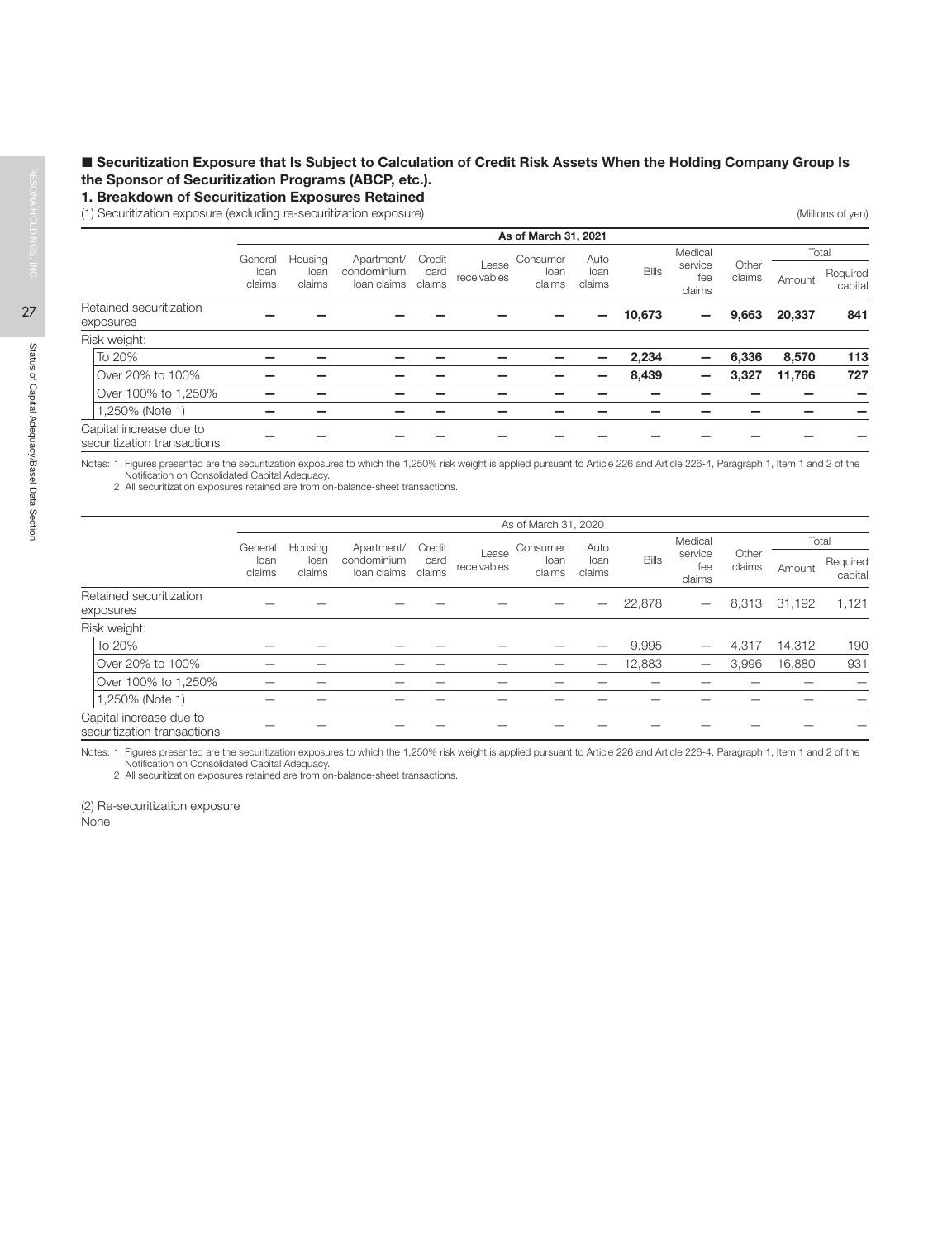# **2. Underlying Assets** (Millions of yen) **2. Underlying Assets** (Millions of yen)

|                                                                                                                    |                           |                           |                                          |                          |                      | As of March 31, 2021       |                        |              |                                  |                 |        |
|--------------------------------------------------------------------------------------------------------------------|---------------------------|---------------------------|------------------------------------------|--------------------------|----------------------|----------------------------|------------------------|--------------|----------------------------------|-----------------|--------|
|                                                                                                                    | General<br>loan<br>claims | Housing<br>loan<br>claims | Apartment/<br>condominium<br>loan claims | Credit<br>card<br>claims | Lease<br>receivables | Consumer<br>loan<br>claims | Auto<br>loan<br>claims | <b>Bills</b> | Medical<br>service<br>fee claims | Other<br>claims | Total  |
| Amount of underlying assets                                                                                        |                           |                           |                                          |                          |                      |                            |                        | 21,698       | $\overline{\phantom{0}}$         | 11,272          | 32,970 |
| Asset transfer-type<br>securitizations                                                                             |                           |                           |                                          |                          |                      |                            |                        | 21,698       | -                                | 11,272          | 32,970 |
| Past due three months<br>or more, or default                                                                       |                           |                           |                                          |                          |                      |                            |                        |              |                                  | 37              | 37     |
| Losses during the year<br>(Note 1)                                                                                 |                           |                           |                                          |                          |                      |                            |                        | $\Omega$     |                                  | 29              | 29     |
| Synthetic securitizations                                                                                          |                           |                           |                                          |                          |                      |                            |                        |              |                                  |                 |        |
| Past due three months<br>or more, or default                                                                       |                           |                           |                                          |                          |                      |                            |                        |              |                                  |                 |        |
| Losses during the year<br>(Note 1)                                                                                 |                           |                           |                                          |                          |                      |                            |                        |              |                                  |                 |        |
| Amount of exposures<br>securitized during the year<br>(Note 1) (Note 2)                                            |                           |                           |                                          |                          |                      |                            |                        | 52,868       |                                  | 11,765          | 64.633 |
| Amount of gain (loss)<br>recognized for the period in<br>connection with securitiza-<br>tion transactions (Note 1) |                           |                           |                                          |                          |                      |                            |                        |              |                                  |                 |        |
| Securitization exposures<br>subject to early amortization<br>provisions                                            |                           |                           |                                          |                          |                      |                            |                        |              |                                  |                 |        |
| Amount of assets held for<br>the purpose of securitization<br>transactions                                         |                           |                           |                                          |                          |                      |                            |                        |              |                                  |                 |        |

Notes: 1. The amount shown is the cumulative amount from October 2020 to March 2021.

2. Includes purchase of claims, such as bills, lease receivables, and accounts receivables, etc., originally held by our customers and trust beneficiary rights composed of<br>above-mentioned underlying assets through issuance

|                                                                                                                    |                           |                           |                                          |                          |                          | As of March 31, 2020       |                          |              |                                  |                          |         |
|--------------------------------------------------------------------------------------------------------------------|---------------------------|---------------------------|------------------------------------------|--------------------------|--------------------------|----------------------------|--------------------------|--------------|----------------------------------|--------------------------|---------|
|                                                                                                                    | General<br>loan<br>claims | Housing<br>loan<br>claims | Apartment/<br>condominium<br>loan claims | Credit<br>card<br>claims | Lease<br>receivables     | Consumer<br>loan<br>claims | Auto<br>loan<br>claims   | <b>Bills</b> | Medical<br>service<br>fee claims | Other<br>claims          | Total   |
| Amount of underlying assets                                                                                        | $\overline{\phantom{0}}$  | -                         | -                                        |                          | -                        | -                          | -                        | 37,387       | $\overline{\phantom{0}}$         | 9,472                    | 46,860  |
| Asset transfer-type<br>securitizations                                                                             |                           |                           |                                          |                          |                          |                            |                          | 37,387       |                                  | 9,472                    | 46,860  |
| Past due three months<br>or more, or default                                                                       |                           |                           |                                          |                          |                          |                            |                          |              |                                  | 61                       | 61      |
| Losses during the year<br>(Note 1)                                                                                 |                           |                           |                                          |                          |                          |                            |                          | 22           |                                  | 25                       | 47      |
| Synthetic securitizations                                                                                          | $\overline{\phantom{0}}$  | -                         | $\overline{\phantom{0}}$                 | -                        | $\overline{\phantom{0}}$ | —                          | $\overline{\phantom{0}}$ |              | $\overline{\phantom{0}}$         | $\overline{\phantom{0}}$ |         |
| Past due three months<br>or more, or default                                                                       |                           |                           |                                          |                          |                          |                            |                          |              |                                  |                          |         |
| Losses during the year<br>(Note 1)                                                                                 |                           |                           |                                          |                          |                          |                            |                          |              |                                  |                          |         |
| Amount of exposures<br>securitized during the year<br>(Note 1) (Note 2)                                            |                           |                           |                                          |                          |                          |                            | $\overline{\phantom{m}}$ | 112,616      |                                  | 7,842                    | 120,459 |
| Amount of gain (loss)<br>recognized for the period in<br>connection with securitiza-<br>tion transactions (Note 1) |                           |                           |                                          |                          |                          |                            |                          |              |                                  |                          |         |
| Securitization exposures<br>subject to early amortization<br>provisions                                            |                           |                           |                                          |                          |                          |                            |                          |              |                                  |                          |         |
| Amount of assets held for<br>the purpose of securitization<br>transactions                                         |                           |                           |                                          |                          |                          |                            |                          |              |                                  |                          |         |

Notes: 1. The amount shown is the cumulative amount from October 2019 to March 2020.

2. Includes purchase of claims, such as bills, lease receivables, and accounts receivables, etc., originally held by our customers and trust beneficiary rights composed of<br>above-mentioned underlying assets through issuance

### Securitization Exposure that Is Subject to Calculation of Market Risk When the Holding Company Group Is the Sponsor of Securitization Programs (ABCP, etc.). None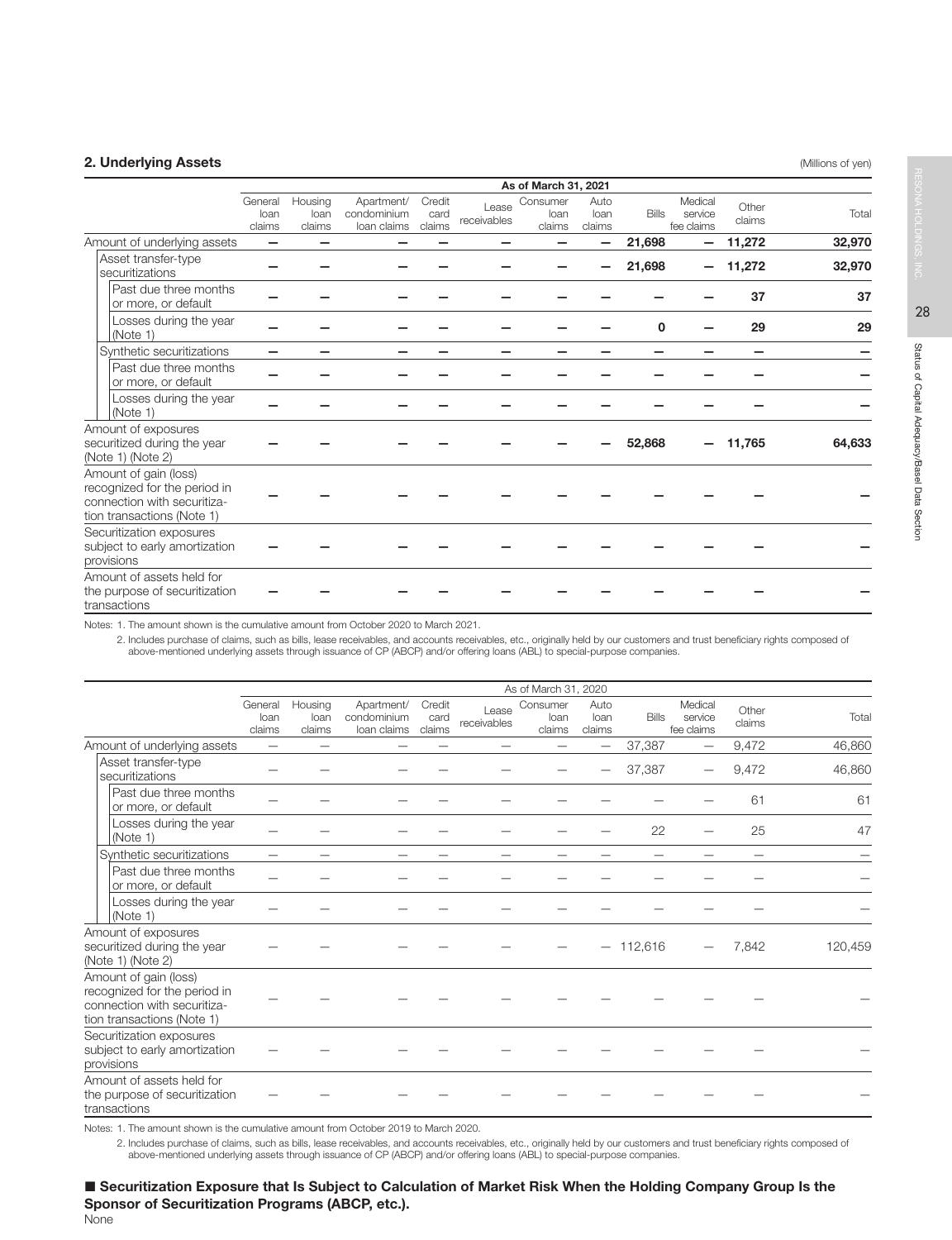# Securitization Exposure that Is Subject to the Calculation of Credit Risk Assets When the Holding Company Group Is an Investor.

(1) Securitization exposure (excluding re-securitization exposure) (Millions of yen)

|                                      |                |                |                            |                |                      | As of March 31, 2021     |                |              |                          |                 |        |                     |
|--------------------------------------|----------------|----------------|----------------------------|----------------|----------------------|--------------------------|----------------|--------------|--------------------------|-----------------|--------|---------------------|
|                                      | General        | Housing        | Apartment/                 | Credit         |                      | Consumer                 | Auto           |              | Medical                  |                 | Total  |                     |
|                                      | loan<br>claims | loan<br>claims | condominium<br>loan claims | card<br>claims | Lease<br>receivables | loan<br>claims           | loan<br>claims | <b>Bills</b> | service<br>fee<br>claims | Other<br>claims | Amount | Required<br>capital |
| Retained securitization<br>exposures | -              | 144            | 204                        | -              |                      |                          | 3,200          | 1,334        |                          |                 | 4,882  | 95                  |
| Risk weight:                         |                |                |                            |                |                      |                          |                |              |                          |                 |        |                     |
| To 20%                               |                | 144            | 204                        |                |                      | $\overline{\phantom{0}}$ | 3,200          |              |                          |                 | 3,548  | 56                  |
| Over 20% to 100%                     |                |                |                            |                |                      |                          | —              | 1,334        |                          |                 | 1,334  | 38                  |
| Over 100% to 1,250%                  |                |                |                            |                |                      |                          |                |              |                          |                 |        |                     |
| 1,250% (Note 1)                      |                |                |                            |                |                      |                          |                |              |                          |                 |        |                     |

Notes: 1. Figures presented are the securitization exposures to which the 1,250% risk weight is applied pursuant to Article 226 and Article 226-4, Paragraph 1, Item 1 and 2 of the Notification on Consolidated Capital Adequacy. 2. All securitization exposures retained are from on-balance-sheet transactions.

|                                      |                |                |                            |                |                      | As of March 31, 2020 |                |              |                          |                 |        |                     |
|--------------------------------------|----------------|----------------|----------------------------|----------------|----------------------|----------------------|----------------|--------------|--------------------------|-----------------|--------|---------------------|
|                                      | General        | Housing        | Apartment/                 | Credit         |                      | Consumer             | Auto           |              | Medical                  |                 |        | Total               |
|                                      | loan<br>claims | loan<br>claims | condominium<br>loan claims | card<br>claims | Lease<br>receivables | loan<br>claims       | loan<br>claims | <b>Bills</b> | service<br>fee<br>claims | Other<br>claims | Amount | Required<br>capital |
| Retained securitization<br>exposures |                | 829            | 432                        |                |                      |                      |                | 1,821        | $\qquad \qquad -$        | 18,577          | 21,659 | 824                 |
| Risk weight:                         |                |                |                            |                |                      |                      |                |              |                          |                 |        |                     |
| To 20%                               |                | 829            | 432                        |                |                      |                      | –              | 1,821        | -                        | 13.021          | 16.103 | 128                 |
| Over 20% to 100%                     |                |                |                            |                |                      |                      |                |              |                          |                 |        |                     |
| Over 100% to 1,250%                  |                |                |                            |                |                      |                      |                |              |                          | 5,556           | 5,556  | 695                 |
| 1,250% (Note 1)                      |                |                |                            |                |                      |                      |                |              |                          |                 |        |                     |

Notes: 1. Figures presented are the securitization exposures to which the 1,250% risk weight is applied pursuant to Article 226 and Article 226-4, Paragraph 1, Item 1 and 2 of the Notification on Consolidated Capital Adequacy.

2. All securitization exposures retained are from on-balance-sheet transactions.

(2) Re-securitization exposure None

### ■ Securitization Exposure that Is Included in the Calculation of Market Risk When the Holding Company Group Is an Investor.

None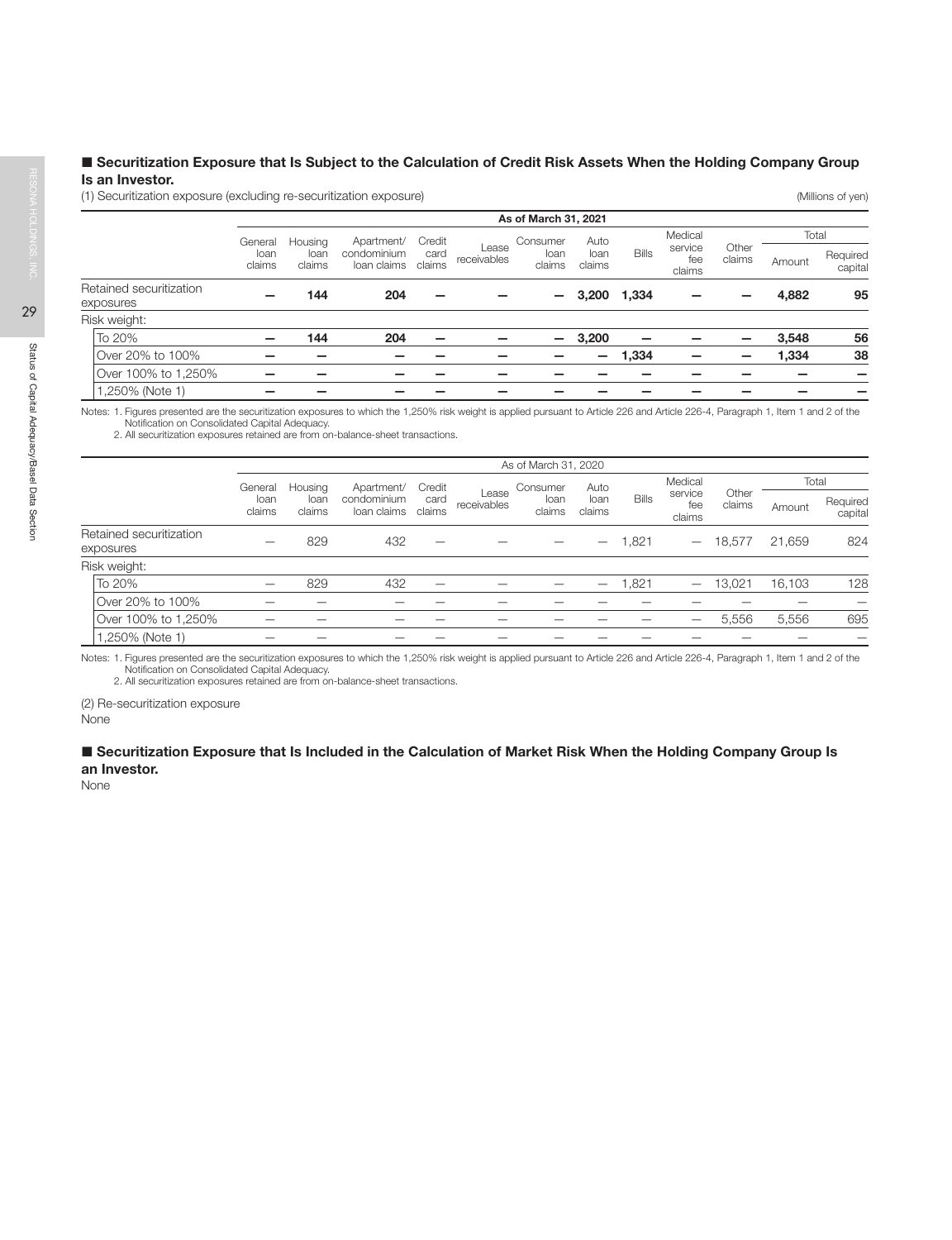# Equity Exposures

### **Equity Exposure on the Consolidated Balance Sheets Equilibries** (Millions of yen) **Consolidated Balance Sheets**

| As of March 31,                                 | 2021                                    | 2020         |                                         |              |
|-------------------------------------------------|-----------------------------------------|--------------|-----------------------------------------|--------------|
|                                                 | Consolidated<br>balance sheet<br>amount | Market value | Consolidated<br>balance sheet<br>amount | Market value |
| Listed stocks exposure                          | 1.001.038                               | 1.001.038    | 776,906                                 | 776,906      |
| Investment/equity exposure other than the above | 115.765                                 | 115.765      | 107.875                                 | 107.875      |
| Total                                           | 1,116,804                               | 1.116.804    | 884.781                                 | 884.781      |

# Gain (Loss) on Sale or

| <b>Write-off of Equity Exposure</b> |          | (Millions of yen) |
|-------------------------------------|----------|-------------------|
| Years ended March 31,               | 2021     | 2020              |
| Gain on sale                        | 53.755   | 31,216            |
| Loss on sale                        | (5, 847) | (25,680)          |
| Write-off                           | (920)    | (5,003)           |
| Net gains/(losses)                  | 46,987   | 533               |

# **Unrealized Gain Recognized on the** Consolidated Balance Sheet but Not on the Consolidated Statement of Income (Millions of yen)

| As of March 31, | 2021    | 202C    |
|-----------------|---------|---------|
| Unrealized gain | 645,544 | 405,478 |

■ Unrealized Gain (Loss) Not Recognized Either on the Consolidated Balance Sheet or on the Consolidated Statement of Income None

# **Equity Exposure Portfolio Equity Exposure Portfolio Contract Contract Contract Contract Contract Contract Contract Contract Contract Contract Contract Contract Contract Contract Contract Contract Contract Contract Con**

| As of March 31,                                   | 2021    | 2020    |
|---------------------------------------------------|---------|---------|
| Market-based approach (Simple Risk Weight Method) | 28.782  | 24,938  |
| PD/LGD Approach                                   | 368,238 | 382,799 |
| Total                                             | 397.020 | 407.738 |

# Exposures Relating to Investment Funds

### **Exposures Relating to Equity Investments in Funds** (Millions of yen) **Exposures Relating to Equity Investments in Funds**

| As of March 31,                                   | 2021    | 2020    |
|---------------------------------------------------|---------|---------|
| Exposures relating to equity investments in funds | 747.310 | 573,655 |
| Look-through approach                             | 738.717 | 570.404 |
| Mandate-based approach                            |         |         |
| Simple approach 250%                              | 5.351   | 393     |
| Simple approach 400%                              | 2.714   | 2,626   |
| Fall-back approach 1,250%                         | 527     | 230     |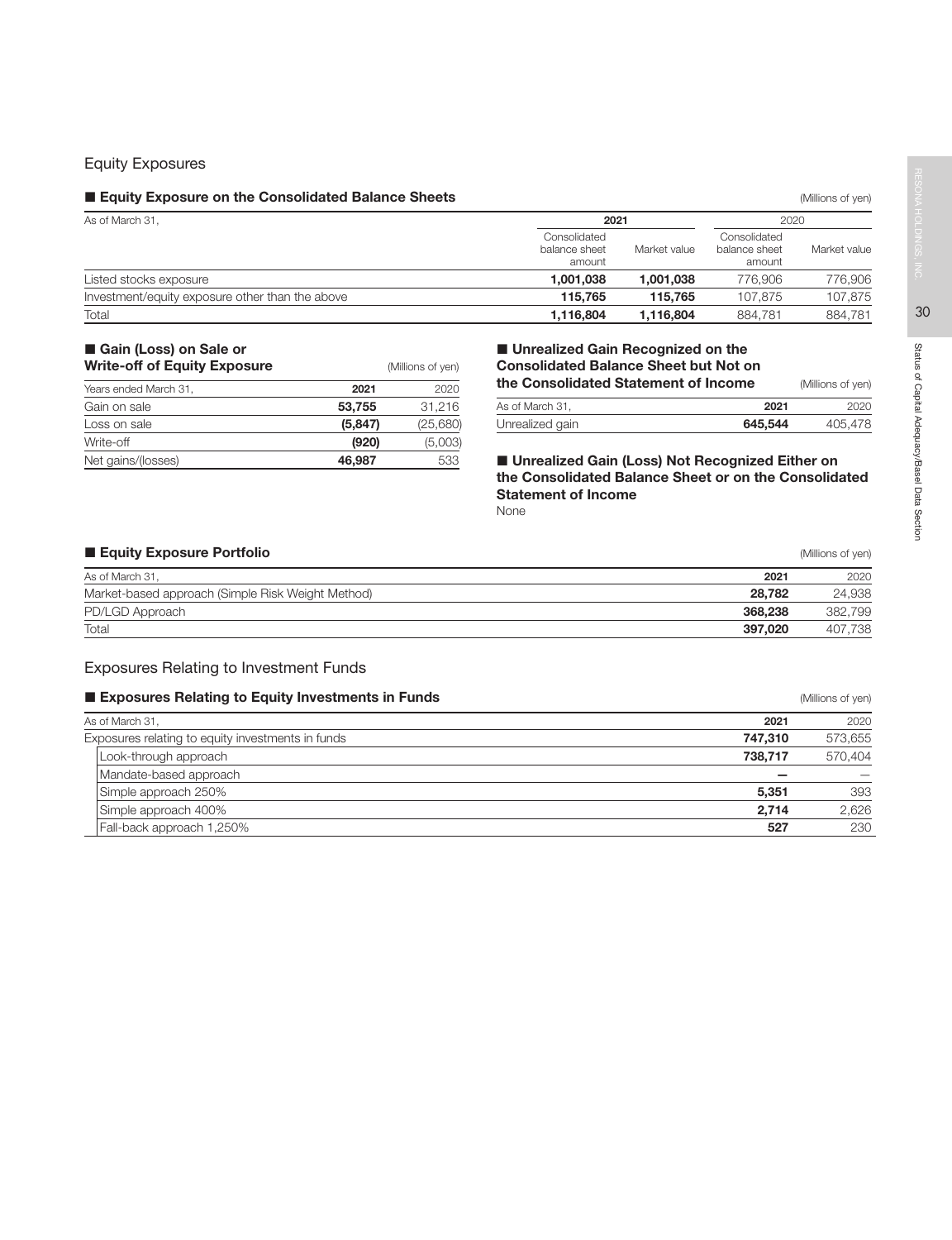### Interest Rate Risk

### ■ IRRBB1: Interest rate risk

In handling interest rate risk in banking book, capital adequacy regulations require banks to have adequate internal control processes in place so as to maintain measured decrease in economic value of equity (ΔEVE) for certain interest rate shock scenarios such as parallel up and down shifts, as shown in the table below, within an appropriate range.

Amounts of decrease in economic value at the Resona Group are within 20% of the value of equity, and the Company recognizes that there are no issues with respect to interest rate risk management.

Also, as a result of an increase of year-on-year bond investments of Group banks, the interest rate shock scenario with the maximum ΔEVE value has changed to Steepener from Parallel down in the previous fiscal year.

Amounts of decrease in net interest income (∆NII) are measured for certain interest rate shock scenarios caused by parallel up and down shifts.

|               |                 |                         |                         |                                         | (Millions of yen) |
|---------------|-----------------|-------------------------|-------------------------|-----------------------------------------|-------------------|
| ltem number   |                 |                         | <b>AEVE</b>             |                                         |                   |
|               |                 | As of March 31,<br>2021 | As of March 31,<br>2020 | As of March 31, As of March 31,<br>2021 | 2020              |
|               | Parallel up     | 134,255                 | 16,071                  | 5,568                                   | 4,291             |
| $\mathcal{P}$ | Parallel down   | 94,869                  | 195,612                 | 110,259                                 | 158,657           |
| 3             | Steepener       | 136,231                 | 6,531                   |                                         |                   |
| 4             | Flattener       |                         |                         |                                         |                   |
| 5             | Short rate up   |                         |                         |                                         |                   |
| 6             | Short rate down |                         |                         |                                         |                   |
|               | Maximum         | 136,231                 | 195.612                 | 110,259                                 | 158,657           |
|               |                 |                         | As of March 31, 2021    | As of March 31, 2020                    |                   |
| 8             | Capital         |                         | 2,003,440               |                                         | 1,947,009         |

Notes: 1. The average repricing maturity assigned to liquid deposits is 2.3 years.

2. The longest repricing maturity assigned to liquid deposits is 10 years.

3. In calculating ΔEVE, the balance of non-maturity deposits which remain on the books for an extended time (core deposits) is estimated using statistical methods based on historical trends in liquid deposit balances using the Company's internal models.

4. Prepayments and early withdrawal of time deposits at Resona Bank, Saitama Resona Bank and Kansai Mirai Bank are estimated, by statistical methods based on past prepayment and withdrawal data for each product type using the Company's internal models. For prepayments of housing loans, Minato Bank makes estimates using statistical methods.

5. When aggregating ΔEVE and ΔNII, correlations between currencies are not taken into account, and positive values calculated for each currency are simply combined.

6. In the calculation of ΔEVE and ΔNII, fluctuations in credit risk spreads are not considered.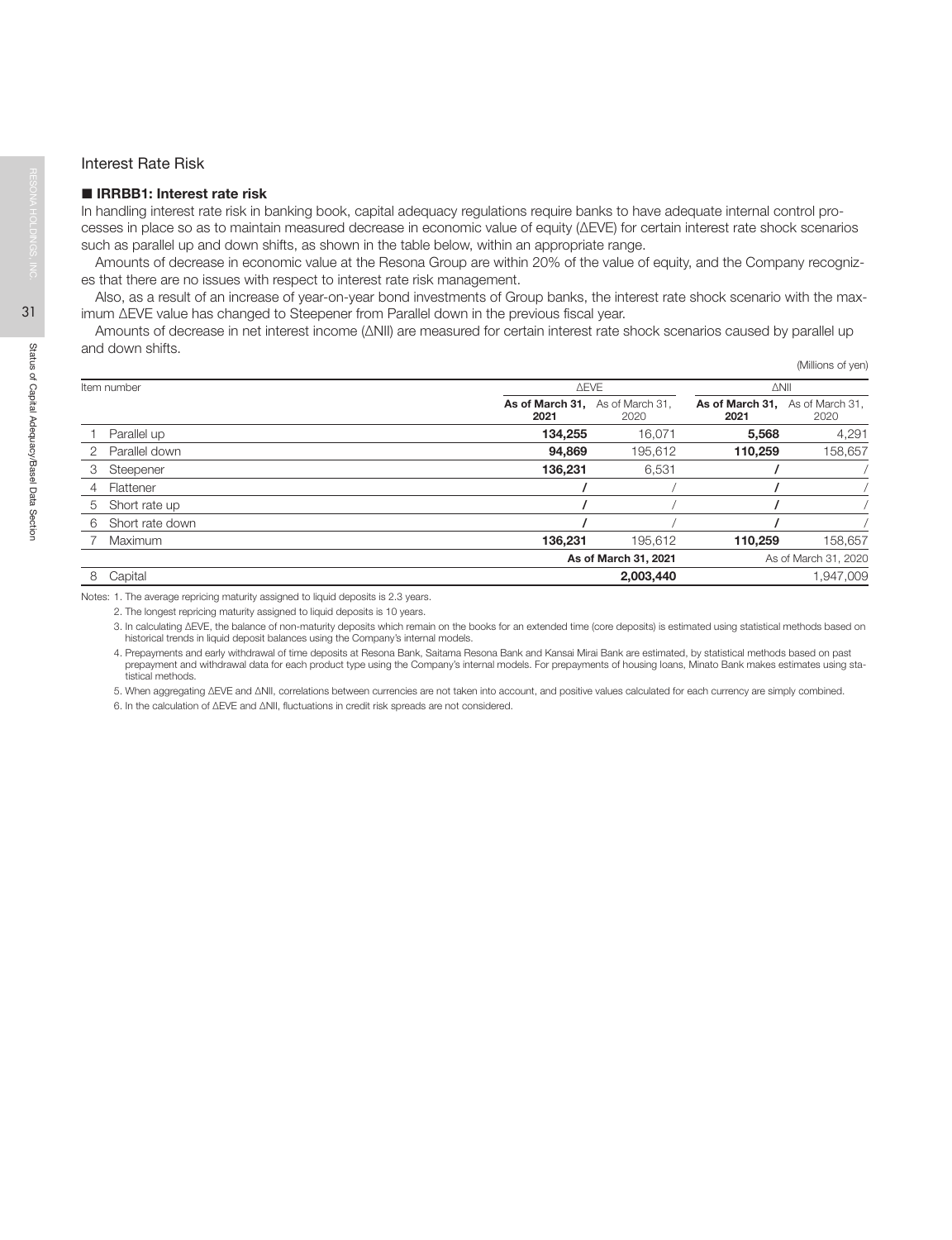# ■ Table of Contents

### 1. Status of Organizational Systems Related to Remuneration of the Resona Group Relevant Officers and Employees

- (1) Scope of "Relevant Officers and Employees"
	- 1) Scope of "Relevant Officers"
	- 2) Scope of "Relevant Employees"
	- (a) Scope of "Principal Consolidated Subsidiaries"
	- (b) Scope of "Persons Receiving High Level of Remuneration"
	- (c) Scope of "Persons Having a Material Impact on the Business and/or the Assets of the Resona Group"
- (2) Decision Making on Remuneration of Relevant Officers and **Employees** 
	- 1) Decision Making on Remuneration of Relevant Officers, etc.
- 2) Decision Making on Remuneration of Relevant Staff (3) Decision Making on Remuneration of the Staff of Risk
- Management Division and Compliance Division (4) Total Amount of Remuneration Paid to Members of the Committee, such as the Compensation Committee, and the
- Number of Meetings Held
- 2. Evaluation of the Appropriateness of the Design and Operation of the Remuneration System of the Resona Group Relevant Officers and Employees (1) Remuneration Policy
	- 1) Remuneration Policy of Relevant Officers, etc.
	- (a) Remuneration Policy of the Company's Directors and Executive **Officers**
	- (b) Remuneration Policy of Officers of Resona Bank, Ltd. ("Resona Bank") ,Saitama Resona Bank, Ltd. ("Saitama Resona Bank")
	- (c) Remuneration of Officers of Kansai Mirai Financial Group, Inc. ("Kansai Mirai FG") and its consolidated subsidiaries, Kansai Mirai Bank, Ltd. ("Kansai Mirai Bank"), and The Minato Bank, Ltd. ("Minato")
	- 2) Remuneration Policy of Relevant Staff
- (2) Impact of the Level of Overall Remuneration on Capital

# 3. Consistency between the Remuneration System of the Resona Group Relevant Officers and Employees and Risk Management

- (1) Method of Taking Account Risk in Deciding Remuneration
- 4. Relationship Between Remuneration of Relevant Resona Group Officers and Employees and Corporate Performance
- (1) Portion Linked to Corporate Performance in Deciding Remunera tion of Relevant Officers and Employees
	- 1) Method for Calculating the Portion Linked to Corporate Performance
	- 2) Method for Making Adjustments in the Portion Linked to Corporate Performance
	- 3) Assessment that the Linkage to Corporate Performance Is not Excessively Short-Term Oriented
	- 4) Monitoring and Restraint on Transactions that Only Reduce Risk Superficially

# 5. Types, Amounts, and the Method of Remuneration Paid to the Resona Group Relevant Officers and Employees

6. Other Matters for Reference Regarding Remuneration System of the Resona Group Relevant Officers and Employees

# **Full Text of Disclosure on Remuneration**

# 1. Status of Organizational Systems Related to Remuneration of the Resona Group Relevant Officers and Employees

# (1) Scope of "Relevant Officers and Employees"

The scope of "Relevant Officers" and "Relevant Employees" (referred to collectively as "Relevant Officers and Employees") are specified in the "Notification on Remuneration\*" and have the following meanings as applied by the Resona Group.

\*Notification on Remuneration: Based on the Ordinance for Enforcement of the Banking Act Article 19-2 Paragraph 1 Item 6, this notification covers matters related to remuneration, and specifies persons who may have a material impact on banking operations and the state of bank assets as the head of the Financial Services Agency has issued a separate notice (Financial Services Agency Notification No. 21) specifying such persons.

1) Scope of "Relevant Officers"

 "Relevant Officers" are the Company's Directors and Executive Officers. Outside directors are excluded.

2) Scope of "Relevant Employees"

 "Relevant Employees" are staff of the Company and officers and employees of principal consolidated subsidiaries who "receive a high level of remuneration" and may have a material impact on the banking operations and/or the assets of the Resona Group. (a) Scope of "Principal Consolidated Subsidiaries"

 "Principal consolidated subsidiaries" are those subsidiaries whose total assets exceed 2% of the consolidated total assets of the bank holding company and that have a material impact on Resona Group management. Specifically, these subsidiaries are Resona Bank, Saitama Resona Bank, Kansai Mirai FG, Kansai Mirai Bank, and Minato.

(b) Scope of "Persons Receiving High Level of Remuneration" "Persons receiving a high level of remuneration" are those persons receiving the base amount of remuneration or higher from the Company and its principal consolidated subsidiaries. (Here and hereinafter, "the Resona Group" refers to the Company (Resona Holdings), which is the holding company for the Resona Group, and its principal consolidated subsidiaries.) In the Resona Group, the criterion for compensation is ¥25 million or higher, which was the total annual compensation received by full-time Directors of the Resona Group in the immediately preceding three fiscal years divided by the number of directors. This base compensation amount is applied in common to all principal consolidated subsidiaries.

 Please note that when Severance Payments are made, the amount of the Severance Payment is deducted from remuneration and then, "the amount corresponding to the Severance Payment divided by the number of years of service" is added back. The resulting figure is regarded as that person's remuneration. (c) Scope of "Persons Having a Material Impact on the Business

and/or the Assets of the Resona Group"

 "Persons having a material impact on the business and/or assets of the Resona Group" are those persons who may have a substantial impact on the conduct of the Resona Group's operations in the course of executing regular transactions and managing matters under their supervision, and who may have an important impact on the state of assets if losses are reported. Specifically, such persons include staff of the Risk Management Division and Compliance Division; Directors and Corporate Auditors of Resona Bank, Saitama Resona Bank, Kansai Mirai FG, Kansai Mirai Bank, and Minato (excluding Outside Directors and Outside Corporate Auditors); and Executive Officers with the additional titles of Senior Managing Executive Officer, Managing Executive Officer and Executive Officers in charge of either the Market, Risk Management, or Compliance sections as well as the staff of these sections.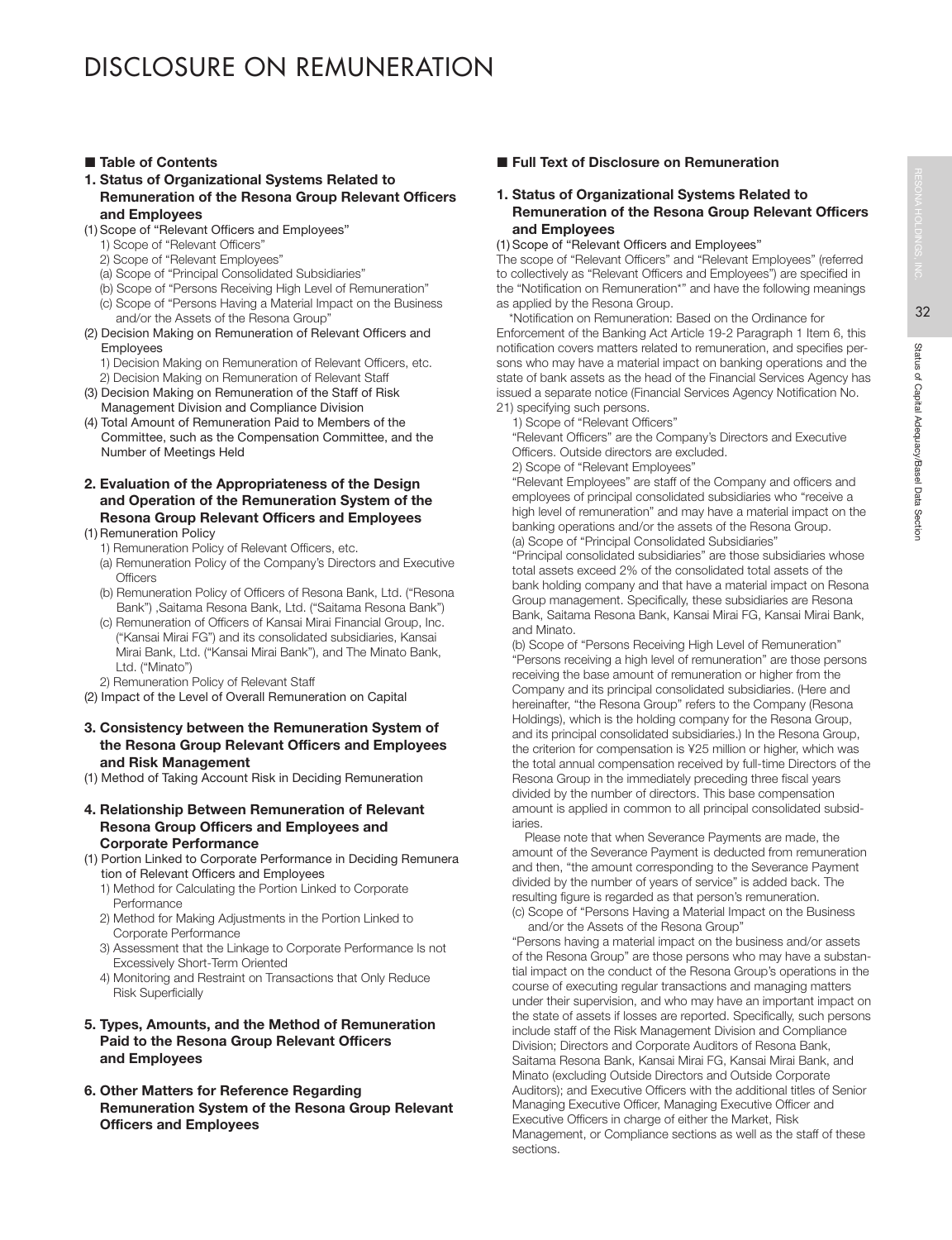Please note that, because of the differences in the compensation decision-making process, Directors, Corporate Auditors, and Executive Officers of principal consolidated subsidiaries who are included in "Relevant Officers" and "Relevant Employees" are regarded as "Relevant Officers, etc." in Disclosure on Remuneration. In addition, "Relevant Employees" after the exclusion of such Directors, Corporate Auditors, and Executive Officers are considered to be "Relevant Staff."

### (2) Decision Making on Remuneration of Relevant Officers and Employees

 1) Decision Making on Remuneration of Relevant Officers, etc. Resona Holdings, adopted the form of company with a nominating committee, etc. as a corporate governance system and has formed a Compensation Committee as required by law.

 The Compensation Committee is responsible for setting policies regarding decision making for remuneration of Directors and Executive Officers, as well as for making decisions on compensation of individual Directors and Executive Officers. The Compensation Committee is, in principle, composed exclusively of Outside Directors, is independent of the business promotion departments, and possesses the authority to set the remuneration policy and the amounts of remuneration of individual Directors and Executive Officers.

 Resona Bank, Saitama Resona Bank and Kansai Mirai FG are companies that have adopted the Audit and Supervisory Committee Model. Matters including the total amount of compensation of its Directors (excluding Directors who are Audit and Supervisory Committee Members) and the total amount of compensation of its Directors who are Audit and Supervisory Committee Members are decided by their respective shareholders' meetings. The monthly compensation of individual Directors (excluding Directors who are Audit and Supervisory Committee Members) is decided by the President of the respective companies, who has been delegated this authority by the Board of Directors of the respective companies, based on the total amount of compensation decided at their respective shareholders' meetings. Furthermore, the monthly compensation of individual Directors who are Audit and Supervisory Committee Members is decided through consultation among the Directors who are Audit and Supervisory Committee Members of the respective companies, within the scope of the total amount of compensation decided at their respective shareholders' meetings.

 In addition, Kansai Mirai FG's consolidated subsidiaries, Kansai Mirai Bank and Minato, are companies that have adopted the Board of Corporate Auditors Model. Matters including the total amount of compensation of their Directors and the total amount of compensation of their Corporate Auditors are decided by their respective shareholders' meetings. The monthly compensation of individual Directors is decided by the President of the respective banks, who has been delegated this authority by the Board of Directors of the respective banks, based on the total amount of compensation decided at their respective shareholders' meetings. The monthly compensation of individual Corporate Auditors is decided through consultation among the Corporate Auditors of the respective banks, within the scope of the total amount of compensation decided at their respective shareholders' meetings.

 The monthly compensation of individual Executive Officers who are elected by the Board of Directors of the respective companies is decided by the President, who has been delegated this authority by the Board of Directors of the respective companies. 2) Decision Making on Remuneration of Relevant Staff The remuneration of relevant staff is set and paid based on the salary policies duly established by such as the management committees of the respective Resona Group companies. These policies are systematically designed and put in writing by the Human Resources sections of the Resona Group companies, which are independent of the business promotion departments. In addition, when the salary policies of principal consolidated subsidiaries are changed, this is reported to the Company's Human Resources section, which is responsible for verifying the appropriateness of such changes.

Please note that compensation of traders and others in certain market sections in the Company's principal consolidated subsidiaries are determined on an individual basis according to their duties and responsibilities.

# (3) Decision Making on Remuneration of the Staff of

Risk Management Division and Compliance Division The compensation of the staff of the Risk Management Division and Compliance Division of Group companies is set based on salary policies, and the specific amounts are decided by the head of the respective Human Resources sections of these companies, which are independent of the business promotion departments, based on assessments of performance.

Moreover, personnel assessment items are used to evaluate the attainment of goals that have been set and approved by the persons responsible for employees in the Risk Management Division and Compliance Division. These goals reflect the contributions of employees within the risk management and compliance frameworks. (4) Total Amount of Remuneration Paid to Members of the

### Committees, such as the Compensation Committee, and the Number of Meetings Held

|                                                          | Number of Meetings<br>(April 2020 to March 2021) |
|----------------------------------------------------------|--------------------------------------------------|
| Compensation Committee (Resona Holdings, Inc.)           |                                                  |
| Executive Committee (Resona Bank, Ltd.)                  | З                                                |
| Executive Committee (Saitama Resona Bank, Ltd.)          | 3                                                |
| Executive Committee (Kansai Mirai Financial Group, Inc.) | 3                                                |
| Executive Committee (Kansai Mirai Bank, Ltd)             |                                                  |
| Executive Committee (The Minato Bank, Ltd.)              |                                                  |

Notes: 1. The Compensation Committee has four members, all of whom are Outside Directors, and the total amount of remuneration is not stated in the above chart.

2. The number of meetings of the Executive Committees of Resona Bank, Saitama Resona Bank, Kansai Mirai FG, Kansai Mirai Bank, and Minato is the number of meetings of the Executive Committees held for deciding on compensation of relevant staff. Moreover, regarding the composition of the Executive Committees, since the amount corresponding to the performance of duties related to decisions on compensation cannot be separated from other compensation, the total amount of remuneration is not shown.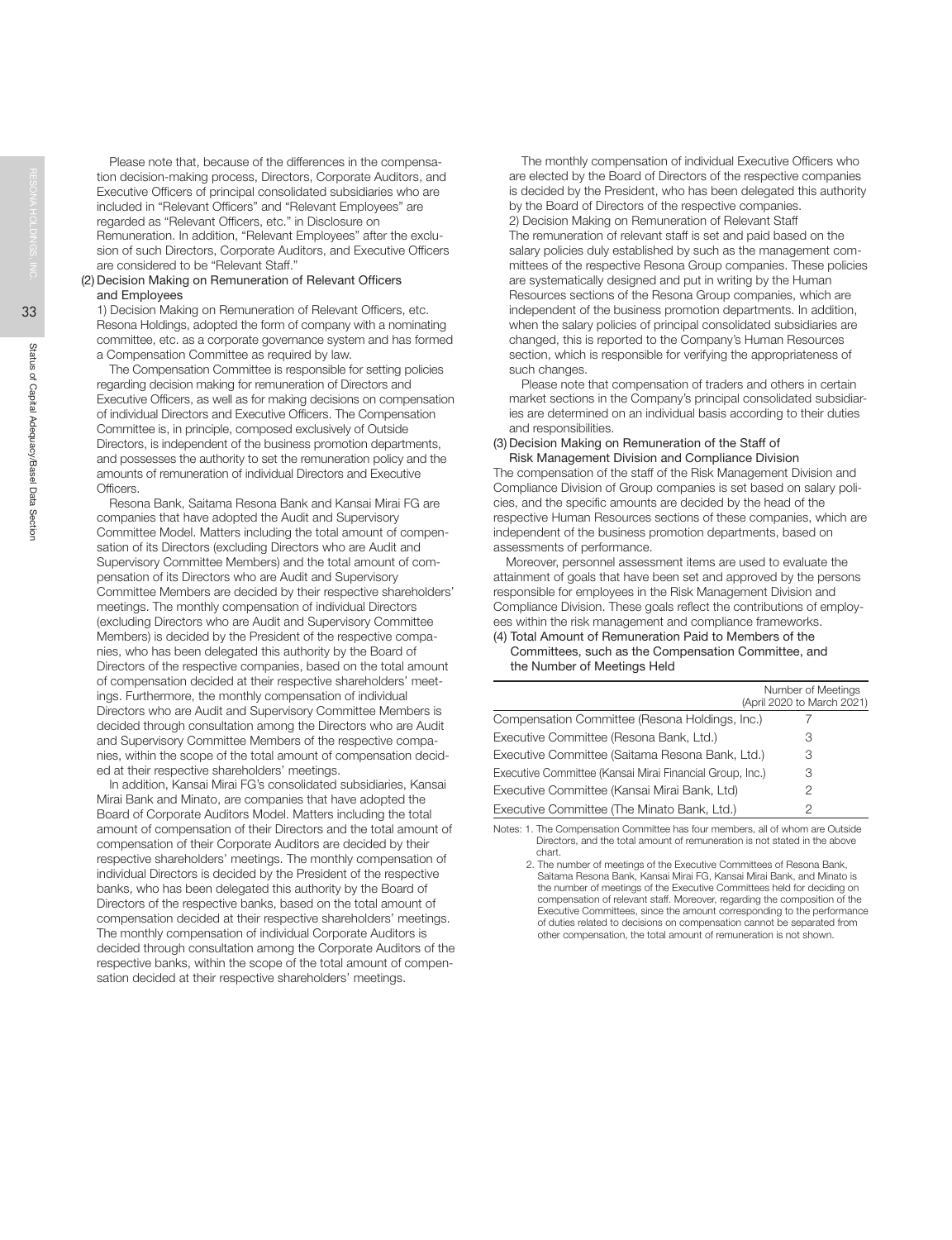34

# 2. Evaluation of the Appropriateness of the Design and Operation of the Remuneration System of the Resona Group Relevant Officers and Employees

- (1) Remuneration Policy 1) Remuneration Policy of Relevant Officers, etc.
	- (a) Remuneration Policy of the Company's Directors and Executive

**Officers** 

 The Company's remuneration policy is determined by the Compensation Committee, which is composed exclusively of independent Outside Directors. An overview of the remuneration policy is as follows.

### Compensation System for Directors

| Compensation type        |                                       | Details/payment method                                                                                                                                                                       |                     |  |  |  |
|--------------------------|---------------------------------------|----------------------------------------------------------------------------------------------------------------------------------------------------------------------------------------------|---------------------|--|--|--|
| Position-based           | Fixed                                 | Position-based compensation (fixed/monetary)<br>● Payments determined by the nature and scope of responsibilities held by<br>each individual                                                 | Monthly<br>payments |  |  |  |
| Duty-based<br>additional | Nonetary compensation<br>compensation | Duty-based additional compensation (fixed/monetary)<br>● Payments made to Outside Directors who serve as a member of the<br>Nominating Committee, Compensation Committee and Audit Committee | Monthly<br>payments |  |  |  |

Compensation System for Executive Officers



### [Basic Approach]

- •Remuneration for directors and executive officers is determined by the Compensation Committee in objective and transparent procedures.
- •Compensation systems for directors are focused on rewarding the performance of their primary duty of providing sound supervision for executive officers, and consists of monetary compensation in the form of a position-based portion and a duty-based additional portion.
- •Compensation for executive officers is designed to maintain and boost their motivation to carry out their business execution duties. In addition, with the aim of strengthening incentives to promote the Group's sustainable growth and enhance shareholder value over the medium- to long-term, Resona Holdings has adopted medium- to long-term incentives (performance share units).

[Policy on Determining Ratio of Individual Compensation Amount for Directors and Executive Officers]

a. Position-based compensation

 Compensation is made in accordance with the nature and scope of responsibilities for each respective position. The composition of position-based compensation in total executive officer compensation is stated in "Compensation System for Executive Officers."

- b. Duty-based additional compensation Duty-based additional compensation is determined by the nature of responsibilities held by each Outside Director who also serves as a member of the Nominating Committee, Compensation Committee and Audit Committee.
- c. Annual incentive and medium- to long-term incentive Executive Officers are compensated through an annual incentive and medium- to long-term incentive in accordance with performance. The composition of compensation paid to executive officers who take senior positions places a greater emphasis on the performance-based portion. The composition of annual incentive and medium- to long-term incentive in overall compensation is stated in "Compensation System for Executive Officers."
	- (b) Remuneration Policy of Officers of Resona Bank, Saitama Resona Bank

 Taking account of the matters decided by the Compensation Committee of the bank holding company, Resona Holdings, the remuneration policy is determined in the Board of Directors. An overview of the remuneration policy is as follows.

 Among the Directors, the Representative Director(s), the Directors with executive responsibilities and Executive Officers are stated as "Representative Directors, etc.," and Directors who do not fall under the above categories are stated as "Directors (non-executive)."

 The total annual amount of compensation for Directors (Audit and Supervisory Committee Members) is determined at shareholders' meetings, and the amount of compensation for individual Directors is determined through discussions between Directors (Audit and Supervisory Committee Members) within the limits of that amount.

## [Basic Approach]

- •The total annual amount of compensation for Directors is determined at shareholders' meetings, and within the limits of that amount, Boards of Directors further authorize Representative Directors to determine the details of individual Directors' compensation.
- •Compensation for Directors (non-executive) is focused on rewarding performance of their primary duty of providing the sound supervision of Representative Directors, etc., and to further enhance supervisory functions, consists solely of position-based compensation (basic compensation) in accordance with the nature and scope of responsibilities held by each individual.
- •Compensation for Representative Directors, etc., are designed to maintain and boost their motivation to execute business tasks, with the performance-based portion accounting for a significant proportion of their total compensation. In addition, with the aim of strengthening the incentive toward promoting the Resona Group's sustainable growth and enhancing medium- to long-term shareholder value, this system includes medium- to long-term incentives (performance share units).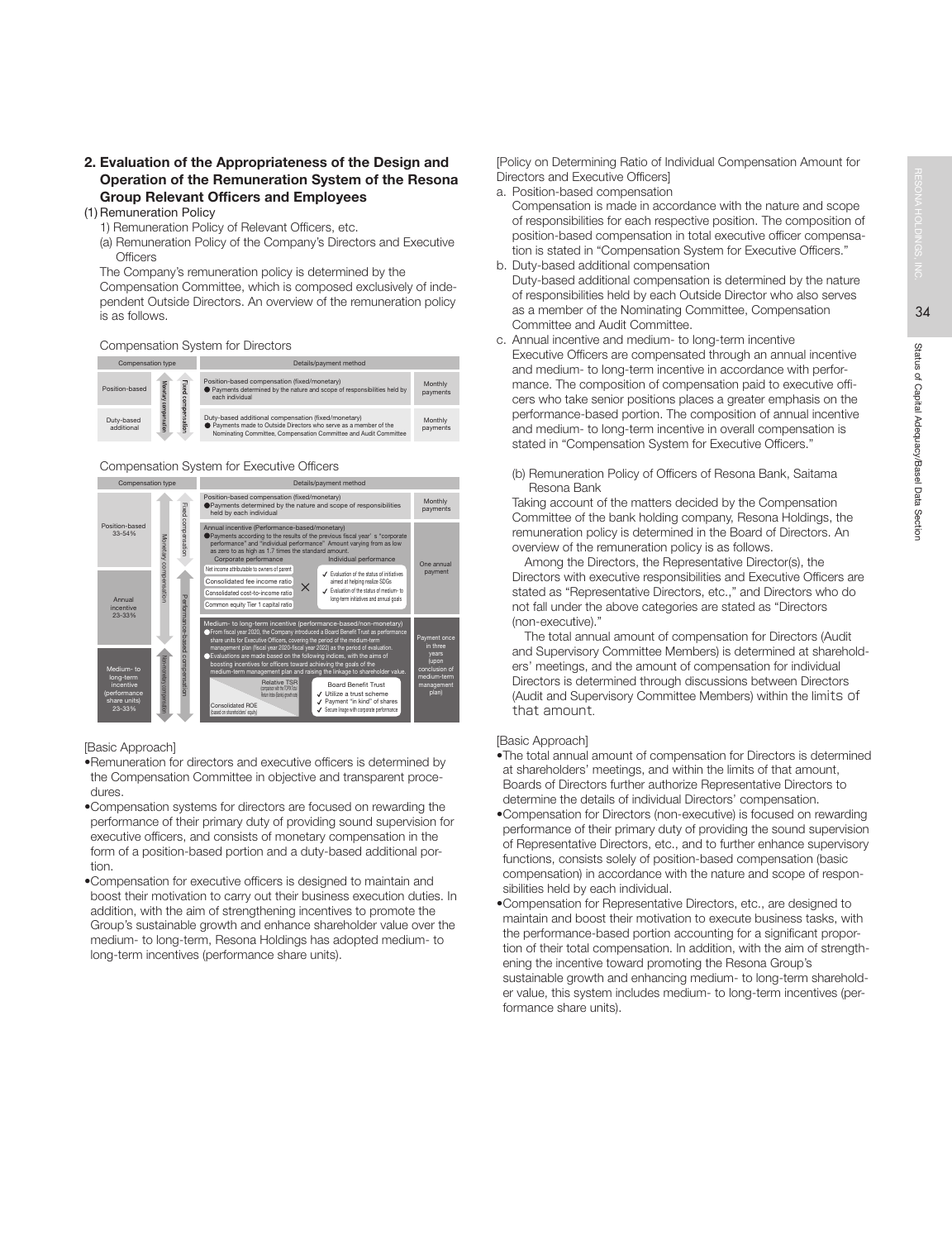(c) Compensation for officers of Kansai Mirai FG and its consolidated subsidiaries, Kansai Mirai Bank, and Minato.

 At Kansai Mirai FG, Kansai Mirai Bank, and Minato, compensation for executive officers comprises position-based compensation and performance-based compensation. Furthermore, performance-based compensation comprises cash-based compensation and stock-based compensation, both of which are paid according to results of the company's performance and individual performance in the previous fiscal year.

2) Remuneration Policy of Relevant Staff

For relevant staff, compensation consists of a fixed amount that is set according to duties and responsibilities and an amount that is linked to corporate performance. To reflect such contribution, compensation is decided based on assessments of performance. Please note that, when deciding on remuneration, the officer in charge of Human Resources sections takes account of this compensation system, the status of performance assessments, and actual payments as well as confirms that compensation practices do not place excessive emphasis on performance.

### (2) Impact of the Level of Overall Remuneration on Capital *(Relevant Officers, etc.)*

 Regarding the level of compensation paid by the Company, Resona Bank and Saitama Resona Bank, the Compensation Committee of the Company calculates the maximum amount (theoretical value) that may be paid under the compensation system, then compares the outlook for payments to officers with the Medium-term Management Plan, thereby making sure that the level of compensation is financially sound for the Group as a whole and consistent with the future outlook and that such payments will not have any material impact on the adequacy of the Group's capital in the future.

# *(Relevant Staff)*

 Regarding compensation to the staff of the Resona Group, the Company considers the management condition of the Company as well as the Company's performance, the portion of compensation that varies with the performance of individuals, etc., and the temporary payment portion; then compares these figures with the Medium-term Management Plan; and confirms that such payment will not have an adverse impact on the adequacy of the Group's capital in the future. In addition, the Company compares the amount of salaries paid for the fiscal year with the level of income for the fiscal year as well as the status of retained earnings to confirm that these payments will not have an adverse impact on the capital ratio.

# 3. Consistency between the Remuneration System of the Resona Group Relevant Officers and Employees and Risk Management

### (1) Method of Taking Account Risks in Deciding Remuneration *(Relevant Officers, etc.)*

 The portion of the compensation of Executive Officers and Representative Directors of the Company, Resona Bank and Saitama Resona Bank that is linked to corporate performance (the portion of cash compensation) is determined with reference to the performance of each company in the previous fiscal year and individual performance. Indicators used in assessing corporate performance are not only net income but also include profitability, soundness, and efficiency. In addition, in assessing individual performance, reference is made to the attainment of objectives that have been set after taking account of various risks that may occur in the divisions where the Executive Officers and Representatives are in charge.

 For Directors (non-executive) of the Company, Resona Bank, and Saitama Resona Bank, compensation consists solely of position-based fixed compensation.

 The performance-based compensation of Kansai Mirai FG, Kansai Mirai Bank, and Minato will be paid according to each company's performance and individual performance in the previous fiscal year, and corporate performance will comprehensively take into account not only net income but management efficiency and soundness indicators as well.

## *(Relevant Staff)*

 When the Resona Group companies design and review their payroll systems, the Human Resources section performs these design and review activities, and final decisions are made by the authorized organizational unit after being reviewed by the Executive Committee. Please note that, when such matters are brought up in meetings of the Executive Committee, the departments in charge of comprehensive risk management verify the appropriateness and suitability of the relevant payroll systems from a risk management perspective.

# 4. The Link between Remuneration of the Resona Group Relevant Officers and Employees and Corporate Performance

### (1) Portion Linked to Corporate Performance in Deciding Remuneration of Relevant Officers and Employees

①Method for Calculating the Portion Linked to Corporate Performance

# *(Relevant Officers, etc.)*

 When the Compensation Committee decides on compensation policy for Officers of the Resona Group as a whole, it takes account of the management policies, operating environment, and other relevant matters and then decides on the percentage of the portion of compensation linked to corporate performance for the fiscal year.

# *(Relevant Staff)*

 The portion of compensation linked to performance to be paid to the staff is determined based on Group performance according to a predetermined formula.

②Method for Making Adjustments in the Portion Linked to Corporate Performance

# *(Relevant Officers, etc.)*

 When performance of Group companies is not satisfactory, the portion of compensation linked to corporate performance for relevant Officers, etc. of the Resona Group may be reduced by lowering the percentage contained in the predetermined formula. *(Relevant Staff)*

 When performance of Group companies is not satisfactory, the portion of compensation linked to corporate performance for the staff of the Resona Group may be reduced by lowering the percentage contained in the predetermined formula.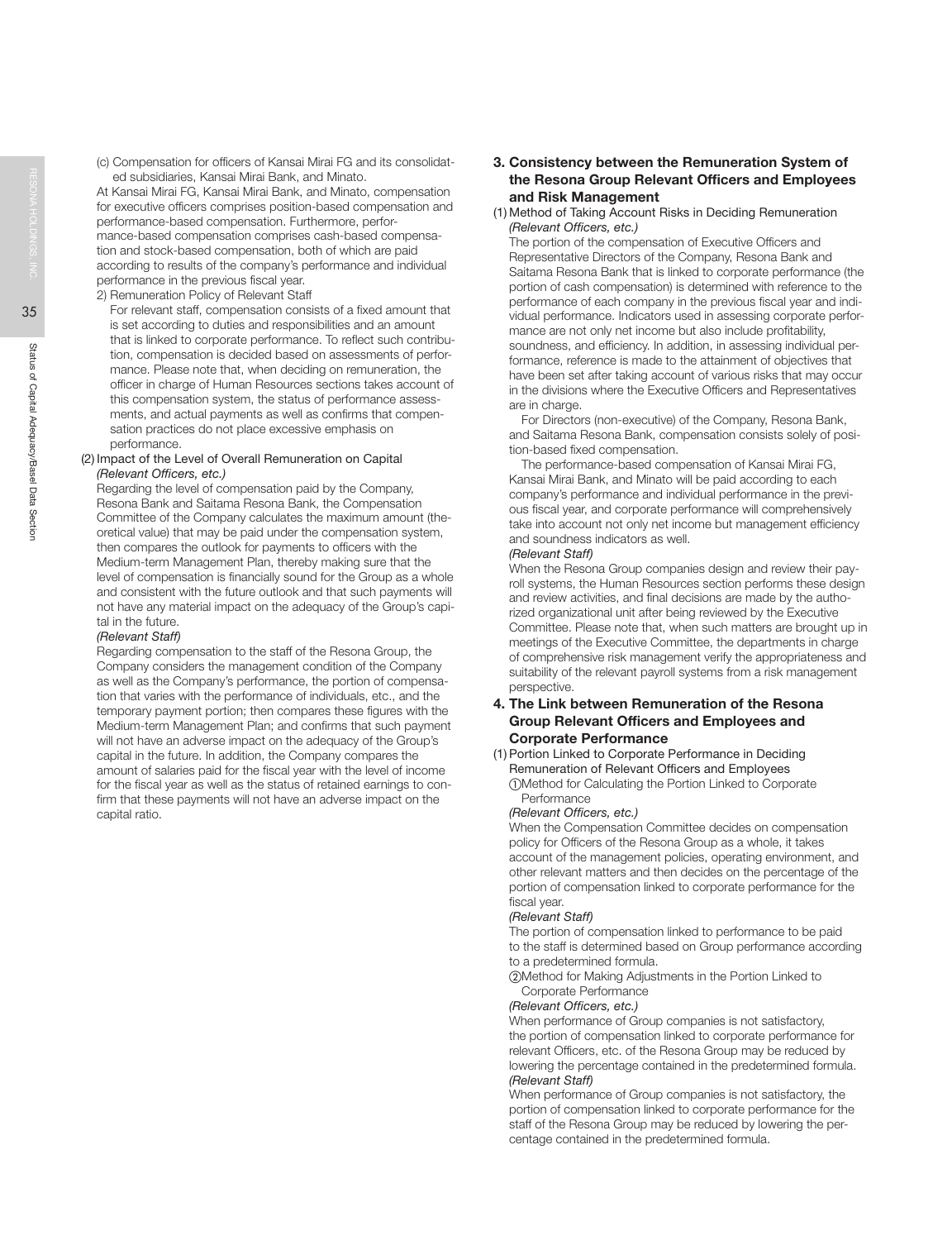③Assessment that the Linkage to Corporate Performance Is not Excessively Short-Term Oriented

### *(Relevant Officers, etc.)*

 For compensation of officers, etc. of the Company, Resona Bank, and Saitama Resona Bank, the Compensation Committee has established criteria for the payment of compensation and, by assessing the ratio of the portion of compensation linked to corporate performance and the appropriateness of amounts paid, works to verify that compensation practices do not place excessive emphasis on performance.

 Regarding officer compensation for Kansai Mirai FG, Kansai Mirai Bank, and Minato, compensation rates have been established so as not to provide excessive incentives. *(Relevant Staff)*

 For compensation of the staff of the Resona Group, taking into account the compensation system, assessments of performance, and actual payments made, Officers in charge of Human Resources sections of each company confirm that compensation practices in their respective companies do not place excessive emphasis on performance.

④Monitoring and Restraint on Transactions that Only Reduce Risk **Superficially** 

 The middle-office and back-office departments as well as the internal auditing departments monitor transactions at appropriate intervals to ensure that relevant officers and employees have not made arrangements, etc., to reduce risk superficially and that there is no behavior that may be contrary to the intent of the compensation system, which has been designed to be consistent with risk management.